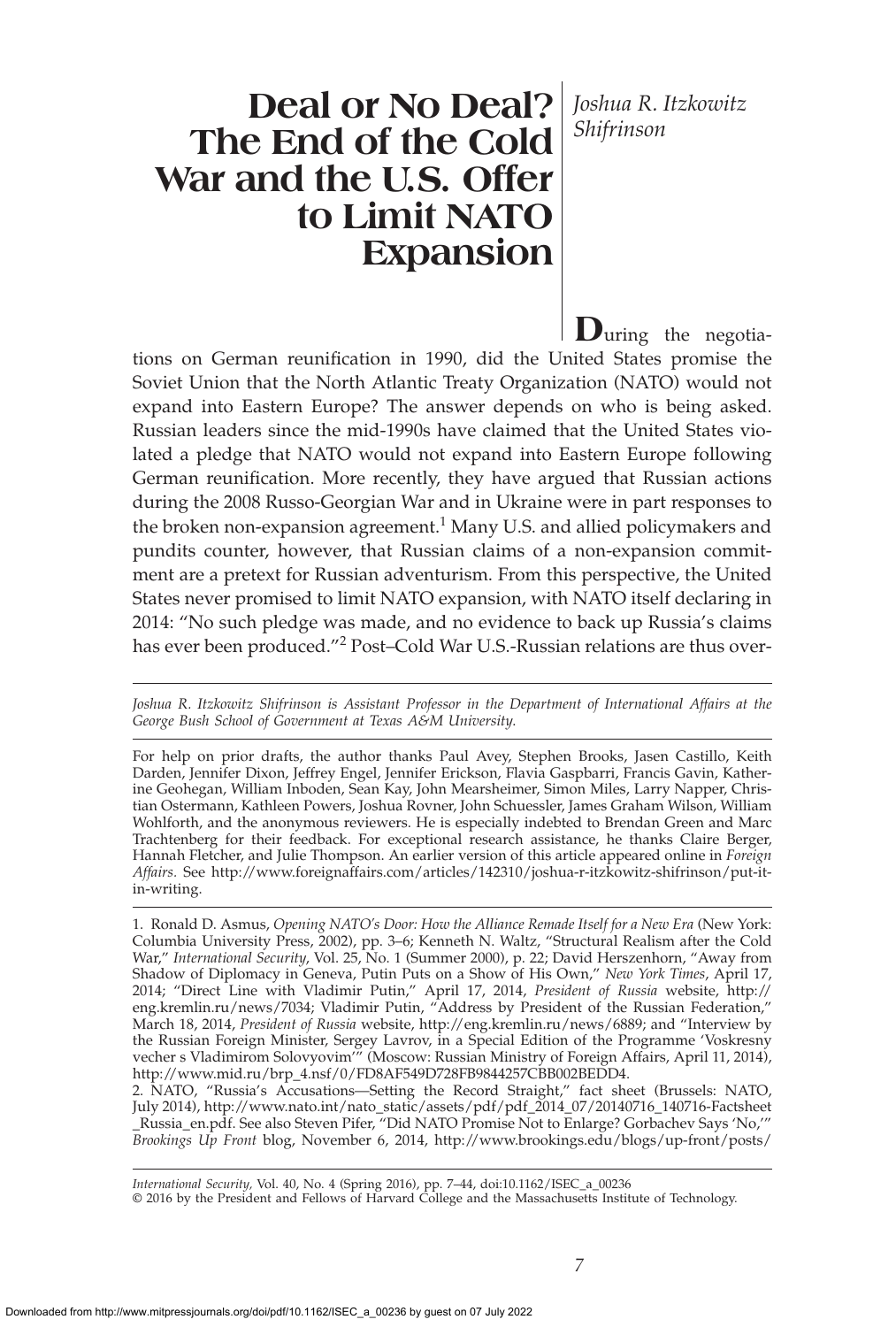shadowed by a standoff over the history of U.S.-Soviet relations at the end of the Cold War.<sup>3</sup>

Western scholars are similarly divided on the question of what the United States offered the Soviet Union in 1990. Drawing largely upon public statements and memoirs by Western and Soviet leaders, some scholars in the 1990s contended that NATO's eastward expansion violated what Michael MccGwire termed "top-level assurances" against NATO enlargement.<sup>4</sup> More recently, however, access to declassified archival materials has led most scholars to agree with the historian Mary Sarotte, who writes that "contrary to Russian allegations, [Soviet President Mikhail] Gorbachev never got the West to promise that it would freeze NATO's borders."<sup>5</sup> Still, current studies are divided into two schools of thought over the process and implications of the 1990 reunification negotiations for NATO's future. One school largely agrees with U.S. policymakers that—as Mark Kramer claims—NATO expansion into Eastern Europe "never came up during the negotiations."<sup>6</sup> As a result, Russian accusations of a broken non-expansion promise are "spurious."<sup>7</sup> In contrast, a second school contends that a NATO non-expansion offer that may have applied to Eastern Europe was discussed briefly in talks among U.S., West German, and Soviet leaders in February 1990. This non-expansion proposal was quickly withdrawn, but given the February meetings, Russian complaints cannot be entirely dismissed: the United States and the Soviet Union never struck a deal against NATO expansion, yet Soviet leaders may have thought otherwise.<sup>8</sup>

<sup>2014/11/06-</sup>nato-no-promise-enlarge-gorbachev-pifer; Chris Miller, "Russia's NATO Expansion Myth," *Cicero Magazine*, May 28, 2014, http://ciceromagazine.com/opinion/russias-natoexpansion-myth/; and Michael Ruhle, "NATO Enlargement and Russia: Myths and Realities," *NATO Review*, 2014, http://www.nato.int/docu/review/2014/Russia-Ukraine-Nato-crisis/Natoenlargement-Russia/EN/index.htm.

<sup>3.</sup> Joshua R. Itzkowitz Shifrinson, "Put It in Writing: How the West Broke Its Promise to Moscow," *Foreign Affairs*, October 29, 2014, http://www.foreignaffairs.com/articles/142310/joshua-ritzkowitz-shifrinson/put-it-in-writing.

<sup>4.</sup> Michael MccGwire, "NATO Expansion: 'A Policy Error of Historic Importance,'" *Review of International Studies*, Vol. 24, No. 1 (January 1998), p. 26.

<sup>5.</sup> Mary Elise Sarotte, "A Broken Promise? What the West Really Told Moscow about NATO Expansion," *Foreign Affairs*, Vol. 93, No. 5 (September/October 2014), p. 96.

<sup>6.</sup> Mark Kramer, "The Myth of a No-NATO-Enlargement Pledge to Russia," *Washington Quarterly*, Vol. 32, No. 2 (April 2009), p. 41; and Mark Kramer and Mary Elise Sarotte, "Letters to the Editor: No Such Promise," *Foreign Affairs*, Vol. 93, No. 6 (December 2014), p. 208.

<sup>7.</sup> Kramer, "The Myth of a No-NATO-Enlargement Pledge to Russia," p. 55.

<sup>8.</sup> Mary Elise Sarotte, "Not One Inch Eastward? Bush, Baker, Kohl, Genscher, Gorbachev, and the Origin of Russian Resentment toward NATO Enlargement in February 1990," *Diplomatic History*, Vol. 34, No. 1 (January 2010), pp. 119–140; Sarotte, "A Broken Promise?"; Mary Elise Sarotte, *1989: The Struggle to Create Post–Cold War Europe*, rev. ed. (Princeton, N.J.: Princeton University Press, 2014), pp. 219–229; Thomas Blanton, "U.S. Policy and the Revolutions of 1989," in Svetlana Savranskaya, Thomas Blanton, and Vladimir Zubok, eds., *Masterpieces of History: The Peaceful End*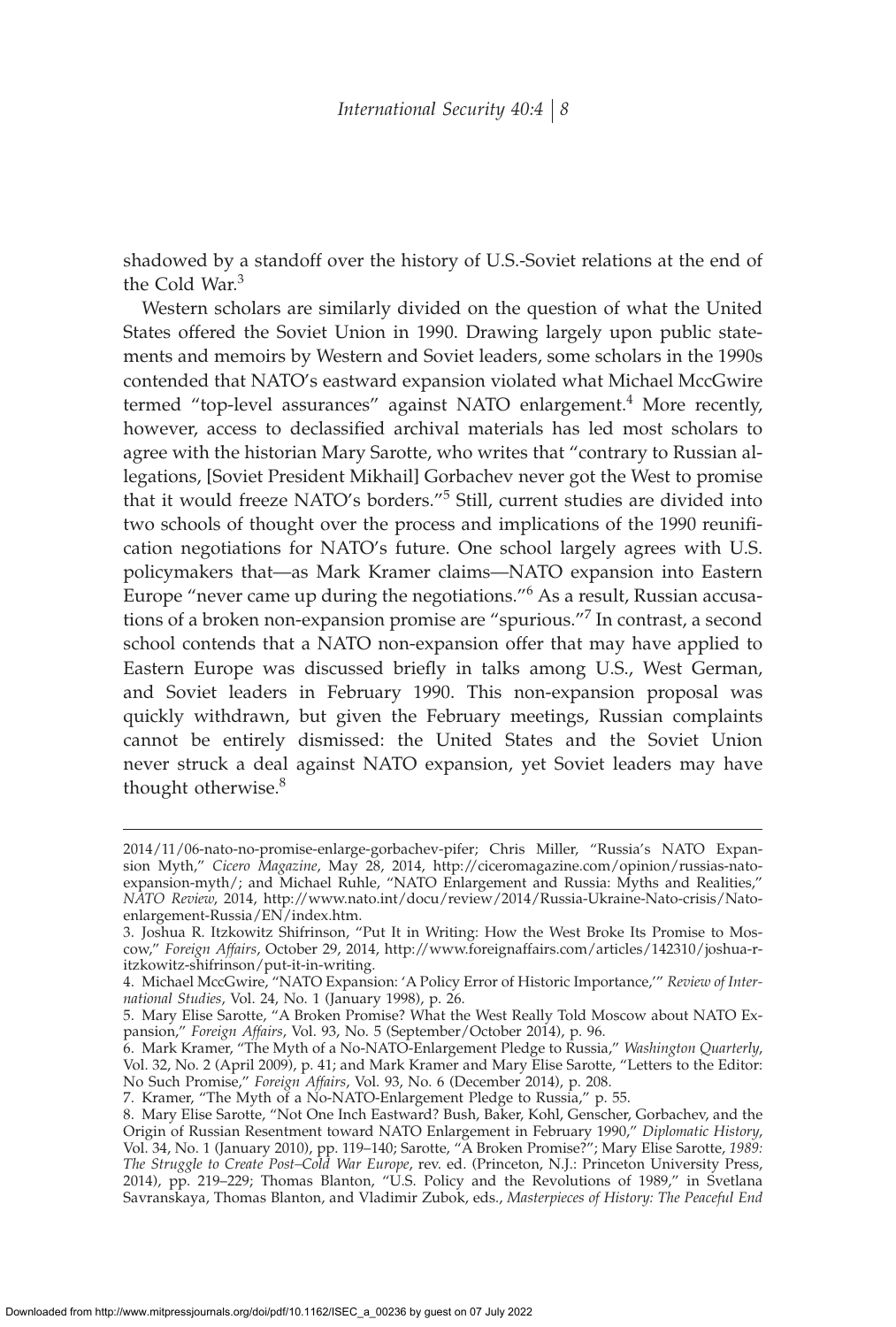Resolving the question of whether the United States advanced a NATO nonexpansion pledge requires analysis of the course and motivations of U.S. policy toward the Soviet Union in 1990. Given both the United States' dominance within NATO and its outsized influence on the issue of German reunification in 1990, the key to determining whether Russian accusations have merit is understanding the rationale behind U.S. actions at the time.<sup>9</sup> In the process, an analysis of previous U.S. policy can inform current U.S. and NATO policy, international relations theory, and diplomatic history. For example, determining whether Russian charges of U.S. betrayal are correct can help explain whether bellicose Russian actions in Georgia, Ukraine, and elsewhere in Europe are in part a response to NATO's post–Cold War expansion or an effort to alter the status quo in Europe.<sup>10</sup> Since the late 2000s, many Western policymakers and pundits have attributed Russian actions to a revisionist foreign policy.<sup>11</sup> From this perspective, Russian claims against NATO are misleading; Russian actions in and around the former Soviet Union represent a Western failure to halt Russian adventurism; and only a firm Western response now can keep future Russian threats in check. As Anne Applebaum argues, the West's cardinal mistake was to "underrate Russia's revanchist, revisionist, disruptive potential."<sup>12</sup> Conversely, evidence that Russian accusations are not fabrications implies that Russia's actions may stem from feelings of insecurity and real worries that the West is an unreliable partner. Hard-line measures to deter

*of the Cold War in Eastern Europe, 1989* (Budapest: Central European University Press, 2010), pp. 93– 95; Alexander Von Plato, The End of the Cold War? Bush, Kohl, Gorbachev, and the Reunification of Ger*many*, trans. Edith Burley (New York: Palgrave Macmillan, 2015), p. 184; and Kristina Spohr, "Precluded or Precedent-Setting? The 'NATO Enlargement Question' in the Triangular Bonn-Washington-Moscow Diplomacy of 1990–1991," *Journal of Cold War Studies*, Vol. 14, No. 4 (October 2012), pp. 24, 48–50.

<sup>9.</sup> The United States did not cause German reunification, but it did play a dominant role in ensuring that reunification went forward in the face of international opposition and in establishing the conditions under which it occurred. See Alexander Moens, "American Diplomacy and German Unification," *Survival, Vol. 33, No. 6 (November/December 1991), pp. 531–545.* 

<sup>10.</sup> John J. Mearsheimer, "Why the Ukraine Crisis Is the West's Fault: The Liberal Delusions That Provoked Putin," *Foreign Affairs*, Vol. 93, No. 5 (October 2014), pp. 77–89; and Michael McFaul, "Moscow's Choice," *Foreign Affairs*, Vol. 93, No. 6 (December 2014), pp. 167–171.

<sup>11.</sup> Daniel J. Fried, testimony before the Senate Foreign Relations Committee, *Protocols to the North Atlantic Treaty of 1949 on the Accession of the Republic of Albania and the Republic of Croatia*, 110th Cong., 2nd sess., 2008, S. Hrg. 110-507, pp. 6–14; David J. Kramer, testimony before the Senate Foreign Relations Committee, *Hearing on Ukraine—Countering Russian Intervention and Supporting a Democratic State*, 113th Cong., 2nd sess., 2014, S. Hrg. 113-602, pp. 58–60; John Herbst, testimony before the Senate Foreign Relations Committee, *Hearing on U.S. Policy in Ukraine: Countering Russia and Driving Reform*, 114th Cong., 1st sess., 2015, S. Hrg. 114-77, pp. 51–54; and Stephen Sestanovich, "Could It Have Been Otherwise?" *American Interest*, Vol. 10, No. 5 (April 2015), http://www.theamerican-interest.com/2015/04/14/could-it-have-been-otherwise/.

<sup>12.</sup> Anne Applebaum, "Don't Accept Putin's Version of History," *Slate*, October 17, 2014, http:// www.slate.com/articles/news\_and\_politics/foreigners/2014/10/nato\_and\_eu\_expansion\_didn \_t\_provoke\_vladimir\_putin\_american\_triumphalism.html.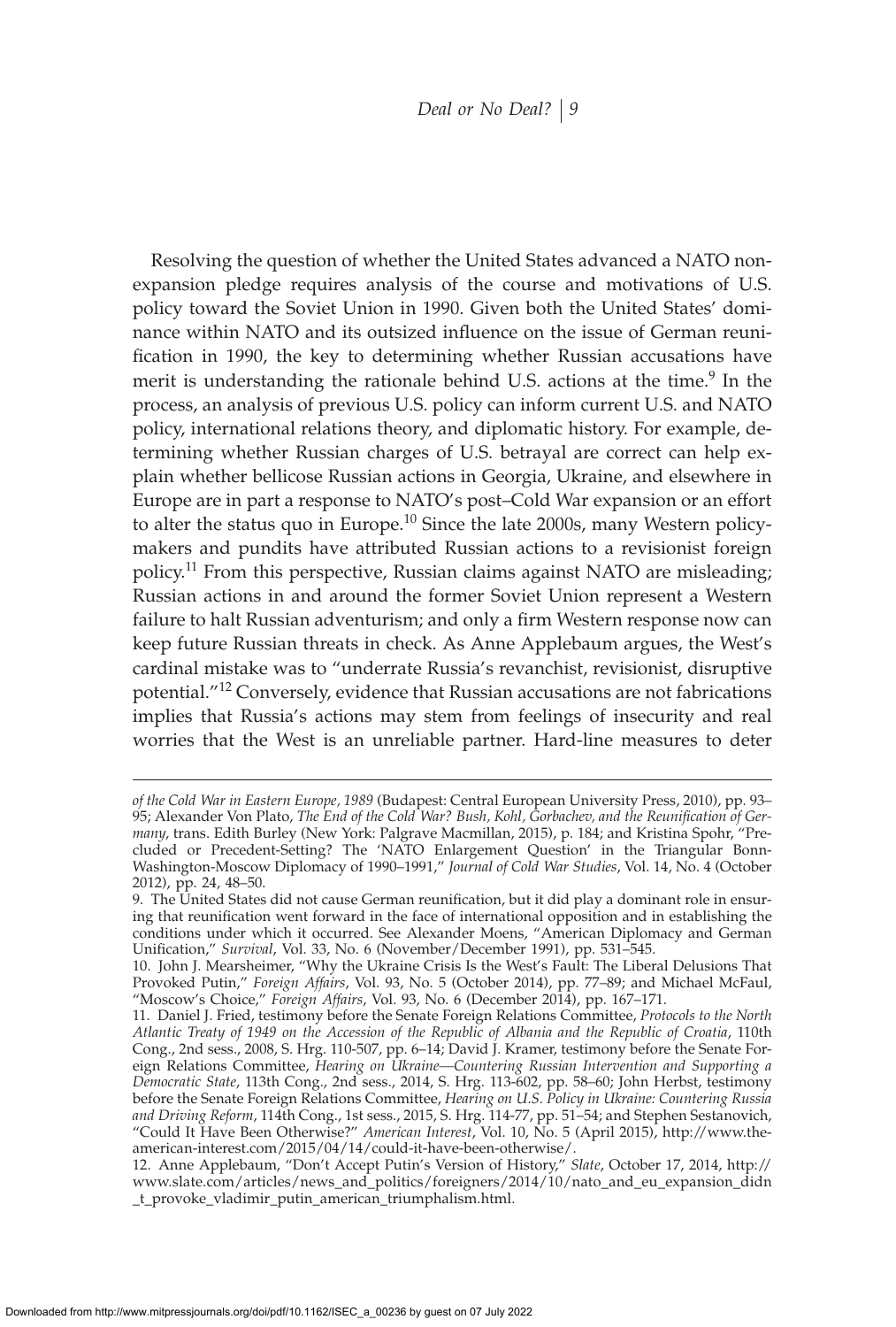Russian aggression such as troop deployments and sanctions will therefore only increase Russia's sense of isolation and betrayal.<sup>13</sup>

An examination of this case is also useful for international relations theory and diplomatic history. Since the end of the Cold War, analysts have treated the U.S.-Soviet negotiations over German reunification and NATO's post–Cold War continuation as a shining example of how great powers can overcome past rivalries and find ways to cooperate.<sup>14</sup> Although the cooperation narrative is being challenged as scholars gain increasing access to Western and Eastern bloc primary sources, it remains influential in policy, international relations theory, and historiographic circles.<sup>15</sup> Russian accusations of a broken nonexpansion pledge thus raise fundamental questions over the nature of U.S.- Soviet and U.S.-Russian relations during and after the end of the Cold War. In particular, if the United States violated a promise not to expand NATO, then scholars must further examine the drivers of U.S. foreign policy at the end of the Cold War and the sources of stable diplomatic settlements writ large.<sup>16</sup> Conversely, if Russian claims of a NATO non-expansion pledge are bogus, and if Russian behavior in places such as Georgia and Ukraine is meant to upend Europe's status quo, then scholars must determine why a party to an accepted diplomatic deal may reject that arrangement in favor of a revisionist foreign policy.

Drawing on a wider array of U.S. archival materials than prior studies and applying insights from international relations theory, this article refines and challenges scholarship on a NATO non-expansion pledge by tracing the evolution of U.S. policy toward the Soviet Union and European security throughout the 1990 diplomacy on reunification.<sup>17</sup> In line with research by

<sup>13.</sup> Robert Jervis, *Perception and Misperception in International Politics* (Princeton, N.J.: Princeton University Press, 1976), chap. 3.

<sup>14.</sup> Philip Zelikow and Condoleezza Rice, Germany Unified and Europe Transformed: A Study in *Statecraft* (Cambridge, Mass.: Harvard University Press, 1995); G. John Ikenberry, *After Victory: Institutions, Strategic Restraint, and the Rebuilding of Order after Major Wars* (Princeton, N.J.: Princeton University Press, 2001), chap. 7; and Andrew O. Bennett, "Trust Bursting Out All Over: The Soviet Side of German Unification," in William C. Wohlforth, ed., *Cold War Endgame: Oral History, Analysis, Debates* (University Park: Pennsylvania State University Press, 2003), pp. 175–204.

<sup>15.</sup> For critiques of the cooperation narrative, see Sarotte, *1989*; and Joshua R. Itzkowitz Shifrinson, "Falling Giants: Rising States and the Fate of Declining Great Powers," Texas A&M University, 2016.

<sup>16.</sup> G. John Ikenberry, "Institutions, Strategic Restraint, and the Persistence of American Postwar Order," *International Security*, Vol. 23, No. 3 (Winter 1998/99), pp. 43–78.

<sup>17.</sup> Previous studies rely heavily on documents from Russian and European archives, declassification efforts by the National Security Archive and Cold War International History Project, Freedom of Information Act releases from the State Department and Central Intelligence Agency (CIA), and the private papers of individuals involved in the 1990 negotiations. Employing these documents, past studies have shown that the topic of NATO expansion came up briefly in conversations with U.S., Soviet, and West German leaders at the start of February 1990, only for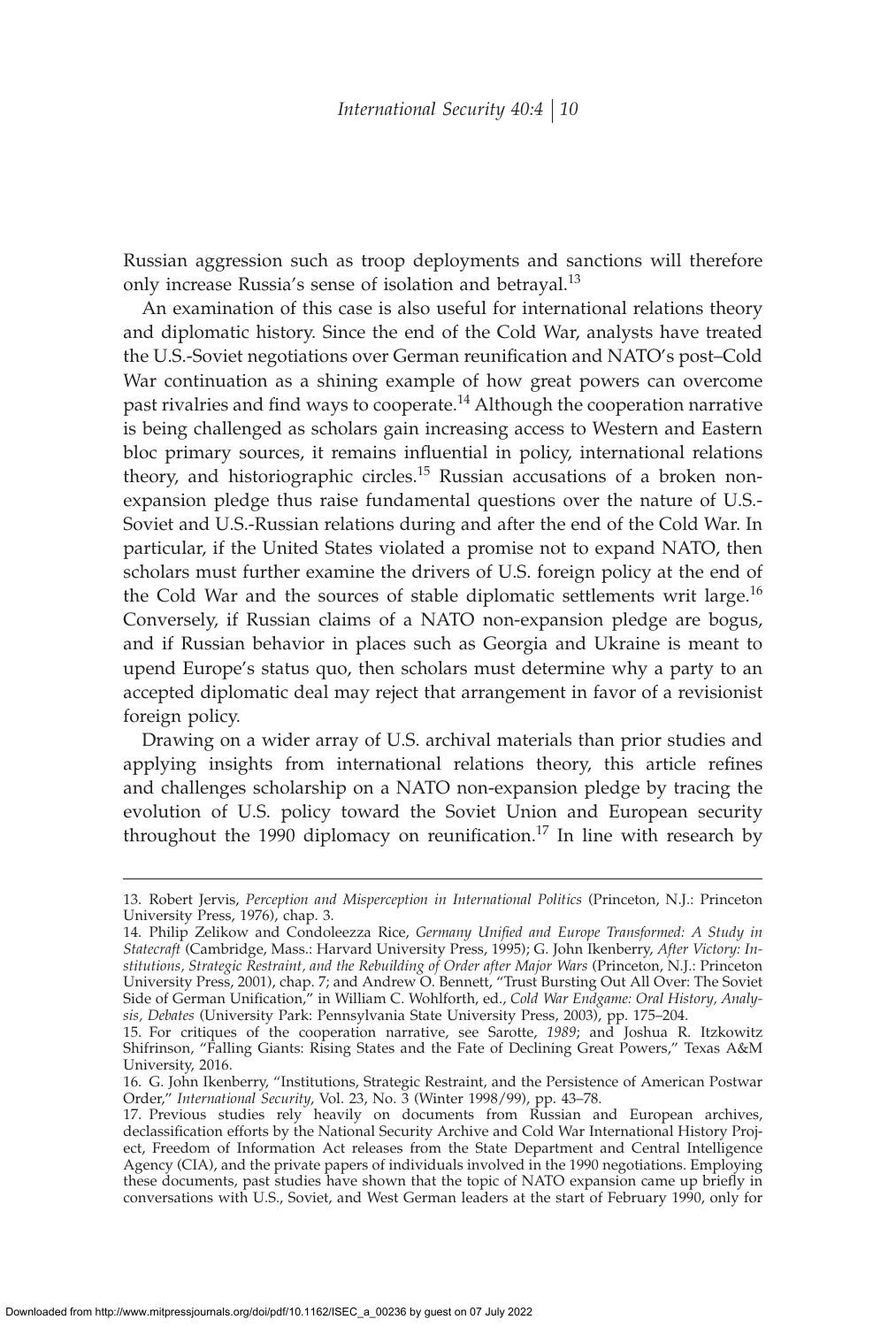Sarotte and others sympathetic to Russian claims, I show that despite the absence of a formal deal, the United States did raise the issue of NATO expansion with the Soviet Union during the 1990 negotiations. In contrast to what scholars sympathetic to Russian claims propose, however, I argue that the topic of NATO expansion was more than just a fleeting aspect of the negotiations in February 1990. Additional archival evidence indicates that U.S. officials repeatedly offered the Soviets informal assurances—a standard diplomatic practice—against NATO expansion during talks on German reunification throughout the spring, summer, and fall of 1990. Central to this effort was a series of bargaining positions through which the George H.W. Bush administration indicated that Europe's post–Cold War order would be acceptable to both Washington and Moscow: NATO would halt in place, and Europe's security architecture would include the Soviet Union.<sup>18</sup> Collectively, this evidence suggests that Russian leaders are essentially correct in claiming that U.S. efforts to expand NATO since the 1990s violate the "spirit" of the 1990 negotiations: NATO expansion nullified the assurances given to the Soviet Union in 1990.<sup>19</sup>

Distinct from what Soviet leaders were told in 1990, however, I also present new evidence suggesting that the United States used guarantees against NATO expansion to exploit Soviet weaknesses and reinforce U.S. strengths in post–Cold War Europe. To do so, the United States adopted positions designed to give it a free hand in Europe following German reunification—allowing it to decide whether and how to expand the U.S. presence on the continent—even while telling Soviet leaders that Soviet interests would be respected. Baldly stated, the United States floated a cooperative grand design for postwar Europe in discussions with the Soviets in 1990, while creating a system dominated by the United States. Although it remains unclear whether and why

the United States and West Germany to stop explicit discussion of limits on NATO's future by the end of the month. Documents that the George Bush Presidential Library (hereafter GBPL) has released in a declassification review since the late 2000s, however, have added significantly to scholars' understanding of U.S. decision-making in 1990. This article thus combines the findings of past studies with recently released U.S. government documents to examine U.S. policy toward NATO expansion and the future of European security throughout 1990. The results provide a fuller picture of U.S. strategy toward the Soviet Union at the end of the Cold War and the origins of Russian complaints of a broken NATO non-expansion pledge by showing that the substance of U.S.-Soviet negotiations after February 1990 touched directly on NATO's future role in European security and Soviet strategic concerns. On the prior paucity of U.S. government documents on the 1989–90 period before the late 2000s, see Sarotte, 1989, p. 247 n. 55. For their declassification efforts, I cannot praise enough Rachael Altman, Buffie Hollis, Robert Holzweiss, Mckenzie Morse, Zachary Roberts, Simon Staats, and Elizabeth Staats at the GBPL.

<sup>18.</sup> See Daniel Deudney and G. John Ikenberry, "The Unraveling of the Cold War Settlement," *Survival*, Vol. 51, No. 6 (December 2009), pp. 46–54.

<sup>19.</sup> Maxim Kórshunov, "Mikhail Gorbachev: I Am against All Walls," *Russia behind the Headlines*, October 16, 2014, http://rbth.com/international/2014/10/16/mikhail\_gorbachev\_i\_am\_against \_all\_walls\_40673.html.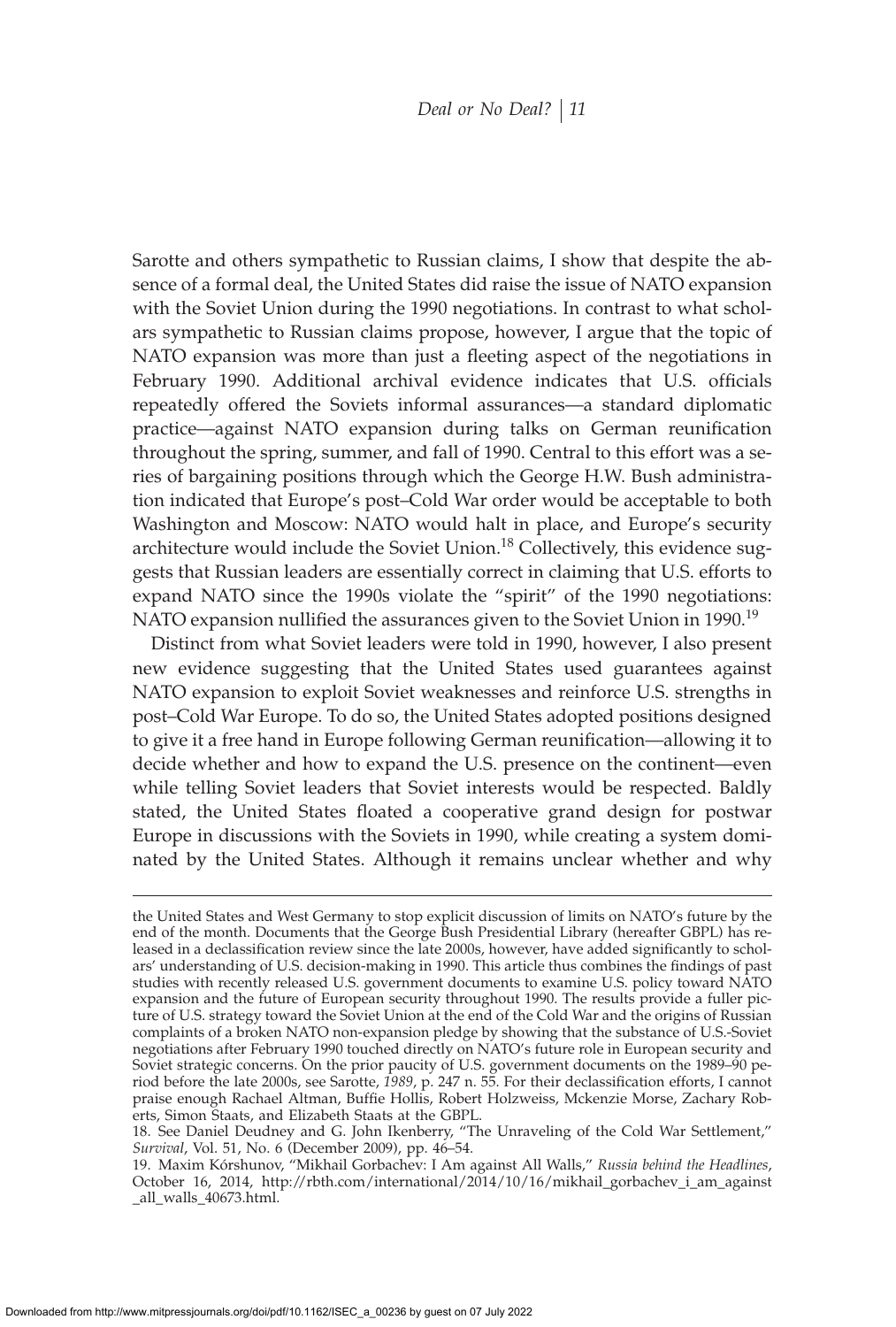Soviet leaders believed the U.S. proposals, this two-pronged strategy helps explain how the United States exploited the reunification issue to reify its preeminence in post–Cold War Europe.<sup>20</sup> By extension, the U.S.-Russian dispute over NATO expansion may be less a product of Soviet/Russian misrepresentation or misinterpretation of what happened in 1990, and more the result of the divergence between the cooperative approach that the United States presented to the Soviet Union and the United States' quieter efforts to maximize its power in Europe.

The remainder of this article proceeds in six sections. First, I review the U.S.-Russian dispute over a NATO non-expansion pledge. In the second section, I highlight conceptual and historical problems with the non-expansion pledge debate and suggest a revised standard against which to assess Russian claims. Drawing heavily from U.S. archival materials, I then review the 1990 negotiations to identify what the United States offered the Soviet Union and why the terms of this deal could have suggested to the Soviets that NATO would not expand. Following this, I offer evidence that the United States misled the Soviet Union. In the fifth section, I reevaluate the non-expansion debate in light of these findings. The article concludes with a discussion of the implications of the analysis for U.S. and NATO policy, international relations theory, and Cold War historiography.

## *The Non-Expansion Pledge Debate*

Russian policymakers have claimed for more than two decades that, during the 1990 negotiations on German reunification, the United States promised the Soviet Union that NATO would not expand into Eastern Europe.<sup>21</sup> Commenting on NATO's preparations for its first round of expansion in the mid-1990s, for instance, Russian President Boris Yeltsin wrote President Bill Clinton that "the treaty on the Final Settlement with respect to Germany signed in September 1990 [. . .] excludes, by its meaning, the possibility of expansion of the NATO zone to the East."<sup>22</sup> Russian political analyst Sergei Karaganov was even more explicit in 1995, asserting: "In 1990, we were told quite clearly by the West that the dissolution of the Warsaw Pact and German unification

<sup>20.</sup> For discussion of the United States' efforts to reinforce its position in post–Cold War Europe, see Mary Elise Sarotte, "Perpetuating U.S. Preeminence: The 1990 Deals to 'Bribe the Soviets Out' and Move NATO In," *International Security*, Vol. 35, No. 1 (Summer 2010), pp. 110–137.

<sup>21.</sup> Walter B. Slocombe, "A Crisis of Opportunity: The Clinton Administration and Russia," in Melvyn P. Leffler and Jeffrey W. Legro*,* eds., *In Uncertain Times: American Foreign Policy after the Berlin Wall and 9/11* (Ithaca, N.Y.: Cornell University Press, 2011), p. 86.

<sup>22.</sup> Quoted in Luis Tomé, "Russia and NATO's Enlargement" (Brussels: NATO, June 2000), pp. 14–15.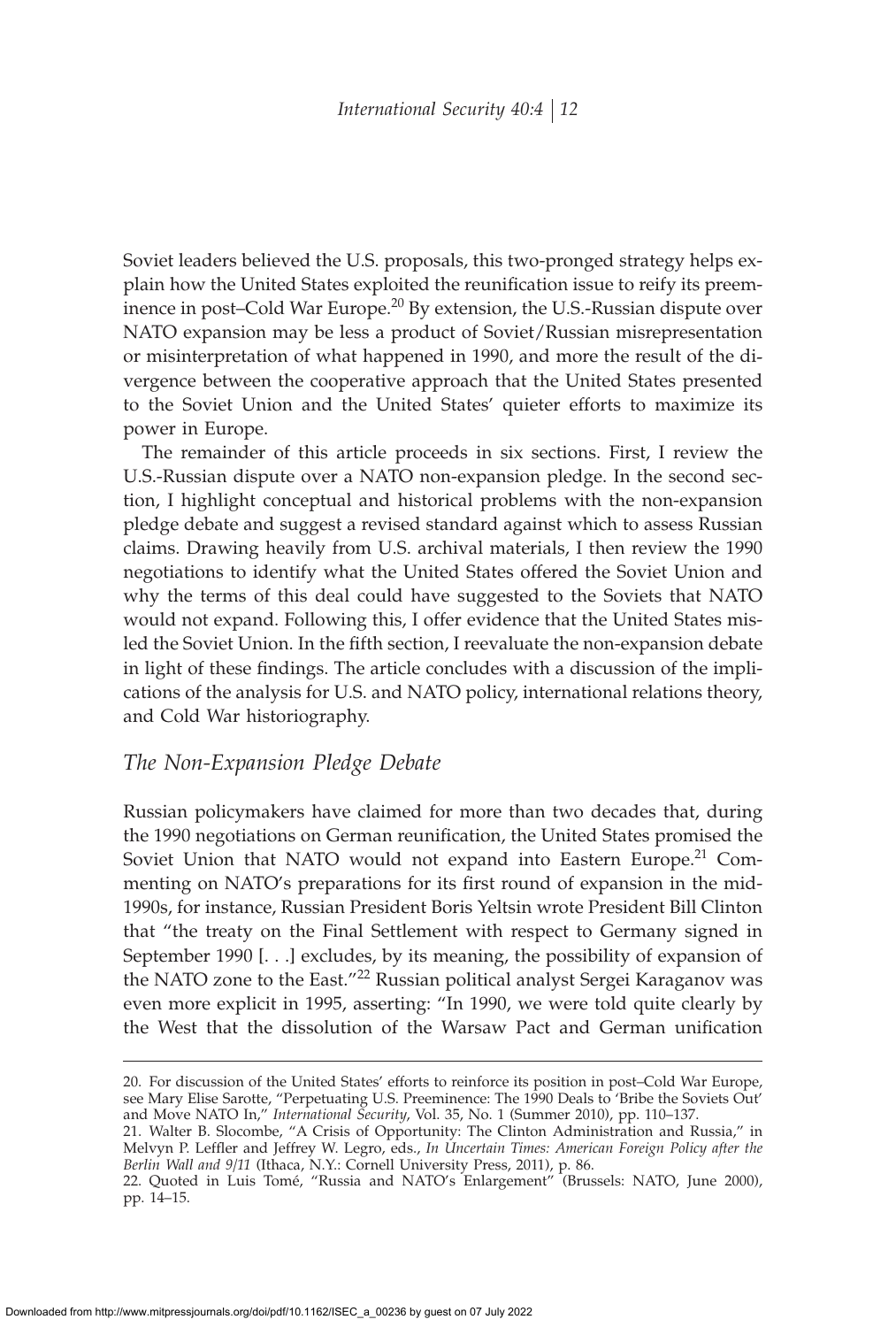would not lead to NATO expansion."<sup>23</sup> In the 2000s and 2010s, Russian Presidents Vladimir Putin and Dmitry Medvedev made similar assertions. In 2009, for example, Medvedev charged that Russia had received "none of the things that we were assured, namely that NATO would not expand endlessly eastward and our interests would be continuously taken into consideration." And in 2014 Putin declared, "[W]e were promised that after Germany's unification, NATO wouldn't spread eastward."<sup>24</sup> More authoritatively, Mikhail Gorbachev has repeatedly argued that the Soviet Union received a nonexpansion pledge. In 2008, for instance, the former Soviet leader argued: "The Americans promised that NATO wouldn't move beyond the boundaries of Germany after the Cold War"; in 2014 he clarified that although NATO expansion may not have been explicitly discussed in 1990, expansion remained "a violation of the spirit of the statements and assurances made to us in 1990."<sup>25</sup>

In contrast, an array of former U.S. policymakers and pundits reject claims of a non-expansion pledge.<sup>26</sup> Former Secretary of State James Baker, for instance, has repeatedly denied that the negotiations over German reunification included a non-expansion promise.<sup>27</sup> Similarly, former National Security Council (NSC) staffer Philip Zelikow argued in 1995 that "the option of adding new members to NATO has not been foreclosed by the deal actually made in 1990."<sup>28</sup> Steven Pifer, who served as the deputy director of the State

<sup>23.</sup> Quoted in Anatol Lieven, "Russian Opposition to NATO Expansion," *World Today*, Vol. 51, No. 10 (October 1995), p. 198.

<sup>24.</sup> Medvedev quoted in Uwe Klussmann, Matthias Schepp, and Klaus Wiegrefe, "NATO's Eastward Expansion: Did the West Break Its Promise to Moscow?" *Der Spiegel*, November 26, 2009, http://www.spiegel.de/international/world/nato-s-eastward-expansion-did-the-west-break-itspromise-to-moscow-a-663315.html; and Putin quoted in Herszenhorn, "Away from Shadow of Diplomacy in Geneva, Putin Puts On a Show of His Own."

<sup>25.</sup> Adrian Blomªeld and Mike Smith, "Gorbachev: U.S. Could Start New Cold War," *Telegraph*, May 6, 2008; and Kórshunov, "Mikhail Gorbachev." Gorbachev's claims have varied subtly over time: though consistent in arguing that the Soviet Union received a non-expansion pledge, he has equivocated over how explicitly the issue was discussed. Compare the above with, for example, Mikhail Gorbachev, *Memoirs* (New York: Doubleday, 1995), p. 529.

<sup>26.</sup> There are some exceptions among former policymakers. Former Deputy National Security Adviser Robert Gates, for instance, argued in 2000 that "Gorbachev and others were led to believe that [NATO expansion] wouldn't happen." See "Gates interview, July 23–24, 2000, College Station, Texas" (Charlottesville: Geoge H.W. Bush Oral History Project, Miller Center, University of Virginia, 2011), p. 101, http://web1.millercenter.org/poh/transcripts/ohp\_2000\_0723\_gates.pdf. Similarly, former Ambassador to the Soviet Union Jack Matlock noted in 1995: "We gave categorical assurances [. . .] that if a united Germany was able to stay in NATO, NATO would not be moved eastward." See Matlock quoted in Philip Zelikow, "NATO Expansion Wasn't Ruled Out," *New York Times*, August 10, 1995.

<sup>27.</sup> See Baker's comments in Michael Gordon, "Anatomy of a Misunderstanding," *New York Times*, May 25, 1997; Klussmann, Schepp, and Wiegrefe, "NATO's Eastward Expansion"; and Bill Bradley, "A Diplomatic Mystery," *Foreign Policy*, August 22, 2009, http://foreignpolicy.com/2009/ 08/22/a-diplomatic-mystery/.

<sup>28.</sup> Zelikow, "NATO Expansion Wasn't Ruled Out."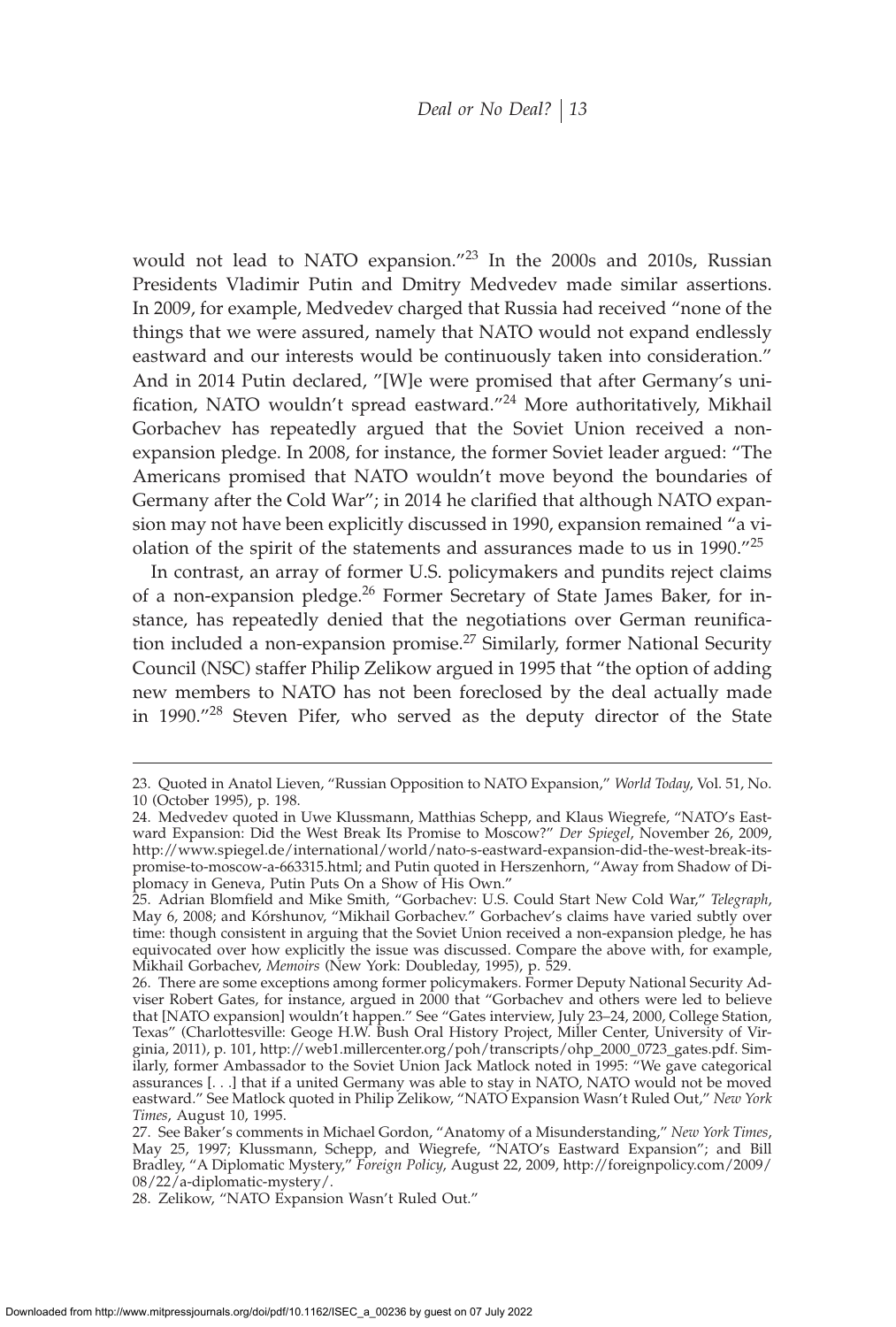Department's Soviet Desk in 1989–90, likewise contends that "Western leaders never pledged not to enlarge NATO."<sup>29</sup> And in 2014, NATO released a report asserting that "[n]o pledge was made, and no evidence to back up Russia's claims has ever been produced."<sup>30</sup> Many foreign affairs pundits, meanwhile, have made similar statements. Anne Applebaum, for example, maintains that "no promises were broken" with NATO's expansion; James Kirchick has proposed that "Russia's cries of Western betrayal are really just a smokescreen"; and Edward Joseph describes the 1990 deals as "at best" ambiguous "with respect to NATO's further eastward expansion."<sup>31</sup>

For their part, scholars examining the 1990 negotiations over German reunification generally accept that the United States never agreed to forgo NATO expansion into Eastern Europe.<sup>32</sup> Kramer, for instance, concludes that the record "undermine[s] the notion that the United States or other Western countries ever pledged not to expand NATO beyond Germany."<sup>33</sup> Working largely with German documents, Kristina Spohr likewise finds that "NATO enlargement was not precluded" in the negotiations.<sup>34</sup> And in arguably the most extensive research on the subject, Sarotte has repeatedly challenged claims of a non-expansion promise, concluding in 2009 that "no formal agreements were reached," as the 1990 negotiations kept "open the door for future expansion to Eastern Europe."<sup>35</sup> In later work, Sarotte found that Gorbachev failed "to get assurances in writing [. . . and] missed opportunities to challenge the United States on the topic later." $36$  These findings caused her to conclude that "the Soviet Union could have struck a deal with the United States, but it did not."<sup>37</sup> Simply put, "Gorbachev never got the West to promise that it would freeze NATO's borders."<sup>38</sup>

Nevertheless, scholars are divided over whether the diplomatic talks on

<sup>29.</sup> Pifer, "Did NATO Promise Not to Enlarge?"

<sup>30.</sup> NATO, "Russia's Accusations."

<sup>31.</sup> Anne Applebaum, "The Myth of Russian Humiliation," *Washington Post*, October 17, 2014; James Kirchick, "NATO Expansion Didn't Set Off the Ukrainian Crisis," *Foreign Policy*, April 8, 2014, http://www.foreignpolicyi.org/content/nato-expansion-didnt-set-ukrainian-crisis; and Edward P. Joseph, "NATO Expansion: The Source of Russia's Anger?" *National Interest*, May 1, 2014, http://nationalinterest.org/feature/nato-expansion-the-source-russias-anger-10344. For an exception, however, see Klussmann, Schepp, and Wiegrefe, "NATO's Eastward Expansion."

<sup>32.</sup> A search of English-language sources using Google Scholar and JSTOR turned up only one study based on declassified sources arguing that the Soviet Union received binding pledges against expansion. See Von Plato, *The End of the Cold War*? pp. 178–179, 184.

<sup>33.</sup> Kramer, "The Myth of a No-NATO-Enlargement Pledge to Russia," p. 41.

<sup>34.</sup> Spohr, "Precluded or Precedent-Setting?" p. 52.

<sup>35.</sup> Sarotte, *1989*, p. 228.

<sup>36.</sup> Sarotte, "Not One Inch Eastward?" p. 139.

<sup>37.</sup> Ibid., p. 140.

<sup>38.</sup> Sarotte, "A Broken Promise?" p. 96.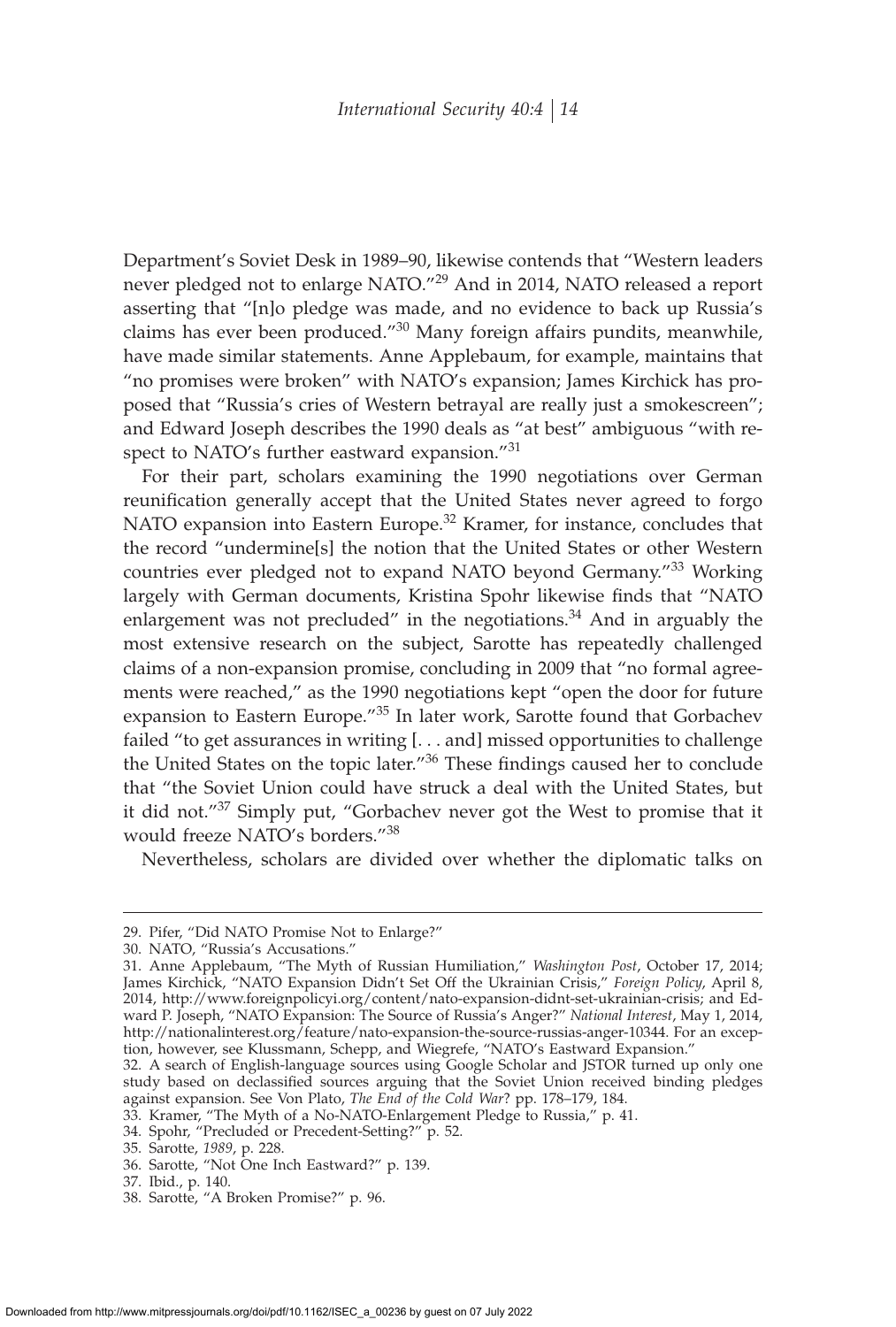German reunification lend some support to Russian claims of a broken nonexpansion pledge. Especially important are a series of February 1990 conversations among U.S., Soviet, and West German officials in Moscow during which U.S. and West German negotiators advanced some kind of verbal offer against some form of NATO expansion. Scholars agree, for example, that Baker told Gorbachev and Soviet Foreign Minister Eduard Shevardnadze on February 9, 1990, that "there will be no extension of NATO's jurisdiction or NATO's forces one inch to the East," if Gorbachev consented to German reunification.<sup>39</sup> Subsequently, Baker also agreed with Gorbachev's assertion that "a broadening of the NATO zone is not acceptable."<sup>40</sup> Reinforcing this message, West German Chancellor Helmut Kohl and Foreign Minister Hans-Dietrich Genscher offered Soviet leaders similar terms the following day. These talks, moreover, carried real consequences, as Gorbachev agreed to negotiate the terms of German reunification following the discussions with Baker and Kohl.<sup>41</sup>

Still, scholars disagree on the implications of these meetings and, thus, whether to sympathize with Russian claims of a NATO non-expansion pledge. One perspective, advanced most directly by Kramer, supports the position of former policymakers that the February 1990 talks were simply that—talks narrowly focused on NATO's future in a reunified Germany.<sup>42</sup> Hence, because the offer focused on Germany rather than all of Eastern Europe and because nothing was ever codified, subsequent Russian complaints about NATO enlargement lack an empirical basis.<sup>43</sup> "No Western leader," Kramer writes, "ever offered any 'pledge' or 'commitment' or 'categorical assurances'" about NATO expansion into Eastern Europe.<sup>44</sup>

An alternate account developed by Sarotte, Thomas Blanton, and Spohr, however, treats the February 1990 talks as creating understandable confusion in Russian circles over what the United States promised.<sup>45</sup> From this perspective, some or all of the February discussions may have alluded to limiting NATO's future in Eastern Europe.<sup>46</sup> As Sarotte describes the discussions, how-

<sup>39.</sup> Kramer, "The Myth of a No-NATO-Enlargement Pledge to Russia," p. 48.

<sup>40.</sup> Blanton, "U.S. Policy and the Revolutions of 1989," pp. 93, 95.

<sup>41.</sup> Sarotte, "Perpetuating U.S. Preeminence," p. 120.

<sup>42.</sup> Kramer, "The Myth of a No-NATO-Enlargement Pledge to Russia," pp. 41, 51. Similarly, see Robert Service, *The End of the Cold War, 1985–1991* (New York: PublicAffairs, 2015), p. 432. 43. Kramer, "The Myth of a No-NATO-Enlargement Pledge to Russia," pp. 51–52.

<sup>44.</sup> Ibid., p. 41.

<sup>45.</sup> Sarotte, *1989*, pp. 103–115, 219–228; Sarotte, "Not One Inch Eastward?" pp. 127–129; Blanton, "U.S. Policy and the Revolutions of 1989," pp. 93–95; and Spohr, "Precluded or Precedent-Setting?" especially pp. 48–49.

<sup>46.</sup> There is some disagreement among these authors over whether some or all of the February 9– 10, 1990 talks involved discussion of a non-expansion pledge. Spohr, for example, argues that U.S. officials focused narrowly on NATO's future in East Germany, and that it was West German officials who broached the general non-expansion issue. Sarotte's work, on the other hand, appears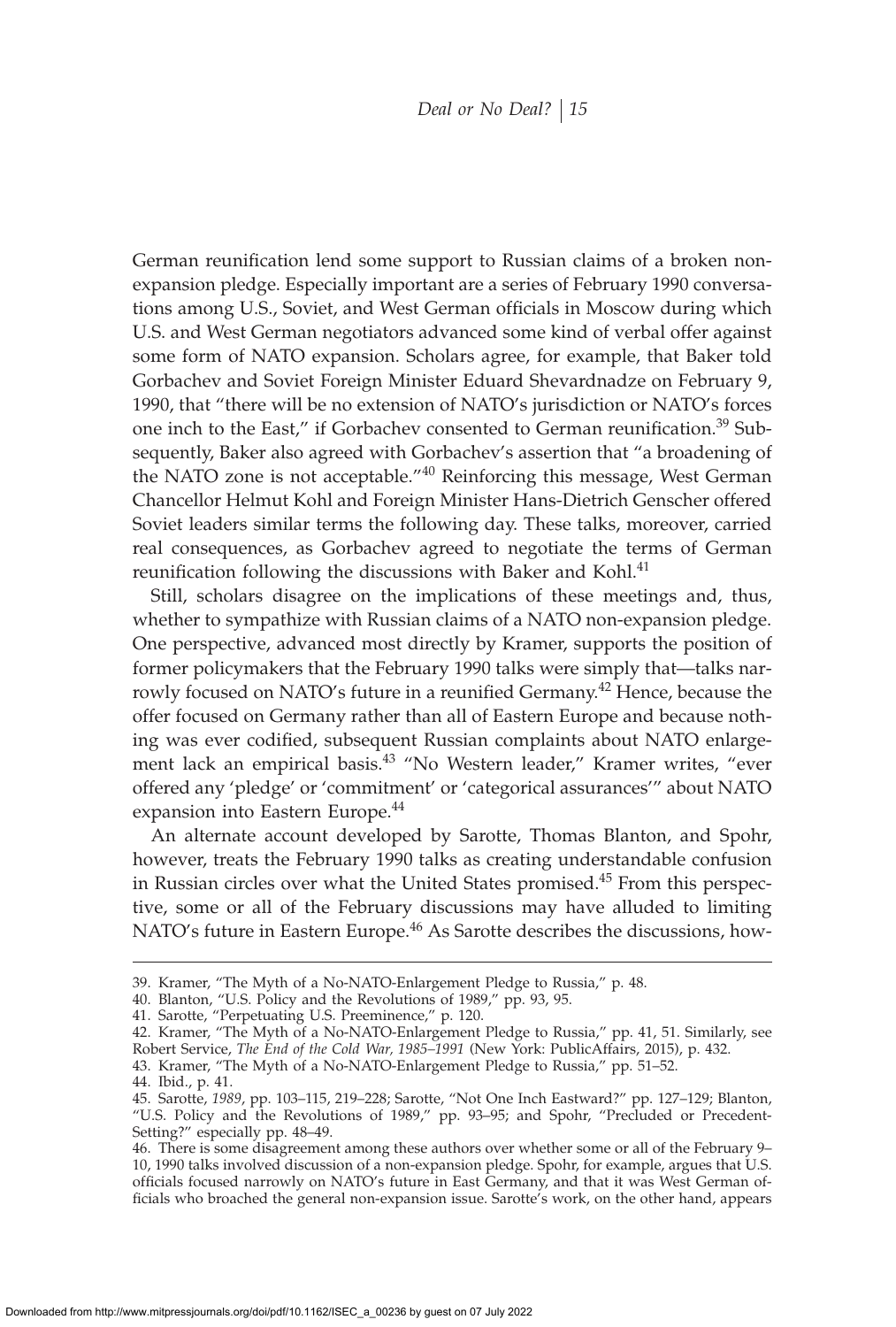ever, U.S. leaders saw these terms as being raised "speculatively" as part of an ongoing negotiation and far from a final deal. The United States was thus free to revise the offer and, by late February, was already moving to sidestep talk of limiting NATO's future presence by extending NATO's jurisdiction over the former East Germany (i.e., the German Democratic Republic, or GDR).<sup>47</sup> Still, Soviet officials may have seen the early February talks as offering a firm guarantee against NATO expansion: used to operating in a world where a leader's word was his or her bond, they could have believed that they had reached an agreement in which, once the Soviet Union took steps on reunification, NATO would not move into Eastern Europe.<sup>48</sup> This school of thought thus identifies a particular moment in the 1990 negotiations that generated a misunderstanding whereby Soviet/Russian officials focused on what was verbally presented to them in early February. In contrast, U.S. officials emphasized the narrower terms advanced in later conversations and eventually codified as part of the Treaty on the Final Settlement with Respect to Germany.<sup>49</sup> No deal was reached against NATO expansion, but Russian charges are therefore not so much misleading as they are a misinterpretation of events. $50$ 

# *Informal Agreements, Politics, and the Non-expansion Pledge Debate*

At the heart of the non-expansion pledge debate is the question of what constitutes an agreement in world politics. Although they disagree over the specifics of what was discussed in the February 1990 talks, both schools of thought suggest that only formal, written, and codified agreements matter when assessing diplomatic deals. Spohr, for example, argues: "If no de jure promises on

inconsistent: in some places, she claims that U.S. and West German officials "affirmed that NATO would not move eastward at all," but elsewhere comes close to the position of former policymakers by arguing that the talks "focused on the question of whether or not NATO would extend itself over the GDR." This article shows that NATO expansion to all of Eastern Europe was raised by U.S. officials from the start of the process. See Spohr, "Precluded or Precedent-Setting?" pp. 24–30; Kramer and Sarotte, "Letters to the Editor," p. 209; Sarotte, "Not One Inch Eastward?" p. 137; and Sarotte, *1989*, pp. 114–115.

<sup>47.</sup> Sarotte, "Not One Inch Eastward?" p. 128; and Sarotte, *1989*, p. 114.

<sup>48.</sup> Sarotte, "Not One Inch Eastward?" pp. 127, 139.

<sup>49. &</sup>quot;Treaty on the Final Settlement with Respect to Germany" in Sherrill Brown Wells, ed., *American Foreign Policy Documents, 1990* (Washington, D.C.: U.S. Department of State, 1991), doc. 191. 50. Sarotte, "Not One Inch Eastward?" pp. 128–129, 137–139; Sarotte, "A Broken Promise?" pp. 91, 96; and Angela E. Stent*, Russia and Germany Reborn: Unification, the Soviet Collapse, and the New Europe* (Princeton, N.J.: Princeton University Press, 1999), pp. 140–141. Spohr is more equivocal on whether Russian charges are misinterpretations or misrepresentations, arguing that Soviet leaders may have misunderstood the 1990 talks, but concluding that Russian complaints signal "an effort by Russian officials to use history to legitimize current political positions." See Spohr, "Precluded or Precedent-Setting?" p. 54; and Christopher Clark and Kristina Spohr, "Moscow's Account of NATO Expansion Is a Case of False Memory Syndrome," *Guardian*, May 24, 2015, http://www .theguardian.com/commentisfree/2015/may/24/russia-nato-expansion-memory-grievances.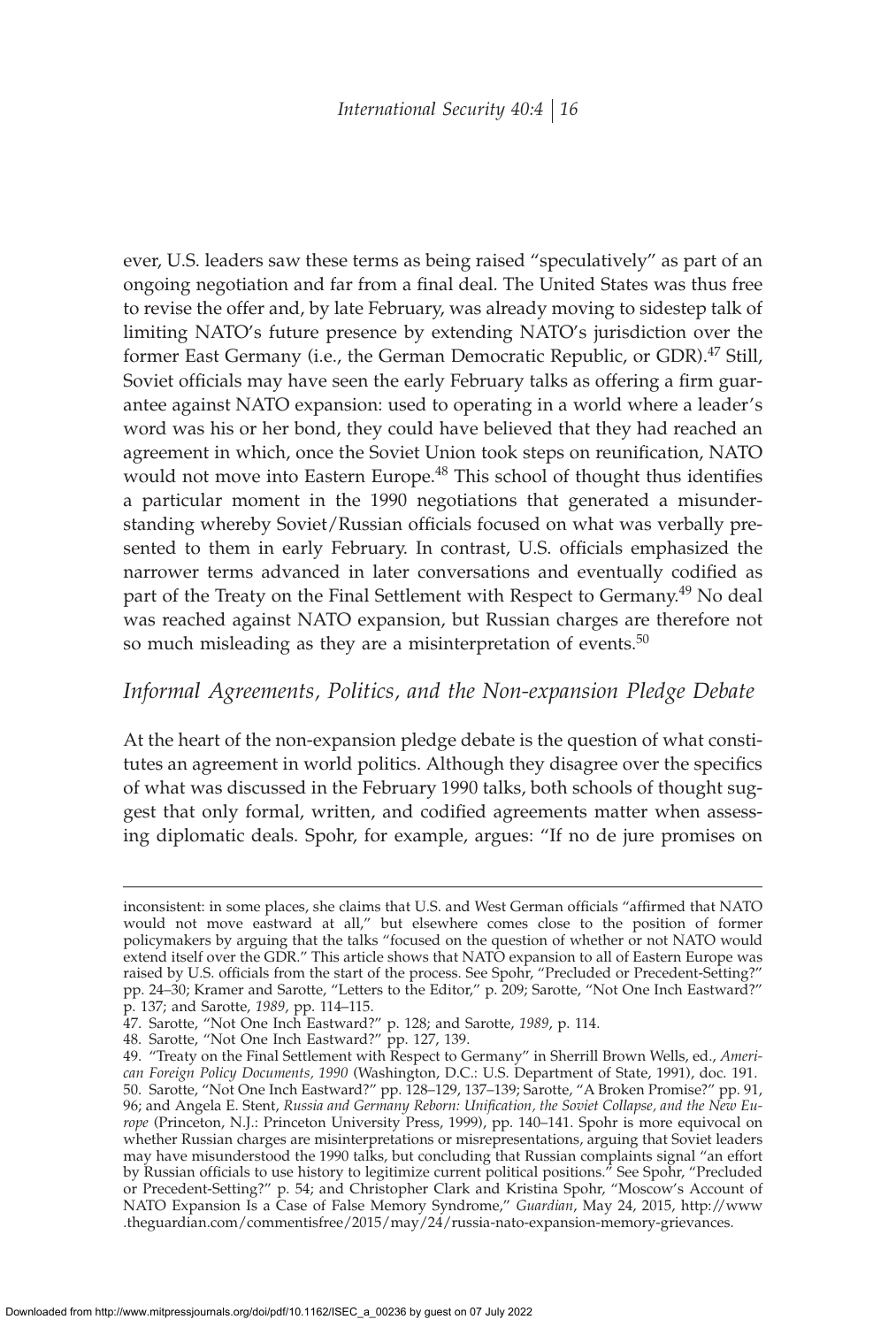NATO's future membership and size were made, then there was nothing that subsequently could be judged as having been 'betrayed'" by NATO expansion.<sup>51</sup> Similarly, former Secretary of State Baker, Kramer, and Zelikow emphasize that the Treaty on the Final Settlement with Respect to Germany is silent on the question of NATO expansion beyond East Germany.<sup>52</sup> Likewise, Sarotte stresses that Soviet leaders failed to obtain "written assurances" against NATO expansion; the United States and West Germany only "briefly implied" that a non-expansion deal "might be on the table."<sup>53</sup>

The real issue, however, is not whether a formal agreement ruled out NATO expansion—even Russian leaders claiming a broken promise do not argue that the Soviet Union received a formal deal. Instead, the question of a nonexpansion pledge involves whether various informal, even implicit, statements of U.S. policy in 1990 can be viewed as promises or assurances against NATO expansion, and whether discussions among U.S., Soviet, and West German officials related solely to East Germany or to Eastern Europe as a whole. Here, even studies acknowledging that U.S. policymakers in February 1990 briefly discussed limits on NATO's future presence risk understating the significance of U.S.-Soviet bargaining in 1990 by missing the importance of informal deals to politics, in general, and to Cold War diplomacy, in particular. In U.S. domestic politics, for example, an informal offer can constitute a binding agreement provided one party gives up something of value in consideration of payment in goods or services.<sup>54</sup> A similar principle applies to international politics: not only are formal agreements often the codification of arrangements that states would make regardless of a formal offer, but if private and unwritten discussions are meaningless, then diplomacy itself would be an unnecessary and fruitless exercise.<sup>55</sup> Instead, a host of behaviors associated with international bargaining and political understandings with other states, including interactions with foreign leaders and conciliatory diplomatic gestures, are based on what another side does or says independent of formal arrangements.<sup>56</sup> More generally, analysts have long understood that states do

<sup>51.</sup> Spohr, "Precluded or Precedent Setting?" p. 48.

<sup>52.</sup> Kramer, "The Myth of a No-NATO-Enlargement Pledge to Russia," p. 53; Zelikow, "NATO Expansion Wasn't Ruled Out"; and Baker quoted in Sarotte, *1989,* pp. 114, 273 n. 105.

<sup>53.</sup> Sarotte, "Not One Inch Eastward?" p. 138; and Sarotte, "A Broken Promise?" p. 91.

<sup>54.</sup> Arthur Corbin, Joseph Perillo, and John Murray Jr., *Corbin on Contracts*, Vol. 2, LexisNexis Online, 2015, Part B; and Arthur Corbin, Joseph Perillo, and John Murray Jr., *Corbin on Contracts*, Vol. 3, LexisNexis Online, 2015, Topic 1. I thank Daniel Adler, Keith Edwards, Eric Lorber, and Marc Trachtenberg for help on this point.

<sup>55.</sup> Jana Von Stein, "Do Treaties Constrain or Screen? Selection Bias and Treaty Compliance," *American Political Science Review*, Vol. 99, No. 4 (November 2005), pp. 611–622.

<sup>56.</sup> Andrew H. Kydd, *Trust and Mistrust in International Relations* (Princeton, N.J.: Princeton University Press, 2005); and Keren Yarhi-Milo, *Knowing the Adversary: Leaders, Intelligence, and Assessment of Intentions in International Relations* (Princeton, N.J.: Princeton University Press, 2014).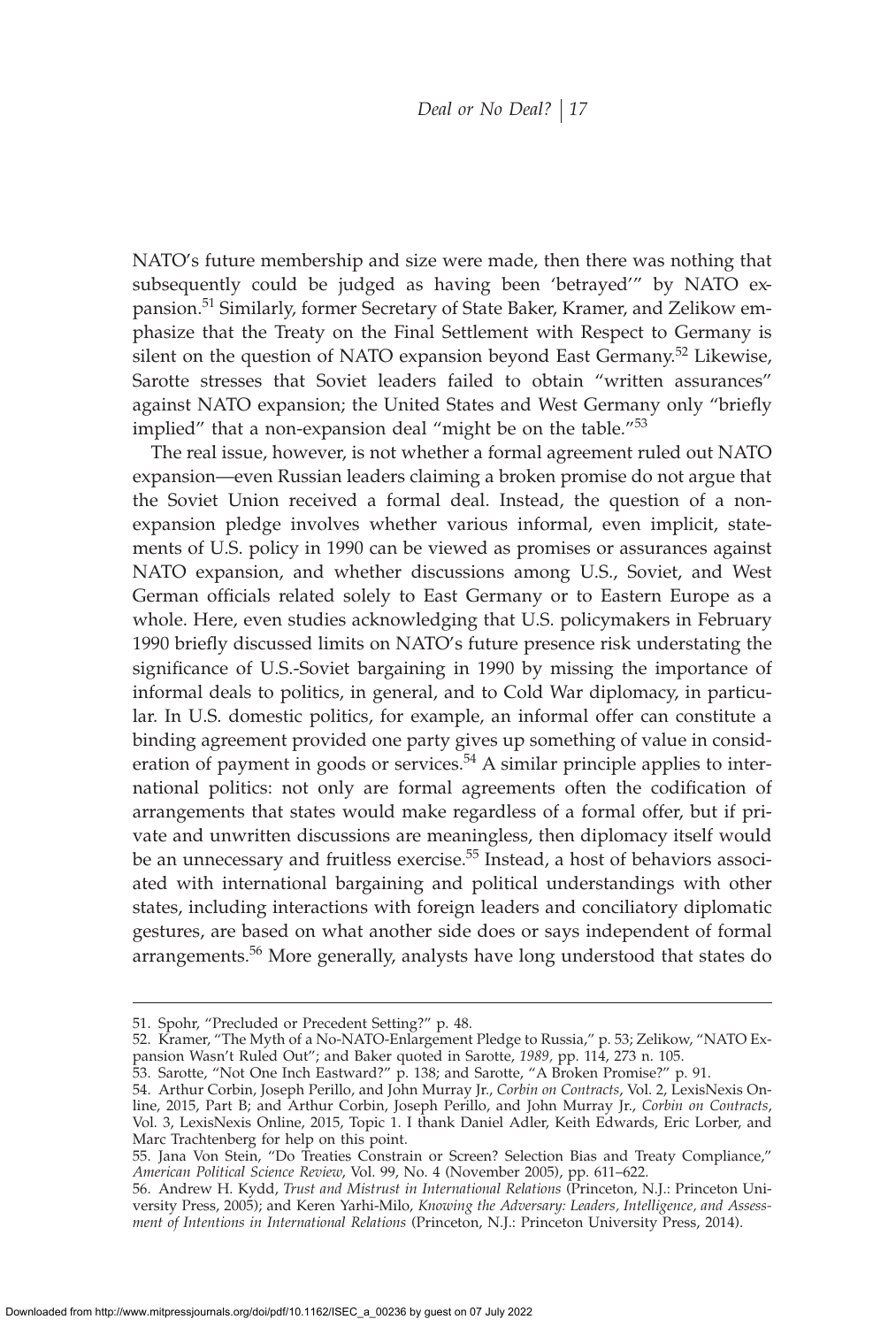not need formal agreements on which to base their future expectations; as Secretary of State John Kerry acknowledged, even non-"legally binding" agreements constitute a "necessary tool" of foreign policy.<sup>57</sup> Put simply, explicit and codified arrangements are neither necessary nor sufficient for actors to strike deals and receive political assurances.

Moreover, informal agreements and understandings were especially important during the Cold War. The 1962 Cuban missile crisis, for example, was resolved in part through an informal agreement whereby the United States and the Soviet Union each removed missiles near the other's territory.<sup>58</sup> In the 1970s and 1980s, an unofficial alliance developed between the United States and China, as each turned to the other to balance Soviet ambitions in Europe and Asia.<sup>59</sup> And as Marc Trachtenberg shows, Europe's Cold War order emerged from tacit U.S. and Soviet initiatives in the 1950s and 1960s that helped the two sides find ways to coexist within a divided Europe.<sup>60</sup> Ultimately, informal arrangements abounded during the Cold War as the United States and the Soviet Union competed for power, influence, and security.<sup>61</sup>

The theoretical, political, and contextual importance of informal arrangements has large implications for understanding U.S.-Soviet diplomacy in 1990. First, it suggests that the evidence employed in current studies already raises questions about the official view that the Soviet Union never received a NATO non-expansion pledge. Given that U.S. and West German leaders may have offered a verbal commitment against NATO expansion in February 1990, and that they received something of consequence in return (i.e., Gorbachev's agreement to negotiate German reunification), $62$  the February talks may be even more important than prior studies recognize. If a non-expansion offer was advanced, then both diplomatic practice and international relations theory suggest that the U.S. and West German discussions with the Soviet Union produced a strategically meaningful agreement, regardless of whether the terms were formalized.

Second, even scholarship acknowledging the importance of the February

<sup>57.</sup> Charles Lipson, "Why Are Some International Agreements Informal?" *International Organization*, Vol. 45, No. 4 (October 1991), pp. 495–538; and Michael Gordon, "Kerry Criticizes Republican Letter to Iranian Leaders on Nuclear Talks," *New York Times*, March 11, 2015.

<sup>58.</sup> Barton Bernstein, "Reconsidering the Missile Crisis: Dealing with the Problems of American Jupiters in Turkey," in James Nathan, ed., *The Cuban Missile Crisis Revisited* (New York: St. Martin's, 1992), pp. 94–96.

<sup>59.</sup> Robert S. Ross, *Negotiating Cooperation: The United States and China, 1969–1989* (Stanford, Calif.: Stanford University Press, 1997).

<sup>60.</sup> Marc Trachtenberg, *A Constructed Peace: The Making of the European Settlement, 1945–1963* (Princeton, N.J.: Princeton University Press, 1999).

<sup>61.</sup> Lipson, "Why Are Some International Agreements Informal?" pp. 497–499; and John Lewis Gaddis, "The Long Peace: Elements of Stability in the Postwar International System," *International Security*, Vol. 10, No. 4 (Spring 1986), pp. 132–141.

<sup>62.</sup> Sarotte, "Perpetuating U.S. Preeminence," p. 120.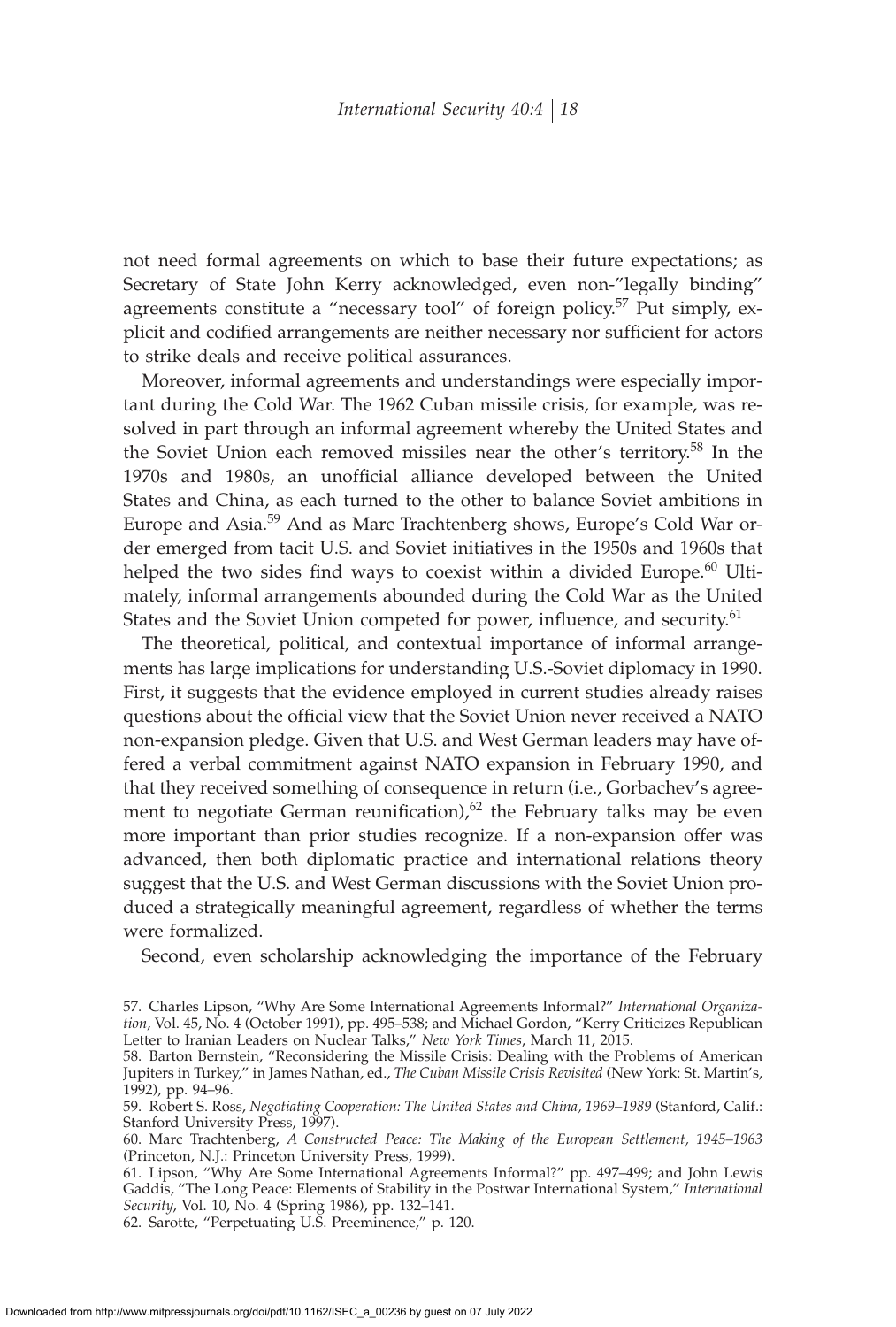1990 talks may miss other guarantees against NATO expansion advanced later that year. Notably, Sarotte, Blanton, and other scholars who treat the February 1990 offer as strategically significant nevertheless argue that subsequent shifts in the U.S. negotiating position meant that the earlier offer was overtaken by events. If, however, informal agreements carry strategic significance, then simply arguing that the U.S. position later changed is not sufficient to show that a non-expansion pledge was compromised. Rather, the importance of informal understandings means that to fully evaluate whether the United States pledged to forgo NATO expansion, one must understand the substance of the diplomatic arrangements undergirding German reunification in general. Doing so requires determining what U.S. and allied leaders conveyed to Soviet leaders to convince the Soviet Union to agree to German reunification, identifying the conditions under which Western policymakers indicated reunification would take place, showing how this deal evolved throughout 1990, and placing these arrangements in the context of U.S.-Soviet relations at the end of the Cold War. Only then can one address the underlying issue in the NATO expansion debate: whether Soviet/Russian leaders are correct that the United States offered informal guarantees against NATO expansion throughout 1990.

# *Suggesting a Settlement: The Diplomacy of 1990*

A fuller reading of the diplomatic record shows that the Soviet Union repeatedly received assurances against NATO expansion into Eastern Europe. These promises were a central feature of U.S.-Soviet negotiations throughout 1990, as diplomatic bargaining evolved from a U.S. and West German effort to engage the Soviet Union on German reunification to shaping the substance of the deal and ultimately the formal terms that the Soviet leadership accepted in September 1990. That said, there is also strong evidence showing that the United States misled the Soviet Union in the 1990 talks. As Sarotte first noted, a growing body of evidence indicates that U.S. policymakers suggested limits on NATO's post–Cold War presence to the Soviet Union, while privately planning for an American-dominated post–Cold War system and taking steps that would attain this objective.

## background to a deal: holding the u.s. line

The possibility of German reunification became an active U.S. policy consideration in the second half of 1989 amid mounting unrest in East Germany. $63$ 

<sup>63.</sup> The possibility of German reunification was of concern to the Bush administration from early 1989. Initial U.S. efforts, however, focused on limiting the risk that reunification would undermine West Germany's relationship with NATO and preventing the Soviet Union from using reunifica-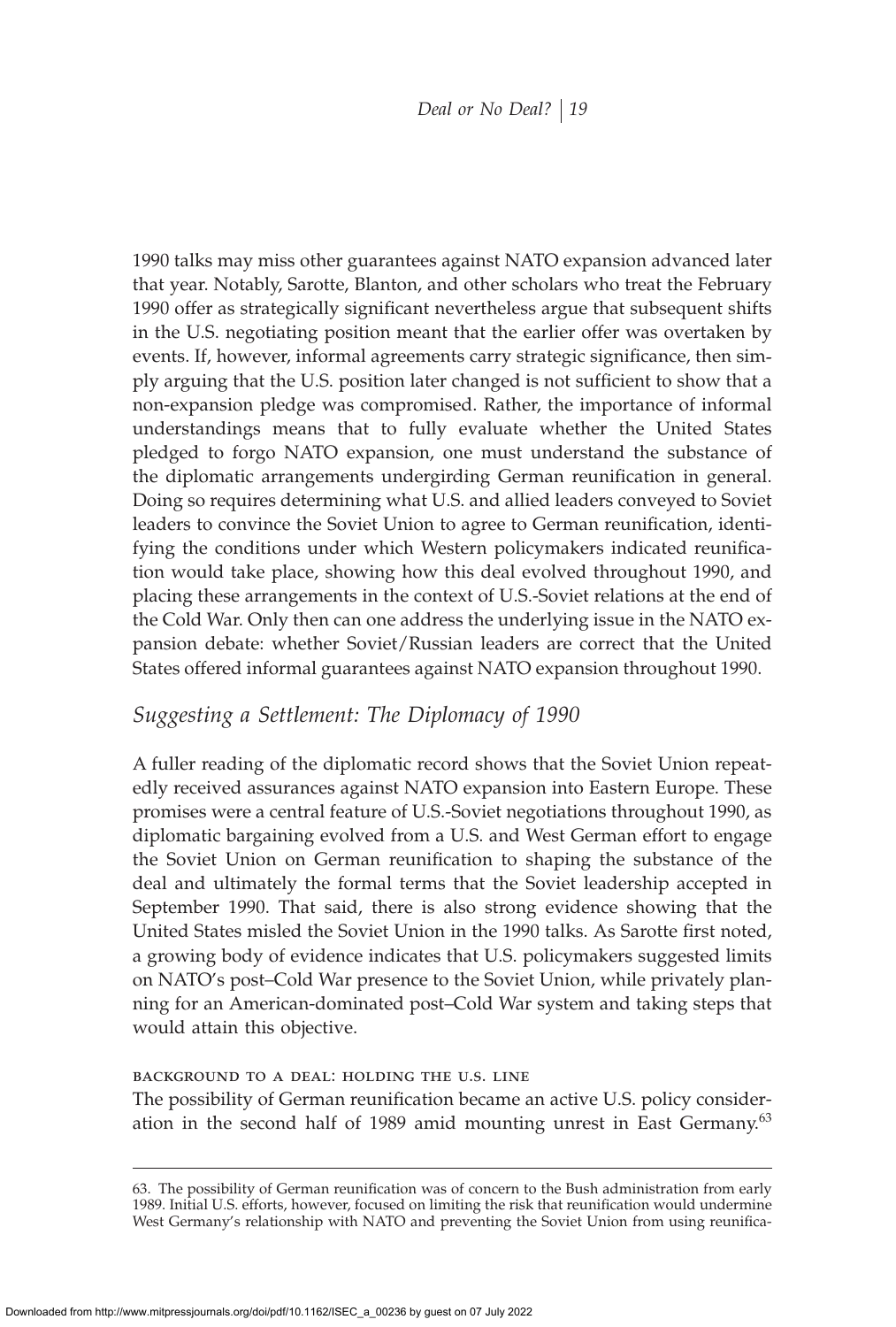Throughout the fall of 1989, U.S. policymakers feared that a collapse of East German authority would precipitate a scramble to reunify the two Germanys. Such action would threaten European stability by raising the question of whether a reunified Germany would be allied with the United States or the Soviet Union, whether it would become a neutral actor, or whether it would emerge as part of an altogether new European security arrangement.<sup>64</sup> Unless Germany reunified within NATO, the United States' influence in Europe would be significantly diminished.

The fall of the Berlin Wall on November 9, 1989, transformed concerns about Germany's future from hypothetical worries into political realities. Immediately, U.S. policymakers sought to ensure that any new arrangements between East Germany and West Germany not undermine the latter's commitment to NATO.<sup>65</sup> Pursuing this objective, however, risked a strategic confrontation with the Soviet Union, as a reunified Germany within NATO represented what U.S. National Security Adviser Brent Scowcroft termed "the Soviet Union's worst nightmare"—a situation that would "rip the heart out of the Soviet security system."<sup>66</sup> Preventing this outcome had long been a primary Soviet interest and, into late 1989, U.S. policymakers concluded that the Soviet Union retained two options to achieve this end. First, the Soviet Union and its Warsaw Pact allies could use force to block reunification.<sup>67</sup> Although not necessarily likely, Soviet intervention was "among the World War III scenarios" that U.S. policymakers took seriously.<sup>68</sup> Second, short of using force, the Soviet

tion as propaganda against the West. For early U.S. discussion, see Robert L. Hutchings, *American Diplomacy and the End of the Cold War: An Insider's Account of U.S. Diplomacy in Europe, 1989–1992* (Washington, D.C.: Woodrow Wilson Center Press, 1997), pp. 97–98; and Frank Costigliola, "An 'Arm around the Shoulder': The United States, NATO, and German Reunification, 1989–1990," *Contemporary European History*, Vol. 3, No. 1 (March 1994), pp. 95–96. For U.S. concerns, see Brent Scowcroft to the President, "The NATO Summit," March 20, 1989, folder "NATO Summit—May 1989," box CF00779, Kanter Files, GBPL; and Robert Zoellick, "NATO Summit—Possible Initiatives [Zoellick Draft]," May 15, 1989, folder 5, box 108, Baker Papers, Seeley Mudd Manuscript Library (hereafter SMML), Princeton University, Princeton, New Jersey.

<sup>64.</sup> Scowcroft, "The NATO Summit"; Zoellick, "NATO Summit—Possible Initiatives"; and R.G.H. Seitz to the Secretary, "The Future of Germany in a Fast-Changing Europe," October 10, 1989, box 38, Soviet Flashpoints, George Washington University National Security Archive (hereafter NSA). For discussion of the United States' preference for the status quo, see Sarotte, *1989*, pp. 26–27.

<sup>65.</sup> Robert Hutchings to Brent Scowcroft, "The German Question," and enclosure "Handling the German Question at Malta and Beyond," November 20, 1989, folder "Malta Summit Papers (Preparation) December 1989 [1]," box CF00717, Rice Files, GBPL.

<sup>66.</sup> Brent Scowcroft to the President, "The Soviets and the German Question," November 29, 1989, folder "German Unification (November 1989)," box 91116, Scowcroft Files, GBPL. For similar discussion based largely on European sources, see Kristina Spohr, "Germany, America, and the Shaping of Post–Cold War Europe," *Cold War History*, Vol. 15, No. 2 (April 2015), pp. 225–229. 67. Spohr, "Germany, America, and the Shaping of Post–Cold War Europe," pp. 225–229.

<sup>68.</sup> State-Defense-NSC Working Group, "GDR Crisis Contingencies," November 6, 1989, and accompanying note from Robert Blackwill to Brent Scowcroft, November 7, 1989, folder "German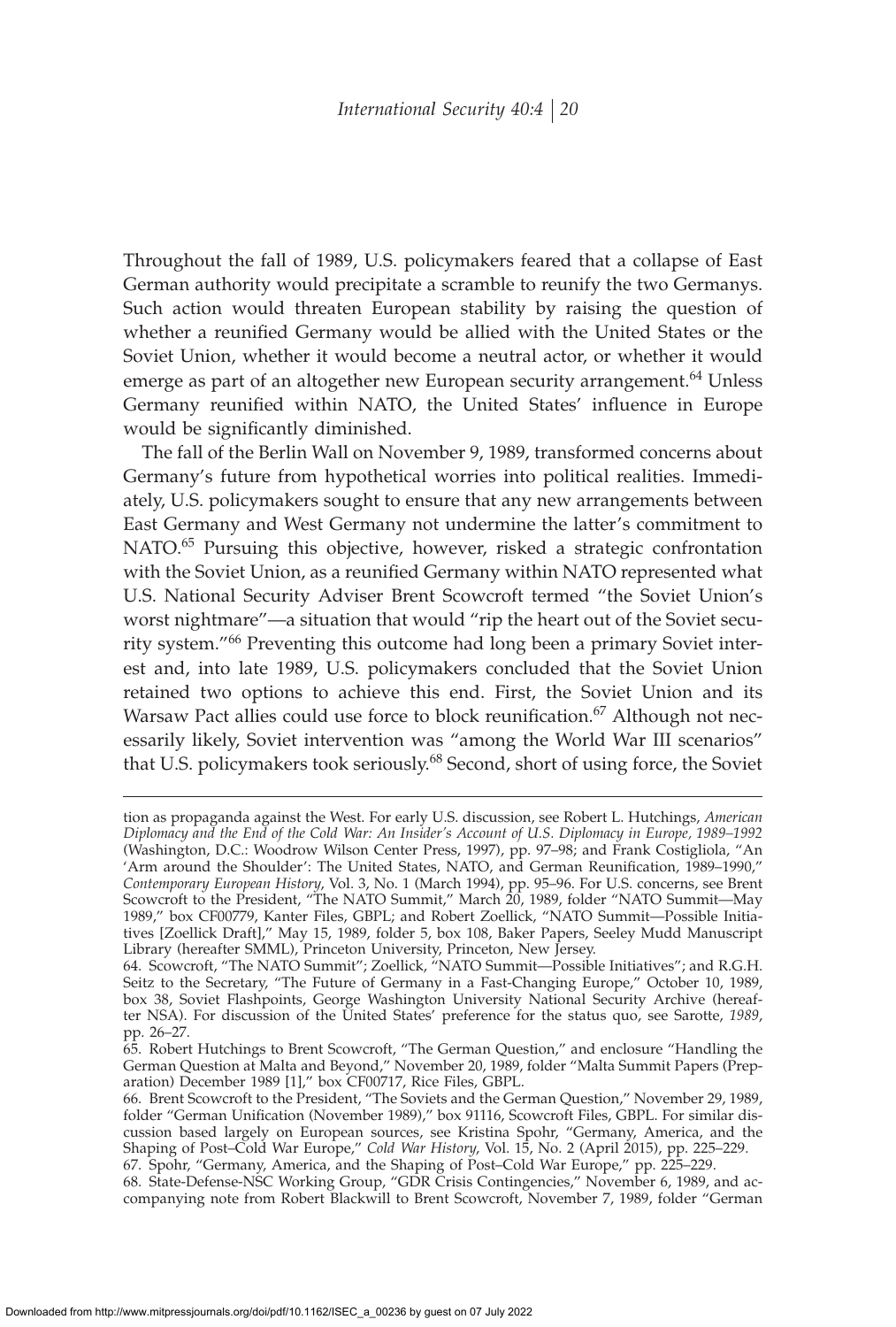Union could play to German nationalist aspirations and propose that talks on reunification be conditioned on altering the reunified state's relationship with NATO.<sup>69</sup> Kohl's decision on November 28, 1989, to propose a plan for reunification in a speech to the West German parliament without consulting the United States or mentioning NATO lent credence to this concern, suggesting that West German leaders might compromise their country's existing relationship with NATO to secure Soviet support for reunification.<sup>70</sup>

A path to reunify Germany without weakening West Germany's relationship to NATO or risking conflict with the Soviet Union only appeared at the start of 1990, as the Soviet threat to use force declined.<sup>71</sup> By late January 1990, the collapse of Communist authority in Eastern Europe owing to the Revolutions of 1989 led U.S. policymakers to conclude that Soviet forces "were fast being pushed out" of the region.<sup>72</sup> Even if it wanted to, the Soviet Union was, as then–NSC staff member Condoleezza Rice described, "unable to reextend its tentacles" into the region.<sup>73</sup> If the Soviet Union were to stop reunification or guide the process in ways that would harm U.S. interests, it would have to do so at the bargaining table. Indeed, the longer the issue of German reunification went unaddressed, the more likely it was that Soviet leaders would seize the agenda to gain diplomatic influence over its eventual terms.<sup>74</sup> As the German people lobbied for reunification and East Germany

Reunification 11/89–6/90 [1]," box CF00182, Blackwill Files, GBPL; and Brent Scowcroft to the President, "The Future of Perestroika and the European Order," undated [late November/early December 1989], folder "Malta Summit Papers (Preparation) December 1989 [3]," box CF00717, Rice Files, GBPL.

<sup>69.</sup> Seitz, "The Future of Germany in a Fast-Changing Europe"; and Scowcroft, "The Soviets and the German Question."

<sup>70.</sup> George Bush and Brent Scowcroft, *A World Transformed* (New York: Random House, 1998), pp. 194–198.

<sup>71.</sup> As Kohl's late November 1989 speech indicates, U.S. and West German leaders began exploring possible options for reunification in the last two months of 1989. These efforts helped each side consider possible strategies, but remained nascent and uncoordinated. Into early 1990, the United States was still searching—as Zelikow and Rice recount—for "answers to the hard questions about how German reunification might come to pass." See Zelikow and Rice, *Germany Unified and Europe Transformed*, pp. 156, 172–175. For discussion of American uncertainty, see Brent Scowcroft to the President, "U.S. Diplomacy for the New Europe," December 22, 1989, folder "German Unification (December 1989)," box 91116, Scowcroft Files, GBPL; Robert Hutchings to Brent Scowcroft, "Responding to a Soviet Call for a German Peace Conference," and enclosure to the President, [undated, circa January 15, 1990], folder "German Reunification—2+4," box CF01414, Hutchings Files, GBPL.

<sup>72.</sup> Robert Hutchings to Brent Scowcroft, "Your Breakfast with Kissinger: Managing the German Question," January 26, 1990, folder "German Reunification  $11/89-6/90$  [1]," box CF00182, Blackwill Files, GBPL; and William Webster (CIA Director) and Harry Soyster (Defense Intelligence Agency Director), testimony before the Senate Armed Services Committee, *Hearing on Threats Facing the United States and Its Allies*, 101st Cong., 2nd sess., 1990, S. Hrg. 101-780, pp. 57–62. 73. Condoleezza Rice to Brent Scowcroft, "Showdown in Moscow?" February 1, 1990, folder "USSR—Gorbachev," box CF00719, Rice Files, GBPL.

<sup>74.</sup> Robert Hutchings to Brent Scowcroft, "Germany," January 30, 1990, and enclosure, Brent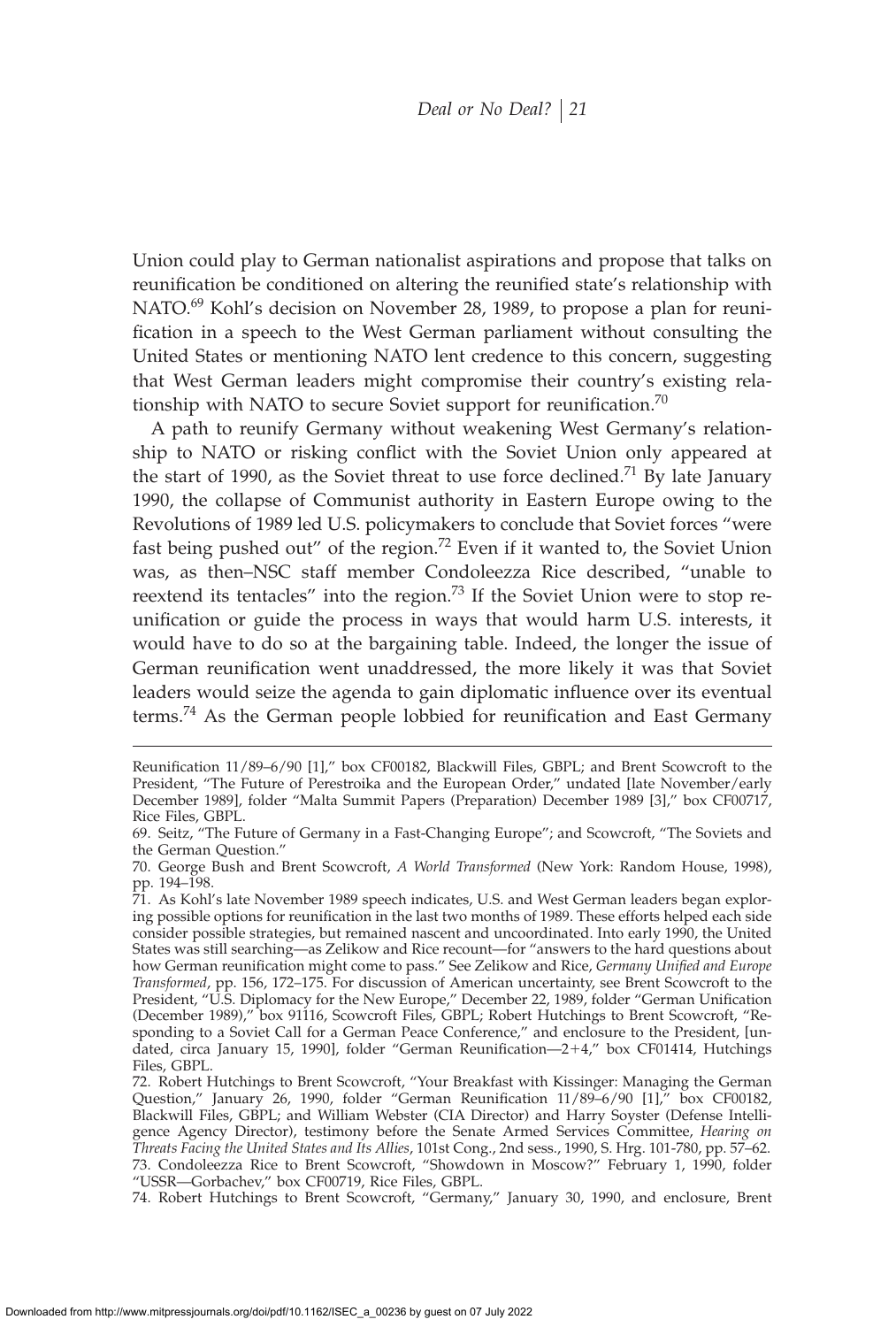unraveled, the United States faced growing incentives to take the initiative on reunification while blocking Soviet opportunism.<sup>75</sup> Alongside their West German counterparts, U.S. policymakers decided to explore the following questions: (1) would the Soviet Union accept reunification, (2) what would it take to bring the Soviets to the bargaining table, and (3) most important, what would the Soviet Union demand—especially with regard to Germany's relationship with NATO—in return for allowing reunification to proceed?<sup>76</sup>

"iron-clad guarantees" against expansion, january–february 1990

Efforts to establish a concrete framework for negotiating whether and how German reunification would occur began in earnest with a speech by West German Foreign Minister Genscher. Speaking in Tutzing, West Germany, on January 31, 1990, Genscher advanced a quid pro quo: there would be "no extension of NATO territory to the East, i.e., nearer the borders of the Soviet Union" if the Soviets allowed reunification.<sup>77</sup> Genscher, a political rival of Kohl, may have had domestic reasons for trying to seize the lead on reunification, but his proposal echoed interest among other Western officials in exploring whether the Soviets would accept reunification in exchange for limiting NATO's reach.<sup>78</sup> During talks with Secretary of State Baker in Washington on February 2, 1990, Genscher elaborated that, under his plan, "NATO would not extend its territorial coverage to the area of the GDR nor anywhere else in Eastern Europe."<sup>79</sup> Baker subsequently embraced Genscher's idea and supported it both publicly and in private.<sup>80</sup>

Scowcroft to the President, "A Strategy for German Unification," n.d., document 9000922, NSC PA Files, GBPL.

<sup>75.</sup> Sarotte, *1989*, pp. 68–86, 92–102.

<sup>76.</sup> Robert Blackwill to Brent Scowcroft, "The Beginning of the Big Game," February 7, 1990, folder "German Reunification 11/89–6/90 [1]," box CF00182, Blackwill Files, GBPL.

<sup>77.</sup> Frank Elbe and Richard Kiessler, *A Round Table with Sharp Corners: The Diplomatic Path to German Unity* (Baden-Baden, Germany: Nomos, 1996), p. 79.

<sup>78.</sup> Sarotte, "Not One Inch Eastward?" p. 122; Scowcroft, "A Strategy for German Unification"; Brent Scowcroft to the President, "Trip Report: Wehrkunde Conference in Munich, FRG February 3–4 1990," folder "German Reunification 11/89–6/90 [1]," box CF00182, Blackwill Files, GBPL. Genscher led the liberal Free Democratic Party in uneasy partnership with Kohl's Christian Democratic Union. With FRG elections scheduled later in 1990, Genscher had reason to distinguish his policy from Kohl's.

<sup>79.</sup> This account is drawn from the State Department's description of the Baker-Genscher meeting. See Secretary of State to American Embassy Bonn, "Baker/Genscher Meeting February 2," February 3, 1990, folder "Germany—March 1990," box CF00775, Kanter Files, GBPL. Note that it contradicts reports on the meeting in some of the literature that describe the talks as applying only to East Germany and not the rest of Eastern Europe. Compare, for example, the account here to Spohr (who claims that the Genscher-Baker meeting left "the territories east of the GDR untouched") and Zelikow and Rice ("Baker understood Genscher to say [. . .] that NATO's territorial coverage would not extend to the former GDR"). See Spohr, "Precluded or Precedent-Setting?" p. 18; and Zelikow and Rice, *Germany Unified and Europe Transformed*, p. 176.

<sup>80.</sup> Zelikow and Rice, Germany Unified and Europe Transformed, pp. 176-177; Elbe and Kiessler,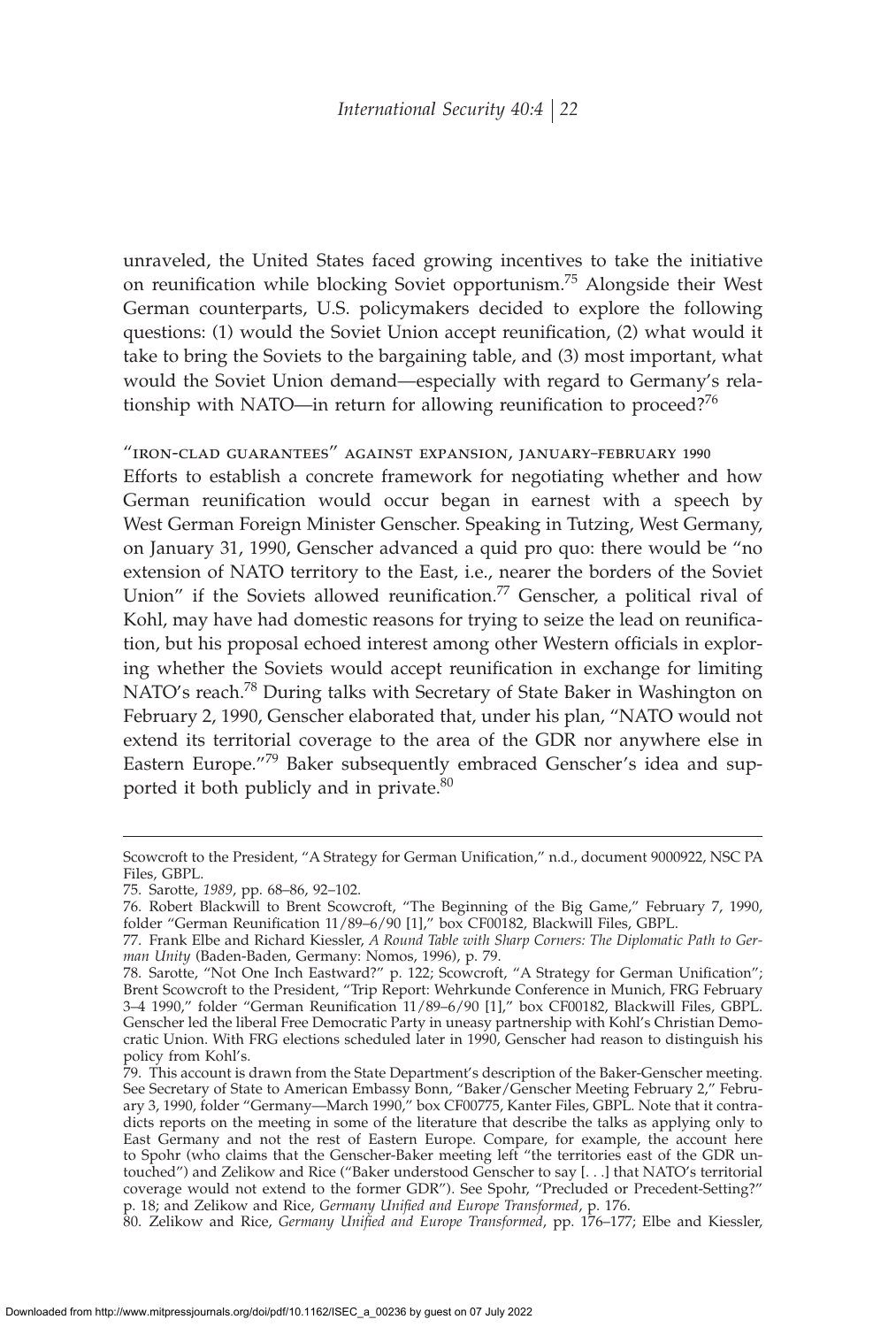The U.S.–West German position on NATO non-expansion served as the basis for meetings in Moscow on February 7–9, 1990, between U.S. officials, led by Secretary of State Baker, and their Soviet counterparts.<sup>81</sup> In line with descriptions of these meetings by Kramer, Sarotte, Spohr, Zelikow and Rice, and others, the partially declassified U.S. transcripts indicate that Baker repeatedly linked German reunification to a NATO non-expansion pledge.<sup>82</sup> On February 9, 1990, for example, Baker told Shevardnadze that the United States was seeking a reunified Germany that would remain "firmly anchored" in NATO, while promising "iron-clad guarantees that NATO's jurisdiction or forces would not move eastward."<sup>83</sup> Baker returned to these points in a meeting with Gorbachev and Shevardnadze later that day. In it, Baker acknowledged "the need for assurances to countries in the East" and pledged that "there would be no extension of NATO's jurisdiction for forces of NATO one inch to the east" if Germany reunified within NATO.<sup>84</sup> In this latter meeting, Baker even asked Gorbachev whether the Soviet Union preferred a reunified Germany that was neutral or one that maintained "ties to NATO and assurances that there would be no extension of NATO's current jurisdiction eastward."85

Although the relevant section of the U.S. transcript is redacted, the Soviet record of the conversation further indicates that when Gorbachev informed Baker that "a broadening of the NATO zone is not acceptable," Baker quickly agreed.<sup>86</sup> Having seemingly reached an understanding, Gorbachev ended the discussion on a positive note, telling Baker that "what you have said to me about your approach and your preference is very realistic. So let's think about that." $87$  Significantly, Baker publicized the quid pro quo in a press conference, saying that the United States proposed "there should be no extension of NATO forces eastward in order to assuage the security concerns of those of the East of

*A Round Table with Sharp Corners*, p. 88; and Thomas Friedman, "U.S. Backing West Germany's Unity Idea," *New York Times*, February 7, 1990.

<sup>81.</sup> Zelikow and Rice, *Germany Unified and Europe Transformed*, pp. 176–179; and Sarotte, 1989, pp. 105–107.

<sup>82.</sup> Kramer, "The Myth of a No-NATO-Enlargement Pledge to Russia," pp. 47–49; Sarotte, "Not One Inch Eastward?" pp. 128–129; Sarotte, *1989*, pp. 110–111; Spohr, "Precluded or Precedent-Setting?" pp. 21–26; and Zelikow and Rice, *Germany Unified and Europe Transformed*, pp. 179–185.

<sup>83.</sup> Memorandum of Conversation (hereafter Memcon), "Second One-on-One, the Secretary, Eduard Shevardnadze," February 9, 1990, box 38, Soviet Flashpoints, NSA.

<sup>84.</sup> Memcon, "Secretary Baker, President Gorbachev, Eduard Shevardnadze," February 9, 1990, box 38, Soviet Flashpoints, NSA.

<sup>85.</sup> Ibid.

<sup>86. &</sup>quot;Record of Conversation between Mikhail Gorbachev and James Baker, February 9, 1990," in Savranskaya, Blanton, and Zubok, *Masterpieces of History*, doc. 119.

<sup>87.</sup> Memcon, "Secretary Baker, President Gorbachev, Eduard Shevardnadze." To be clear, Gorbachev emphasized that Baker should not ask for the Soviet "bottom line" at that moment. In context, however, Gorbachev seems to have taken Baker's proposal as representing the minimum terms on which additional negotiations could occur.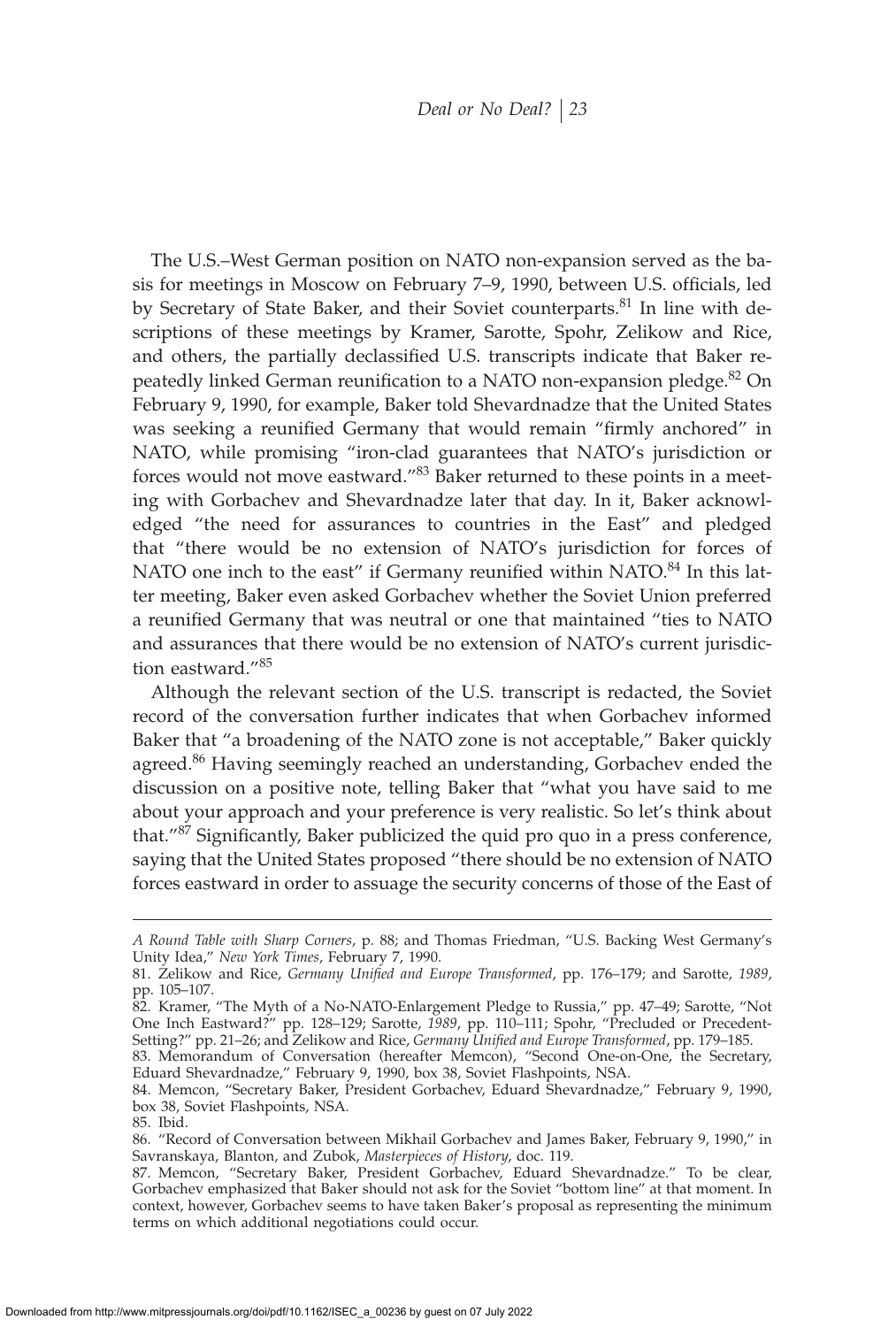Germany [*sic*]," and that reunifying Germany in NATO was "not likely to happen without there being some sort of security guarantees with respect to NATO's forces [...] or the jurisdiction of NATO moving eastward."<sup>88</sup>

Other administration officials echoed Baker's offer. In a conversation whose details came to light in 2013, Deputy National Security Adviser Robert Gates accompanied Baker to Moscow and discussed similar terms in a meeting with Soviet intelligence chief Vladimir Kryuchkov on February 9, 1990.<sup>89</sup> As the declassified transcript of the discussion reveals, Gates affirmed that "we support the Kohl-Genscher idea of a united Germany belonging to NATO but with no extension of military presence to the GDR. This would be in the context of continuing force reductions in Europe. What did Kryuchkov think of the Kohl/ Genscher proposal under which a united Germany would be associated with NATO, but in which NATO troops would move no further east than they now were? It seems to us to be a sound proposal."<sup>90</sup> The transcript of the conversation also shows that Kryuchkov, unlike Gorbachev, was not enthusiastic about the U.S.–West German proposal. Nevertheless, this does not detract from the importance of Gates's offer. Not only did Gates advance a parallel pledge to Baker's, but his praise for the plan as a "sound proposal" suggested broad U.S. support for a deal in which NATO would move no further east that Soviet leaders could not have missed. Tellingly, Gates's discussion with Kryuchkov also belies the notion that Baker's offer was merely speculative; instead, it indicates more support within the Bush administration for the NATO nonexpansion pledge than Sarotte and others suggest.<sup>91</sup> Meanwhile, Kohl met with Gorbachev in Moscow on February 10, 1990, telling the Soviet leader that "naturally NATO could not extend its territory" into East Germany. That same day, Genscher told Shevardnadze that "NATO will not expand itself to the East."<sup>92</sup>

Thus, by mid-February 1990, U.S. and West German officials had proposed

<sup>88.</sup> Department of State, Press Release, "Press Conference of James Baker III Following U.S.-USSR Ministerial Meetings, Moscow, USSR, February 9, 1990," PR No. 14, February 16, 1990, folder 20, box 161, Baker Papers, SMML.

<sup>89.</sup> Prior studies have not mentioned Gates's presence on the trip, whereas participants' memoirs mention Gates's presence but omit the substance of his discussion. See Robert M. Gates, *From The Shadows: The Ultimate Insider's Story of Five Presidents* (New York: Simon and Schuster, 1996), pp. 490–492; and Zelikow and Rice, *Germany Unified and Europe Transformed*, p. 184. Details of Gates's conversation only emerged with the 2013 declassification of Memcon, "Robert M. Gates and V.I. Kryuchkov," February 9, 1990, folder "Gorbachev (Dobrynin) Sensitive July–December 1990 [1]," box 91128, Scowcroft Files, GBPL.

<sup>90.</sup> Memcon, "Robert M. Gates and V.I. Kryuchkov."

<sup>91.</sup> This makes sense: it is unlikely that Baker would negotiate over as important a subject as Germany's future without significant intra-administration coordination. On Baker's speculation, see Sarotte, 1989, p. 114; and Baker's comments in Gordon, "Anatomy of a Misunderstanding."

<sup>92.</sup> Kohl quoted in Sarotte, *1989*, p. 112; and Genscher quoted in Spohr, "Precluded or Precedent-Setting?" p. 30.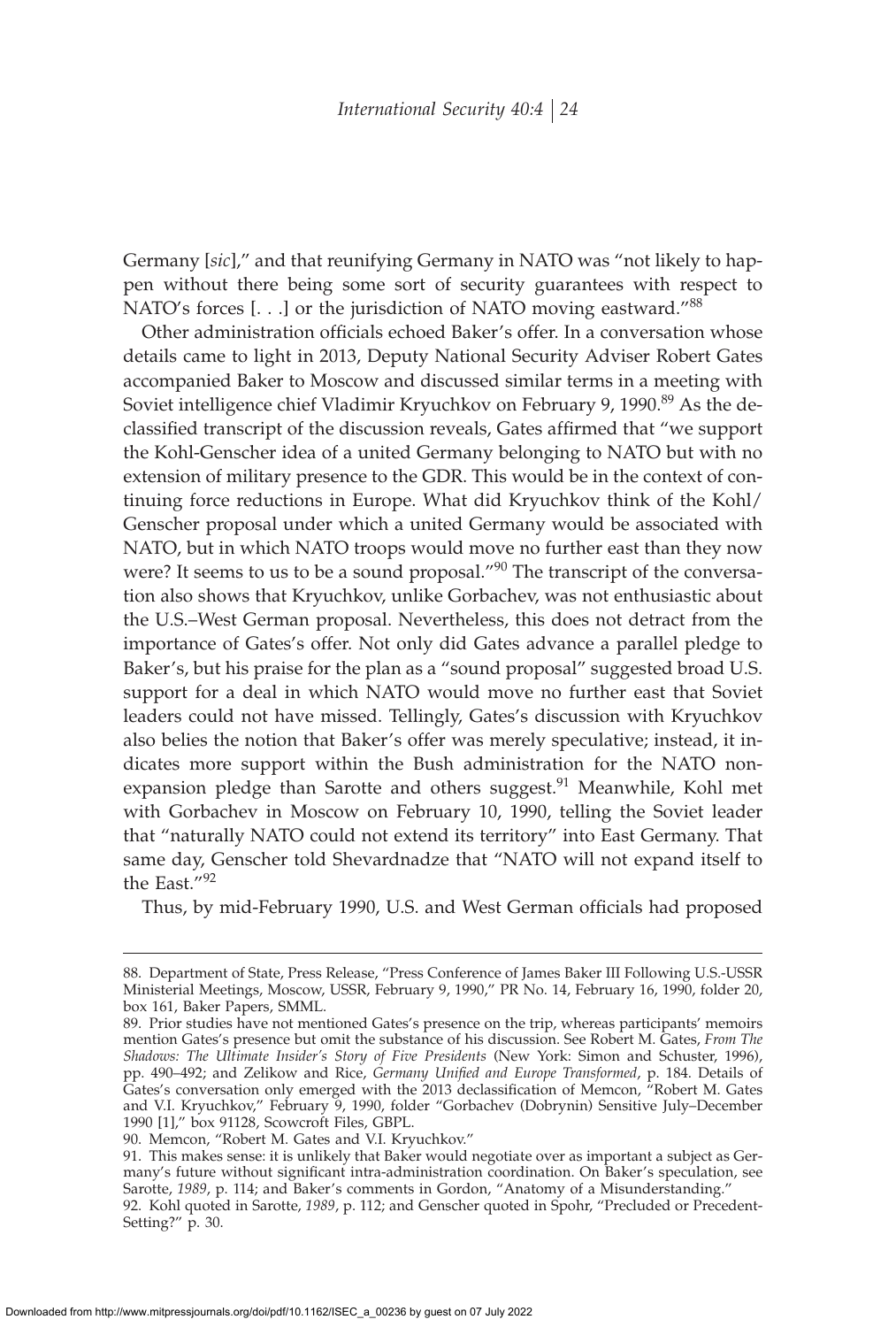the outlines of a new strategic landscape to Soviet policymakers. In the nascent deal, Germany would reunify, the Soviet Union would retrench, and NATO would not move into the former East Germany or points beyond. The State Department itself suggested the trade-off, informing its embassies that "[t]he Secretary made clear that  $[...]$  we supported a unified Germany within NATO, but that we were prepared to ensure that NATO's military presence would not extend further eastward."<sup>93</sup> In any ordinary sense of the term "eastward," all of the countries to which NATO expanded in the 1990s would remain outside the Western orbit. Soviet leaders were effectively promised that Soviet cooperation on Germany would be met by Western restraint.

The U.S.–West German pledges had dramatic consequences, as Gorbachev agreed to allow German reunification to proceed immediately following his conversation with Kohl on February 10.<sup>94</sup> In doing so, Gorbachev was not simply conceding to Western demands. Rather, in an environment where informal arrangements were commonplace, the Soviet leader was agreeing to the U.S. backed offer by making the concession sought by the United States and West Germany. During a subsequent conference in Ottawa on February 13, 1990, the Soviet leadership reinforced the point by accepting U.S. proposals for "Two-Plus-Four" talks to facilitate the security aspects of German reunification.<sup>95</sup> In short, within one week of meeting Baker, Gates, and other Western leaders in Moscow, the Soviet leadership began moving in the very direction sought by the United States on the basis of U.S.–West German proposals.

#### "special military status" for east germany, february–april 1990

While Baker and Gates were meeting with the Soviet leadership to sketch the outlines of the non-expansion pledge, its contents were coming under scrutiny from within the U.S. government for appearing to leave all of East Germany which would soon become part of unified Germany—outside NATO security guarantees.<sup>96</sup> To clarify the U.S. position, Bush sent Kohl a letter on February 9, 1990, explaining that the United States wanted a "unified Germany [...] in the

96. Spohr, "Precluded or Precedent-Setting?" pp. 24–25; and Sarotte, *1989*, pp. 124–125. See also James A. Baker III, *The Politics of Diplomacy* (New York: G.P. Putnam's, 1995), pp. 233–234.

<sup>93.</sup> Secretary of State, "Briefing on U.S.-Soviet Ministerial," February 13, 1990, State Department Freedom of Information Act website (hereafter DOS/FOIA), http://foia.state.gov/Search/Search .aspx.

<sup>94. &</sup>quot;Delegationsgespräch des Bundeskanzlers Kohl mit Generalsekretär Gorbatschow" [Federal Chancellor Kohl's delegation talk with General Secretary Gorbachev], in Hanns Jürgen Küsters and Daniel Hofmann, eds., *Deutsche Einheit: Dokumente zur Deutschlandpolitik* (Berlin: Directmedia, 2004), doc. 175. I thank Simon Miles for this translation. For more on Gorbachev's concession, see Sarotte, "Not One Inch Eastward?" pp. 131–132.

<sup>95. &</sup>quot;Two Plus Four Statement Made during the Open Skies Conference, Ottawa, 14 February 1990," in Adam Daniel Rotfeld and Walther Stützle, eds., *Germany and Europe in Transition* (New York: Oxford University Press, 1991), p. 168.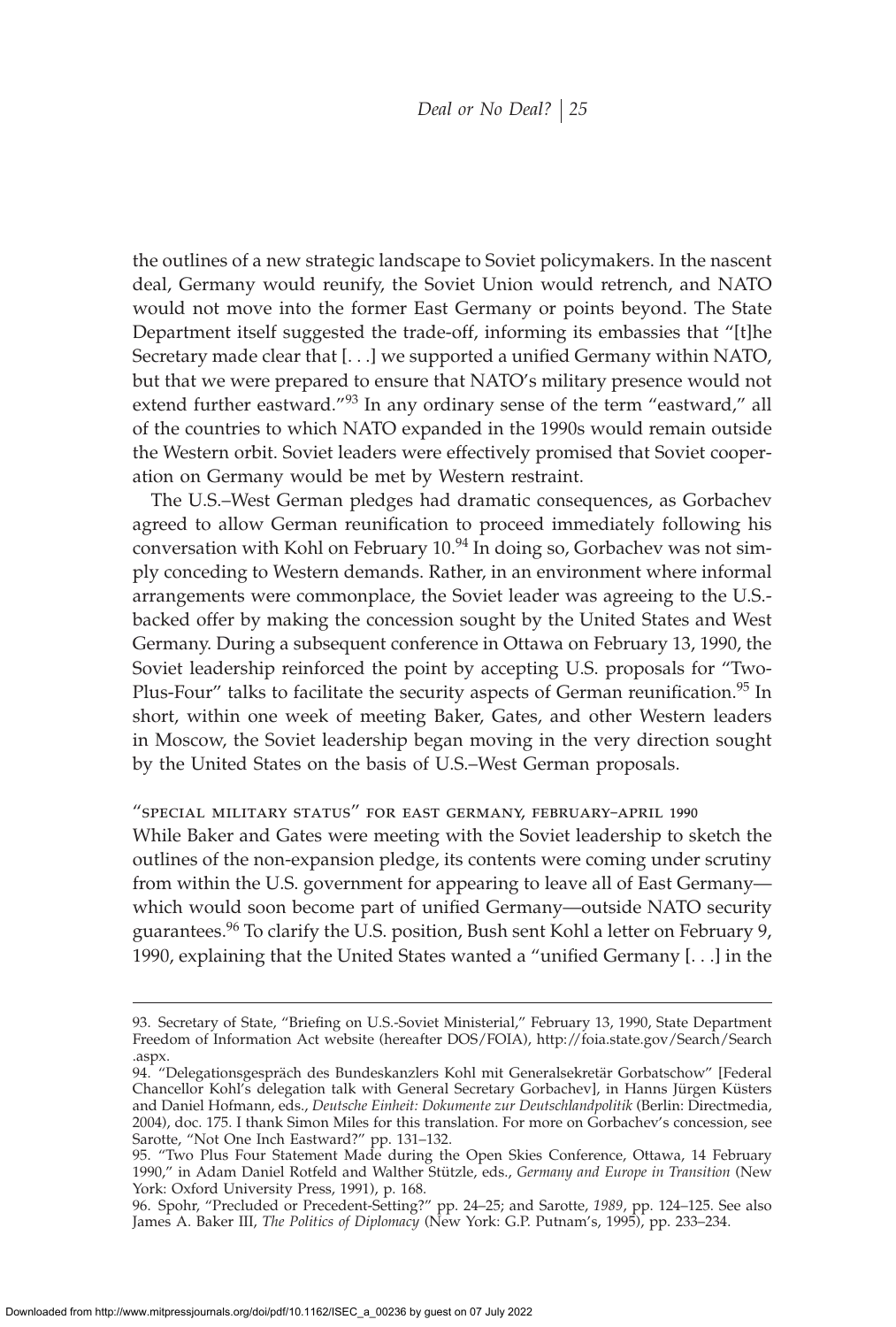Atlantic alliance" in which East Germany would enjoy "special military status" within NATO.<sup>97</sup> Seeking to address this issue further, U.S. and West German leaders met at Camp David on February 24–25, 1990, and agreed on revised terms to present to the Soviet Union. Now, the United States and West Germany would offer the former East Germany "special military status" within a reunified Germany:<sup>98</sup> NATO would have "jurisdiction" over the area even if NATO military structures did not extend to former East German territory.<sup>99</sup> All of reunified Germany would then formally be in NATO and covered by NATO security guarantees. Scholars including Sarotte, Kramer, and Spohr, as well as former policymakers consider this revised offer a major shift in U.S. policy: in proposing to extend NATO security guarantees to all of Germany, the United States was closing off Soviet opportunities to codify the NATO non-expansion pledge and voiding prior assurances against NATO expansion.<sup>100</sup>

Given the importance of informal bargains in diplomatic negotiations, however, and taking into consideration the diplomacy around the late February 1990 talks, I argue that the proposal for special military status for East Germany reinforced, rather than overturned, U.S.–West German assurances against NATO expansion. On one level, the proposal left unanswered the question of how the offer related to prior pledges against NATO expansion. This may be partly because U.S. officials were themselves unclear as to what special military status entailed: $101$  it was only in the spring of 1990 that the

<sup>97.</sup> Sarotte, "Not One Inch Eastward?" pp. 129–130; and "Schreiben des Präsidenten Bush an Bundeskanzler Kohl 9. Februar 1990" [Letter from President Bush to Chancellor Kohl, February 9, 1990], in Küsters and Hofmann, *Deutsche Einheit*, doc. 170.

<sup>98.</sup> Zelikow and Rice*, Germany Unified and Europe Transformed,* pp. 214–215. The idea of a "special military status" was initially raised by NATO Secretary General Manfred Worner and discussed inside the U.S. government concurrent with the early February Baker-Gorbachev talks. It took until late February, however, for the idea to solidify and for the United States to communicate the offer to the Soviet leadership. See Zelikow and Rice, *Germany Unified and Europe Transformed*, pp. 184–187, 214–215; Brent Scowcroft to the President, "Meetings with German Chancellor Helmut Kohl," February 24–25, 1990, and enclosed talking points, "Points to be Made for Meetings with FRG Chancellor Helmut Kohl," folder "[Helmut] Kohl Visit—February 1990," box CF00774, Kanter Files, GBPL; Memcon, "Telephone Conversation with President Mikhail Gorbachev of the Soviet Union," February 28, 1990, GBPL online, https://bush41library.tamu.edu/files/memconstelcons/1990-02-28—Gorbachev.pdf.

<sup>99.</sup> Memcon, "Meeting with Helmut Kohl, Chancellor of the Federal Republic of Germany," second meeting, February 25, 1990, GBPL online, http://bush41library.tamu.edu/archives/memconstelcons.

<sup>100.</sup> See, for example, Zelikow, "NATO Expansion Wasn't Ruled Out"; Kramer, "The Myth of a No-NATO-Enlargement Pledge to Russia," pp. 49–52; and Sarotte, "Not One Inch Eastward?" pp. 132–136.

<sup>101.</sup> Robert Blackwill to Brent Scowcroft, "Europe," February 9, 1990, folder "German Unification," box CF00716, Rice Files, GBPL; U.S. Department of State, "Interview of the Honorable James Baker on 'This Week with David Brinkley' with Guest Interviewers George Will and Sam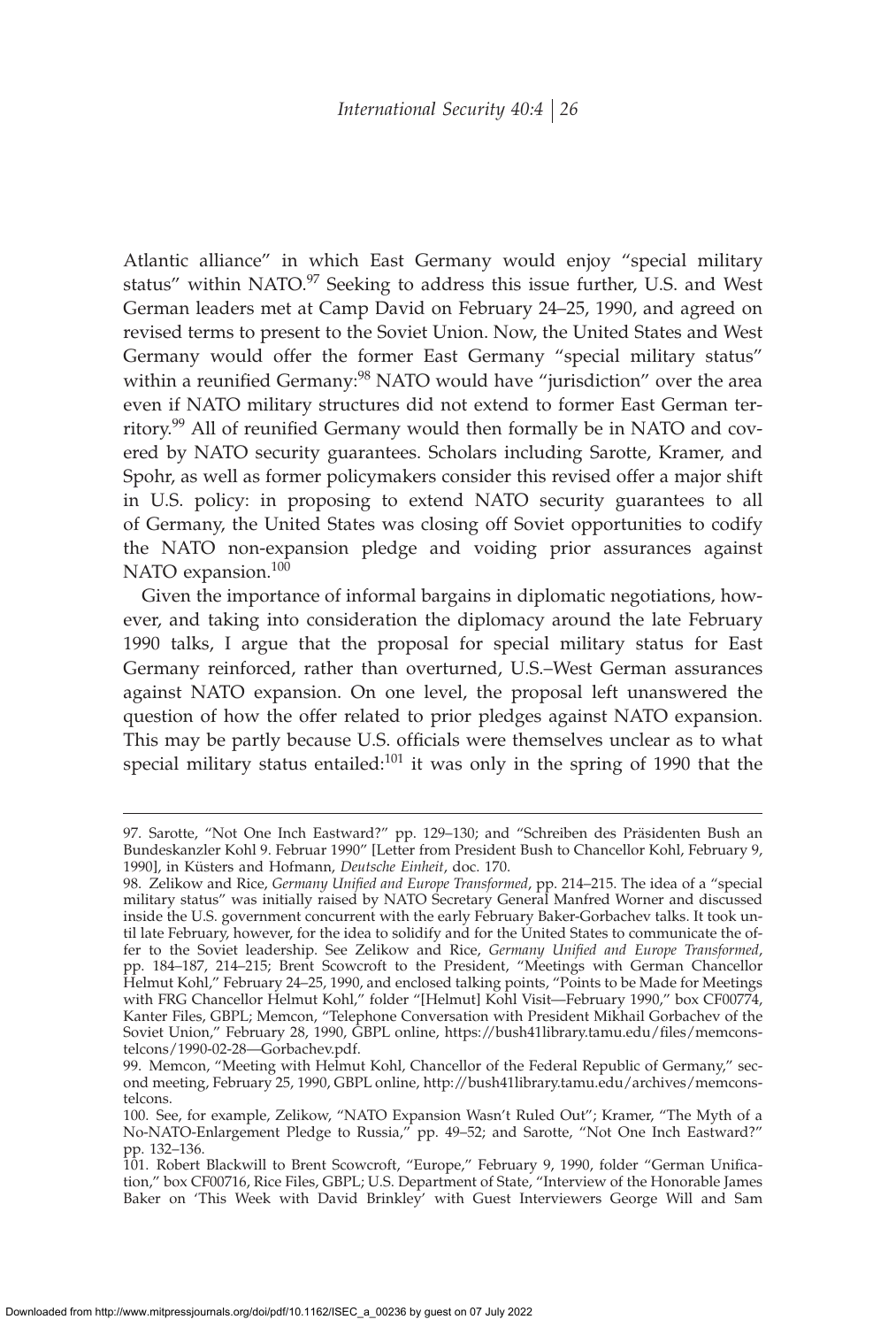United States proposed that special military status meant that there would be "no NATO forces in the territory of the GDR" as Soviet forces withdrew from the area; only in the summer did Soviet and Western negotiators agree on the details of East Germany's future military position.<sup>102</sup> Thus, during the press conference following the February 24–25 Camp David meetings, Bush declared in general terms that "the former territory of [East Germany] should have a special military status, that it would take into account the legitimate security interests of all interested countries, including those of the Soviet Union."<sup>103</sup> Nor did a telephone conversation between Bush and Gorbachev on February 28 help clarify the issue. During the call, Bush told Gorbachev that "the unified Germany should remain in NATO; that American troops will remain in Europe as long as the Europeans want them; and that there needs to be a special status for the former territory of the GDR." Further, the president pledged that the United States would recognize the "legitimate security interests" of all parties.<sup>104</sup> Notably, in highlighting limits to NATO's future role in Germany and recognizing the need to acknowledge Soviet "security interests," Bush was echoing comments by Baker and Gates during their February 9 talks with the Soviet leadership. Combined, the new terms could be interpreted as explaining how NATO would avoid expanding eastward if Germany reunified within NATO.<sup>105</sup>

Also important is the strategic backdrop against which the 1990 negotiations occurred. Just as policymakers in the early Cold War recognized that control of

Donaldson, February 18, 1990," PR No. 20, February 20, 1990, folder 22, box 161, Baker Papers, SMML.

<sup>102.</sup> Quote from A. Goodman, F. Miles, and R. George, "Theme Paper: German Unification," May 23, 1990, DOS/FOIA. By August–September 1990, negotiators further agreed that a special military status meant that non-German NATO forces would not be permanently stationed on former East German territory, and that even West German units assigned to NATO could move into the area only after Soviet forces withdrew. For the evolving U.S. position, see B.P. Hall, "Security Issues in the Two-Plus-Four," April 5, 1990, folder "German Reunification 11/89-6/90[2]," box CF00182, Blackwill Files, GBPL; James Baker et al., "Memorandum of Conversation," May 18, 1990, folder "Gorbachev [Dobrynin] Sensitive 1989–June 1990 [Copy Set] [2]," box 91127, Scowcroft Files, GBPL; and Robert Hutchings to Brent Scowcroft, "German Unification: New Problems at End Game," August 27, 1990, folder "United Germany [2]," box CF01414, Hutchings Files, GBPL. For final terms, see "Treaty on the Final Settlement with Respect to Germany."

<sup>103.</sup> George H.W. Bush, "The President's News Conference Following Discussions with Chancellor Helmut Kohl of the Federal Republic of Germany," February 25, 1990, in Gerhard Peters and John Woolley, eds., *American Presidency Project*, http://www.presidency.ucsb.edu/ws/index.php ?pid=18188&st=&st1=.

<sup>104.</sup> Memcon, "Telephone Conversation with President Mikhail Gorbachev of the Soviet Union." 105. There is some evidence that Soviet leaders interpreted the special military status offer in this manner: as Zelikow and Rice report, Shevardnadze did not seem to realize even in mid-March 1990 that "Washington and Bonn had already dropped the [Tutzing] formula and were now taking an even less compromising stance." See Zelikow and Rice, *Germany Unified and Europe Transformed*, p. 231.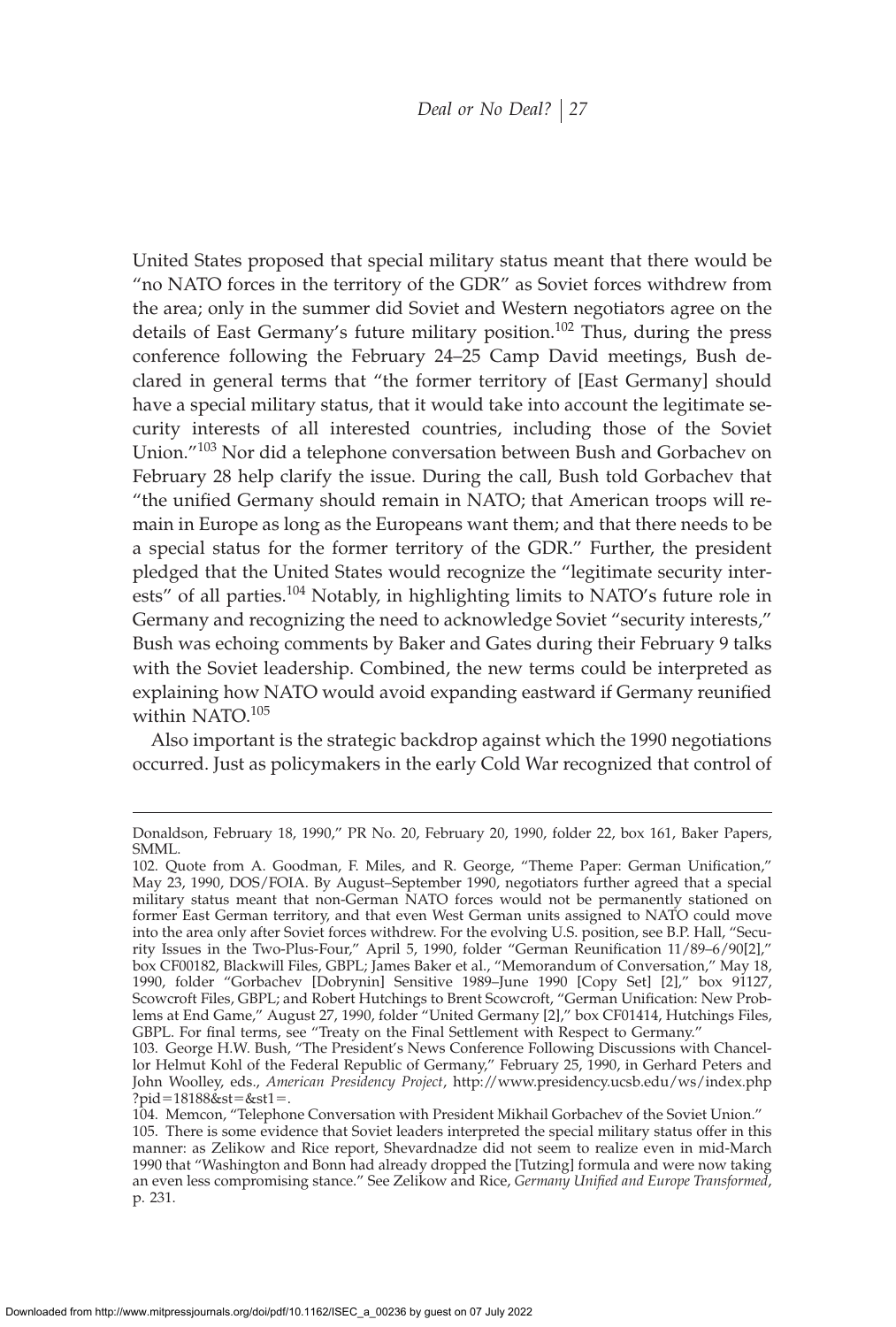a unified Germany was the key to dominance in Europe, so did policymakers in 1989–90 recognize that East Germany and West Germany were the respective hearts of the Warsaw Pact and NATO.<sup>106</sup> As Gorbachev told Kohl in Moscow on February 10, "When you say that NATO would disintegrate without Germany, this also applies to the Warsaw Pact."<sup>107</sup> Added to the fact that NATO is foremost a military alliance, offering the former East Germany special military status takes on new meaning: if NATO's two largest members were willing to limit their military presence in the former East Germany, then the Soviet Union had good reason to believe that prior pledges against NATO expansion would be upheld regardless of whether NATO jurisdiction formally covered East German territory. Indeed, even as discussion of special status for East Germany was in its early stages, Rice underscored the relationship between Western offers and Soviet concerns, writing to Scowcroft in mid-February 1990: "Moscow's primary concern will be that there be no further shift—in perception or reality—in the East-West strategic balance."<sup>108</sup> Conferring special status on East Germany could thereby signal that U.S. and West German leaders were willing to limit NATO's future relationship with the Soviet Union's most important ally and, in turn, the rest of Eastern Europe. Logically, if NATO did not militarily move into the territory of this ally, then it would be unlikely to move further east to include less important states.

### "a transformed alliance," march–august 1990

Having floated a non-expansion pledge in February 1990 and clarifying that this offer might include special status for the former East Germany, U.S. policymakers in the spring and summer of 1990 offered the Soviet Union additional terms that reinforced the assurances against NATO enlargement. These included promises that the Soviet Union would not be strategically isolated in post–Cold War Europe, that NATO would not exploit Soviet weaknesses, and that Europe's post–Cold War security architecture would be increasingly inclusive. The resulting bargaining thereby used discussions over the future of

<sup>106.</sup> On early Cold War concerns, see Trachtenberg, *A Constructed Peace*; and State Department Policy Planning Staff, "Resume of World Situation," PPS/13, February 6, 1947, in Anna Kasten Nelson, ed., *The State Department Policy Planning Staff Papers*, Vol. 1 (New York: Garland, 1983), pp. 132–134.

<sup>107. &</sup>quot;Gespräch des Bundeskanzlers Kohl mit Generalsekretär Gorbatschow Moskau, 10. Februar 1990" [Meeting of Federal Chancellor Kohl with General Secretary Gorbachev, Moscow, February 10, 1990], in Küsters and Hofmann, *Deutsche Einheit*, doc. 174. Thanks go to Simon Miles for translation.

<sup>108.</sup> Condoleezza Rice to Brent Scowcroft, "Preparing for the German Peace Conference," February 14, 1990, and enclosure to the President, "Preparing for the Six Power German Peace Conference," folder "German Reunification 11/89-6/90 [1]," box CF00182, Blackwill Files, GBPL.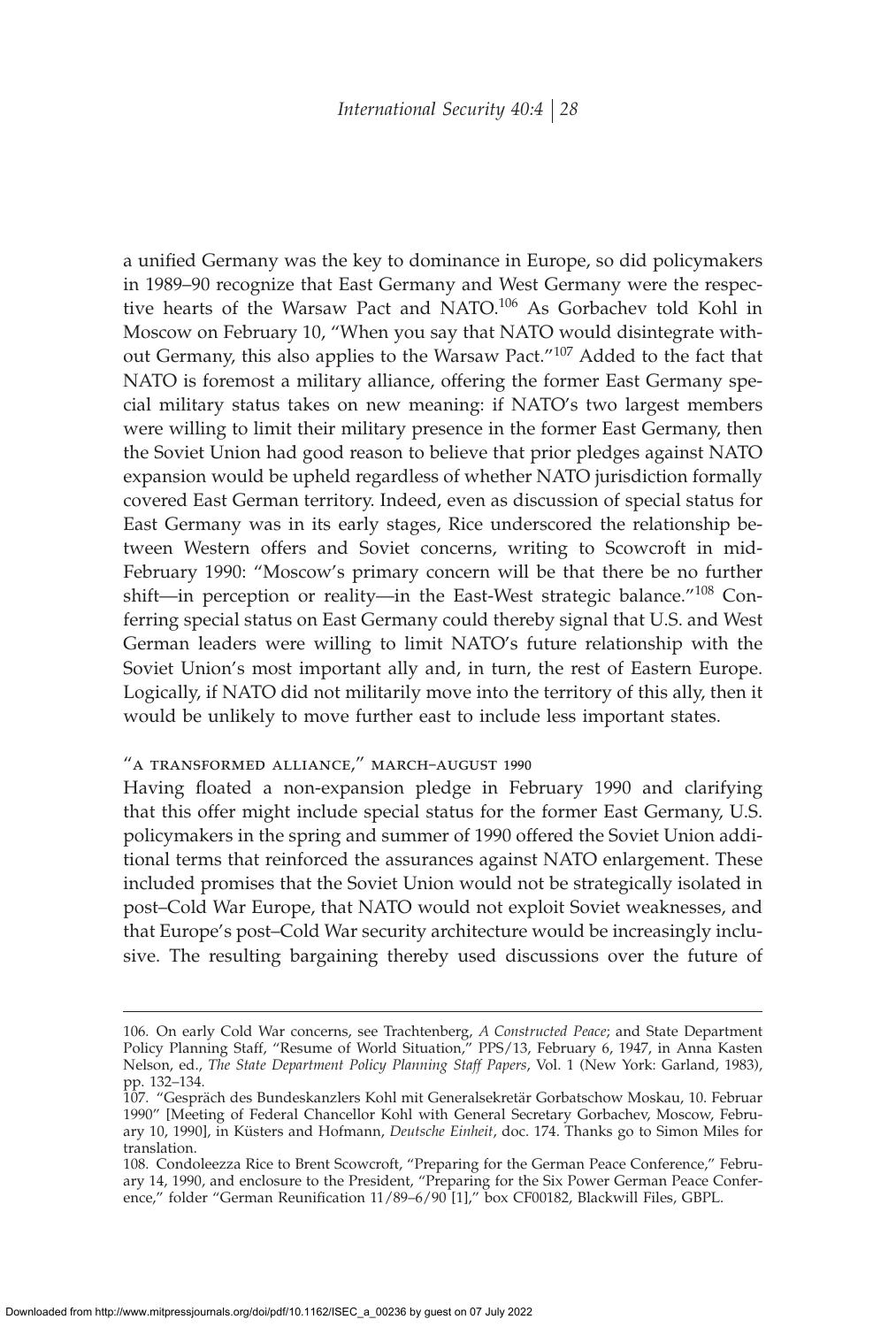European security to underscore the non-expansion deal by implying limits on NATO's post–Cold War role and the United States' post–Cold War dominance.

The Bush administration recognized that fear of NATO encroachment and loss of international prestige drove Soviet opposition to German reunification in NATO; as Baker commented in June 1990, "The Soviet Union doesn't want to look like losers [*sic*]."<sup>109</sup> The consequences of this situation became especially clear beginning in March of that year, when Soviet policymakers advanced a set of demands to buttress Soviet power and limit NATO's post–Cold War dominance in Europe as the price for German reunification.<sup>110</sup> As the Central Intelligence Agency reported, these demands included calls to disband the Warsaw Pact and NATO, as well as to slow reunification until the two alliances could be replaced with an "all-European security structure" centered on the Conference on Security and Cooperation in Europe (CSCE).<sup>111</sup> These demands put pressure on the United States to advance an alternative "package" to convince the Soviet Union to agree to German reunification without sacrificing NATO.<sup>112</sup>

First presented by Baker during a mid-May 1990 visit to Moscow, the U.S. package—which became known as the "Nine Assurances"—combined points raised in earlier discussions into a single deal.<sup>113</sup> For the purposes of this analysis, the three most important elements were promises (1) to gradually strengthen the CSCE by providing it with mechanisms designed to suggest that it might evolve into a pan-European security institution that would complement NATO and aid in the "development of a new Europe"; (2) to limit mil-

<sup>109.</sup> Baker quote from "Draft Memcon for President's Meeting and Dinner with Chancellor Kohl," June 8, 1990, folder "Germany—Federal Republic of—Correspondence [1]," box CF01413, Hutchings Files, GBPL. For Soviet concerns, see [no author listed; appears to be Robert Zoellick], "Two Plus Four: Advantages, Possible Concerns, and Rebuttal Points," February 21, 1990, box 38, Soviet Flashpoints, NSA; and "Notes from Jim Cicconi re: 7/3/90 pre-NATO Summit briefing at Kennebunkport," July 3, 1990, folder 3, box 109, Baker Papers, SMML.

<sup>110.</sup> Hannes Adomeit, "Gorbachev's Consent to Unified Germany's Membership in NATO" (Berlin: German Institute for International and Security Affairs, December 11, 2006), p. 10. Gorbachev's foreign policy sought what he termed a "Common European Home" based on collective security and conflict resolution measures (particularly via the CSCE), economic integration, and plans for NATO and the Warsaw Pact to draw closer together as political rather than military alliances. See Marie-Pierre Rey, "'Europe Is Our Common Home': A Study of Gorbachev's Diplomatic Concept," *Cold War History*, Vol. 4, No. 2 (January 2004), pp. 33–65.

<sup>111.</sup> Central Intelligence Agency, "Soviet Policy on German Unification," [no date; prepared for May 29, 1990 briefing], folder "Chron File: May 1990—June 1990 [3]," box CF01309, Burns Files, GBPL. For details, see, inter alia, Roger George to Robert Zoellick and Dennis Ross, "The Two Plus Four Tightrope," March 12, 1990, folder "2-4 Germany #3 [1]," box CF00721, Rice Files, GBPL; State Department, "German Unification—Two Plus Four Process," May 25, 1990, folder "Chron File: May 1990–June 1990 [3]," box CF01309, Burns Files, GBPL; and James Baker, "June 22 Two-Plus-Four Ministerial in Berlin," DOS/FOIA.

<sup>112.</sup> Zelikow and Rice, *Germany Unified and Europe Transformed*, pp. 250-265, 450 n. 25.

<sup>113.</sup> Bush and Scowcroft, *A World Transformed*, pp. 268–275.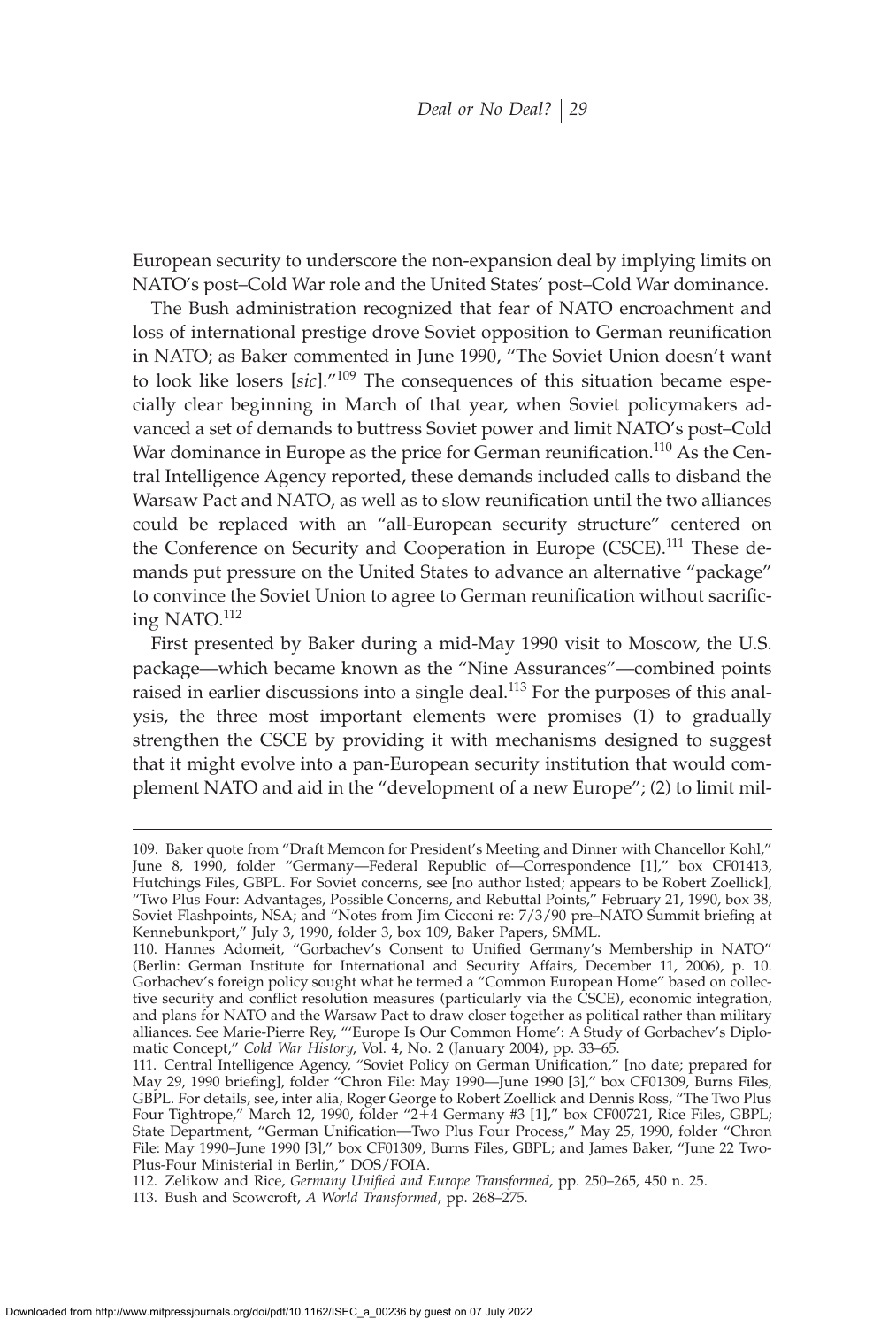itary forces in Europe via the Conventional Forces in Europe negotiations; and (3) to transform NATO into an increasingly "political" organization.<sup>114</sup> At a time when Soviet leaders were seeking "a new security structure" and "some guarantee of security" given changes in Europe,<sup>115</sup> the United States designed these terms to "underscore our commitment to seek to meet Soviet concerns."<sup>116</sup> After all, if the CSCE were to become a vibrant security institution, if NATO were to take on an increasingly political role, and if interlocking institutions were to ensure the United States and the Soviet Union a place in the "New Europe," then NATO's eastward expansion would be unlikely as NATO became less important to European security.<sup>117</sup>

Efforts to reassure the Soviet Union and downplay NATO's dominance occupied a prominent place in discussions over Europe's future throughout the spring of 1990. Even before revealing the Nine Assurances, Bush used a speech in Stillwater, Oklahoma, on May 4, 1990, to highlight steps that the United States and NATO planned to take to build a more cooperative Europe.<sup>118</sup> Meeting with Shevardnadze on May 5, Baker tied promises on the CSCE, military reductions, and NATO transformation to Soviet concerns over NATO's future and German reunification, telling the Soviet foreign minister that U.S. proposals "would not yield winners and losers. Instead, [they] would produce a new legitimate European structure—one that would be inclusive, not exclusive."<sup>119</sup> Baker was still more direct when presenting the Nine Assurances to Gorbachev on May 18. During their talks in Moscow, Baker explained that the United States did not want any "unilateral advantage" from the diplomatic negotiations, promised "a different kind of NATO," and pledged that the United States was committed to building the pan-European security institutions de-

119. James Baker, "My Meeting with Shevardnadze," May 5, 1990, folder "Gorbachev (Dobrynin) Sensitive 1989–June 1990 [Copy Set] [2]," box 91127, Scowcroft Files, GBPL.

<sup>114.</sup> Baker et al., "Memorandum of Conversation." For additional discussion of these points, see Condoleezza Rice to Brent Scowcroft, "Issues for Camp David," and enclosed briefing cards, June 1, 1990, folder "Washington Summit June 1990 [2 of 4]," box CF00717, Rice Files, GBPL; James Baker, "My Meeting with Gorbachev," May 18, 1990, DOS/FOIA; "Baker Handwritten Notes from May 1990 Camp David Summit," May 31, 1990, folder 1, box 109, Baker Papers, SMML.

<sup>115.</sup> Soviet comments in, respectively, Baker et al., "Memorandum of Conversation"; and Memcon, "Meeting with Foreign Minister Eduard Shevardnadze," April 6, 1990, GBPL online, http://bushlibrary.tamu.edu/research/pdfs/memcons\_telcons/1990-04-06—Shevardnadze.pdf.

<sup>116.</sup> State Department, "German Unification—Two Plus Four Process." Accompanying documents suggest that Zoellick briefed Bush on this report on May 29. See Brent Scowcroft to the President, "Briefing on Germany—the Future of Europe," May 27, 1990, folder "Chron File: May 1990– June 1990 [3]," box CF01309, Burns Files, GBPL.

<sup>117.</sup> Quote is from Rice, "Issues for Camp David," enclosed briefing cards. Author's analysis. 118. George H.W. Bush, "Remarks at the Oklahoma State University Commencement Ceremony in Stillwater," May 4, 1990, GBPL online, http://bush41library.tamu.edu/archives/public-papers/ 1853.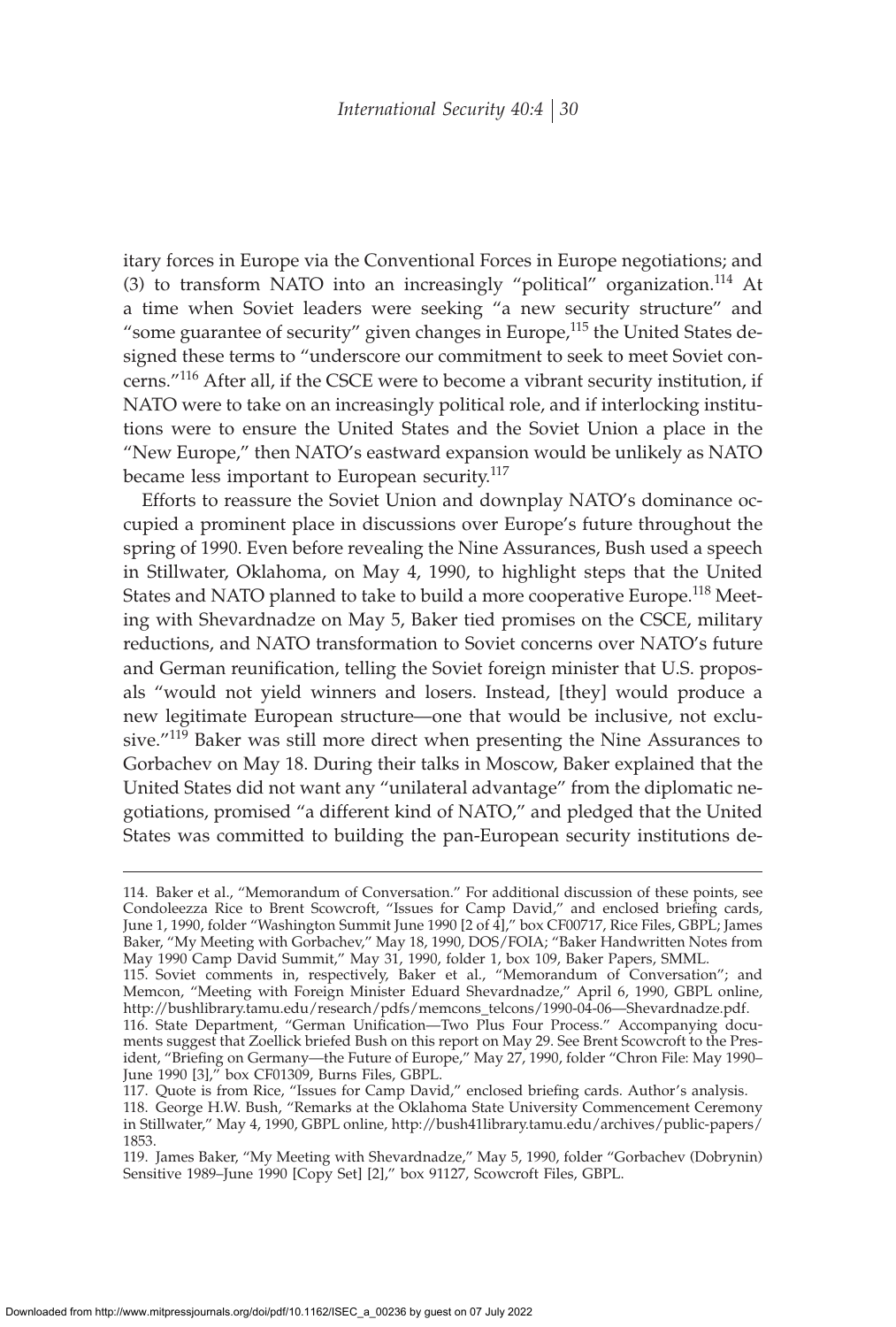sired by the Soviet Union.<sup>120</sup> Bush reinforced these assurances when meeting the Soviet leadership in Washington on May 31–June 2, arguing (per his talking points) that NATO, the CSCE, and the European Commission (EC) made up "the cornerstone of a new, inclusive Europe," while a Conventional Forces in Europe agreement represented "the gateway to developing a new political and security structure in Europe." At a basic level, the United States claimed not to want—as Bush told Gorbachev on May 31—"winners and losers" but instead a Soviet Union "integrated [. . .] into the new Europe."<sup>121</sup>

The intended takeaway from these negotiations appears clear: given Bush's February 1990 acknowledgment that German reunification would accommodate the "legitimate interests" of all parties, Soviet acceptance of the U.S. terms might result in a reunified Germany within NATO, but the Soviet Union's broader concern with limiting NATO encroachment would be respected.<sup>122</sup> Indeed, the State Department itself predicted on the eve of the May 31–June 2 Washington Summit that "Gorbachev will be open to using CSCE to guarantee pan-European security and diminish the need for military alliances or Germany's membership in NATO, [but] is likely to insist on establishing parameters for Germany itself," including limits on the German military.<sup>123</sup> Although the United States and the Soviet Union differed over specifics, U.S. calls to build the CSCE, limit military forces, and transform NATO thus played to Soviet interests by suggesting a post–Cold War Europe amenable to Soviet concerns. As Baker explained to his NATO colleagues in Brussels in early May 1990, "[A]daptation of NATO, the EC, and the CSCE to new European realities" avoided "a loss to Moscow" and helped prevent "creating the image of winners and losers." $124$  He was even clearer when suggesting the possibility of institutionalizing the CSCE, telling Shevardnadze in Moscow on May 18, that "it can create a sense of inclusion not exclusion in Europe [. . .] I see it as being a cornerstone over time in the development of a new Europe."<sup>125</sup> Nor was this just Baker's personal effort: analysts from France, the United Kingdom, the United States, and West Germany were explicit in their calcu-

<sup>120.</sup> Baker et al., "Memorandum of Conversation."

<sup>121.</sup> Memcon, "Meeting with President Gorbachev," May 31, 1990, folder "Gorbachev (Dobrynin) Sensitive July–December 1990 [1]," box 91128, Scowcroft Files, GBPL; and Rice, "Issues for Camp David," briefing cards.

<sup>122.</sup> Memcon, "Meeting with President Gorbachev."

<sup>123.</sup> State Department, "Gorbachev's Summit Agenda: Looking Ahead," May 29, 1990, DOS/ FOIA.

<sup>124.</sup> U.S. Mission NATO, "Secretary Baker's May 3 NAC Intervention," May 10, 1990, DOS/ FOIA.

<sup>125.</sup> Baker et al., "Memorandum of Conversation."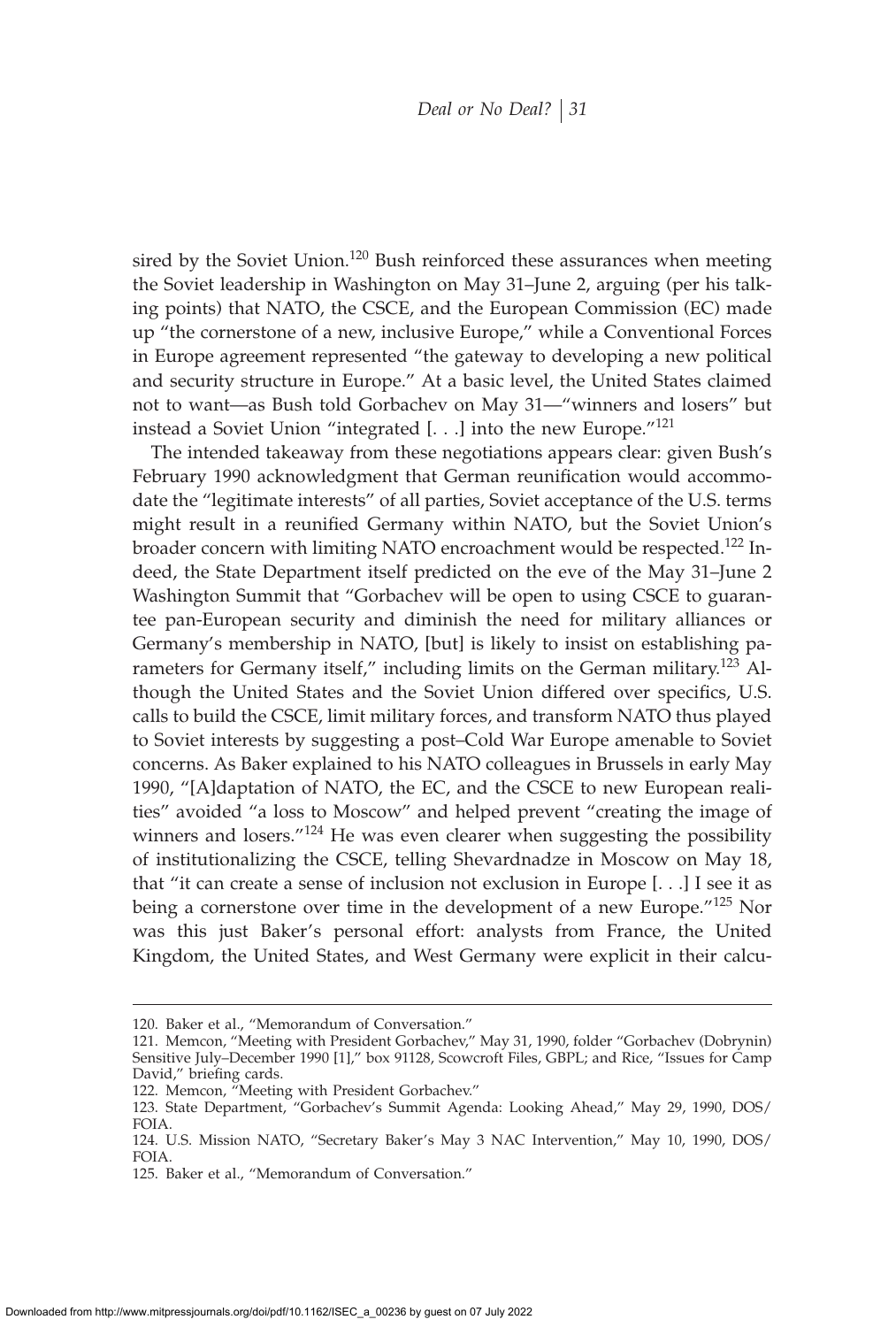lated appeals to Soviet interests, concluding that the Soviet Union would accept reunification in NATO "provided it is coated with sufficient sweeteners" about cooperative security and included "appropriate assurances" about accommodating Soviet security concerns.<sup>126</sup> These efforts also appear to have resonated to some degree with Soviet leaders, as Gorbachev "made clear" in a meeting with Baker in May that "he approved [Western proposals] very much." In June Shevardnadze told Baker that a revamped CSCE was "laying the basis for substantive guarantees of stability" in Europe."<sup>127</sup>

Even if Western proposals did not fully meet Soviet demands, the Soviets thus still had good reason to believe that the United States was, at minimum, suggesting a future in which NATO would be unlikely to expand further east. The point of U.S. proposals was not that NATO would disappear, but that Europe would become more cooperative and more integrated. By implication, NATO was unlikely to enlarge beyond Germany as it became less relevant to Europe's security landscape.<sup>128</sup>

#### a deal with non-expansion elements, july–october 1990

The diplomatic discussions came to a head in July 1990. Early that month, Western leaders met in London to consider NATO's future. Discussions over the preceding weeks suggested that the Soviet position on Germany might change "depending on steps taken by NATO," as Soviet leaders sought changes in NATO policy that would allow them "to tell our people that we face no threat—not from Germany, not from the US, not from NATO. $129$  To reinforce the narrative of an integrated Europe acceptable to the Soviet Union, the United States sponsored the "London Declaration on a Transformed North Atlantic Alliance," whereby NATO's members pledged to "enhance the political component of our Alliance."<sup>130</sup> Equally important, the Declaration called

<sup>126.</sup> P. John Weston to J. Stephen Wall, "Meeting of the One Plus Three in Brussels on 10 April," April 11, 1990, in Patrick Salmon, Keith Hamilton, and Stephen Twigge, eds., *Documents on British* Policy Overseas, series 3, Vol. 7: *German Reunification*, 1989-1990 (New York: Routledge, 2010), doc. 192.

<sup>127.</sup> James Baker, "My Meeting with Gorbachev," May 19, 1990, DOS/FOIA; "Memcon from 6/22/90 mtg w/USSR FM Shevardnadze, Berlin, FRG," June 22, 1990, box 38, Soviet Flashpoints, NSA.

<sup>128.</sup> As Zoellick explained in May 1990, because Soviet leaders linked German membership in NATO "to a fundamental question of strategic balance," U.S. policymakers sought to indicate "that we are trying to meet legitimate Soviet concerns and that we want unification to contribute to stronger cooperation in Europe." See State Department, "German Unification—Two Plus Four Process.

<sup>129. &</sup>quot;Notes from Jim Cicconi re: 7/3/90 pre-NATO Summit briefing at Kennebunkport"; and "Memcon from 6/22/90 mtg w/USSR FM Shevardnadze, Berlin, FRG."

<sup>130.</sup> NATO, "London Declaration on a Transformed North Atlantic Alliance," July 5–6, 1990, http://www.nato.int/docu/comm/49-95/c900706a.htm.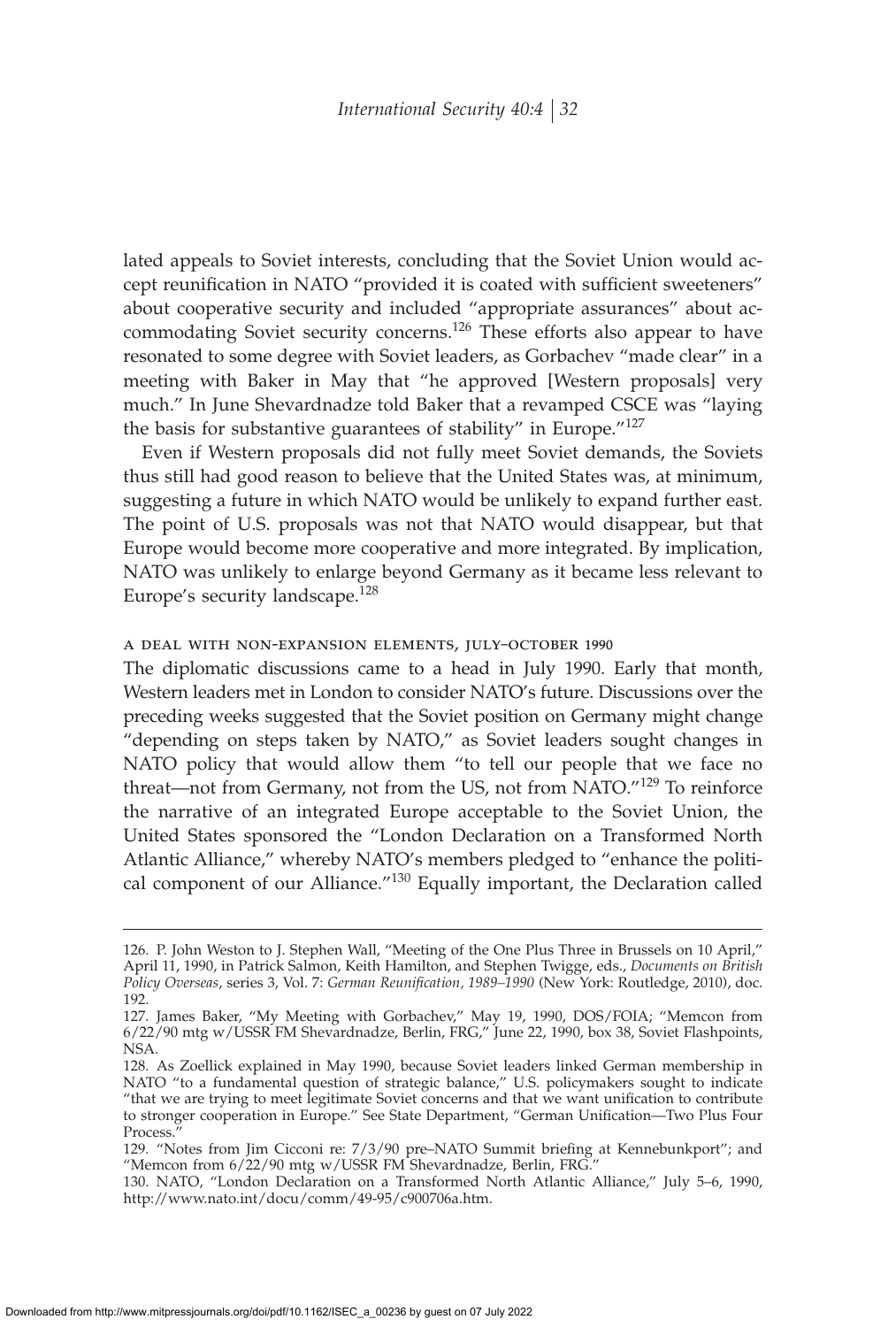for the CSCE to "become more prominent in Europe's future, bringing together the countries of Europe and North America," while NATO governments committed to "working with all in the countries in Europe [. . .] to create enduring peace on this continent."<sup>131</sup> The goal, as Bush explained, was to shape "Soviet attitudes on the vital questions Moscow must answer in the next few months" and, as Baker expressed in a cable to Shevardnadze, to showcase NATO's willingness to "work with the Soviet Union to build a new Europe characterized by peaceful cooperation."<sup>132</sup>

Against this backdrop, Gorbachev and Kohl met in mid-July 1990 to discuss Germany's future. At the time, neither the U.S. nor West German leadership expected a drastic shift in Soviet policy.<sup>133</sup> To their surprise, however, Gorbachev moved to settle the terms of German reunification. During successive meetings with Kohl in Moscow and the Caucasus, Gorbachev agreed that a reunified Germany would remain within NATO, that NATO security guarantees would cover the former East Germany, and that Soviet troops would withdraw quickly from East Germany.<sup>134</sup> In return, Kohl offered loans to the Soviet Union and pledged that neither NATO nuclear weapons nor non-German NATO troops would move into the former East Germany.<sup>135</sup> Although subsequent U.S. pressure led to permission for non-German NATO forces to enter the former GDR in an emergency after the Soviets withdrew, this basic deal—with NATO security guarantees extending to the former GDR and non-German forces banned from permanent stationing on former East German territory—became the core of the Final Settlement with Respect to Germany, signed in September 1990.<sup>136</sup> On October 3, 1990, East and West Germany officially reunified.

In sum, it was amid Western and, especially, U.S. suggestions of an inte-

<sup>131.</sup> In retrospect, cynics might argue that the United States was engaging in bait-and-switch: promising not to expand NATO only to reverse course afterward. I address this argument below.

<sup>132. &</sup>quot;President's Intervention on the Transformation of the North Atlantic Alliance," July 1990, folder "NATO: London Summit—July 1990," box CF01526, Lowenkron Files, GBPL; and James Baker, "Message from Secretary Baker to FONMIN Shevardnadze," July 12, 1990, folder "London Summit July 1990," box 901/CF01646, Gordon Files, GBPL.

<sup>133.</sup> Zelikow and Rice, *Germany Unified and Europe Transformed*, pp. 331-332; and Christopher Mallaby to Douglas Hurd, "My Telno 837: Kohl's Visit to Moscow," July 12, 1990, in Salmon, Hamilton and Twigge, *Documents on British Policy Overseas*, series 3, Vol. 7, doc. 215.

<sup>134.</sup> Sarotte, *1989*, pp. 177–184.

<sup>135.</sup> Sarotte, "Perpetuating U.S. Preeminence," pp. 132–133; and Von Plato, *The End of the Cold War*? pp. 291–300.

<sup>136.</sup> Robert Hutchings to Brent Scowcroft, "German Unification: Soviet Draft Settlement Document," September 4, 1990, file "German Reunification [1]," box CF01414, Hutchings Files, GBPL; and "Secretary's Letter to Genscher: Bilateral Issues," September 5, 1990, folder "Germany, Federal Republic of—Correspondence [1]," box CF01413, Hutchings Files, GBPL. Thanks go to Bob Hutchings for clarifying the September–October arrangements.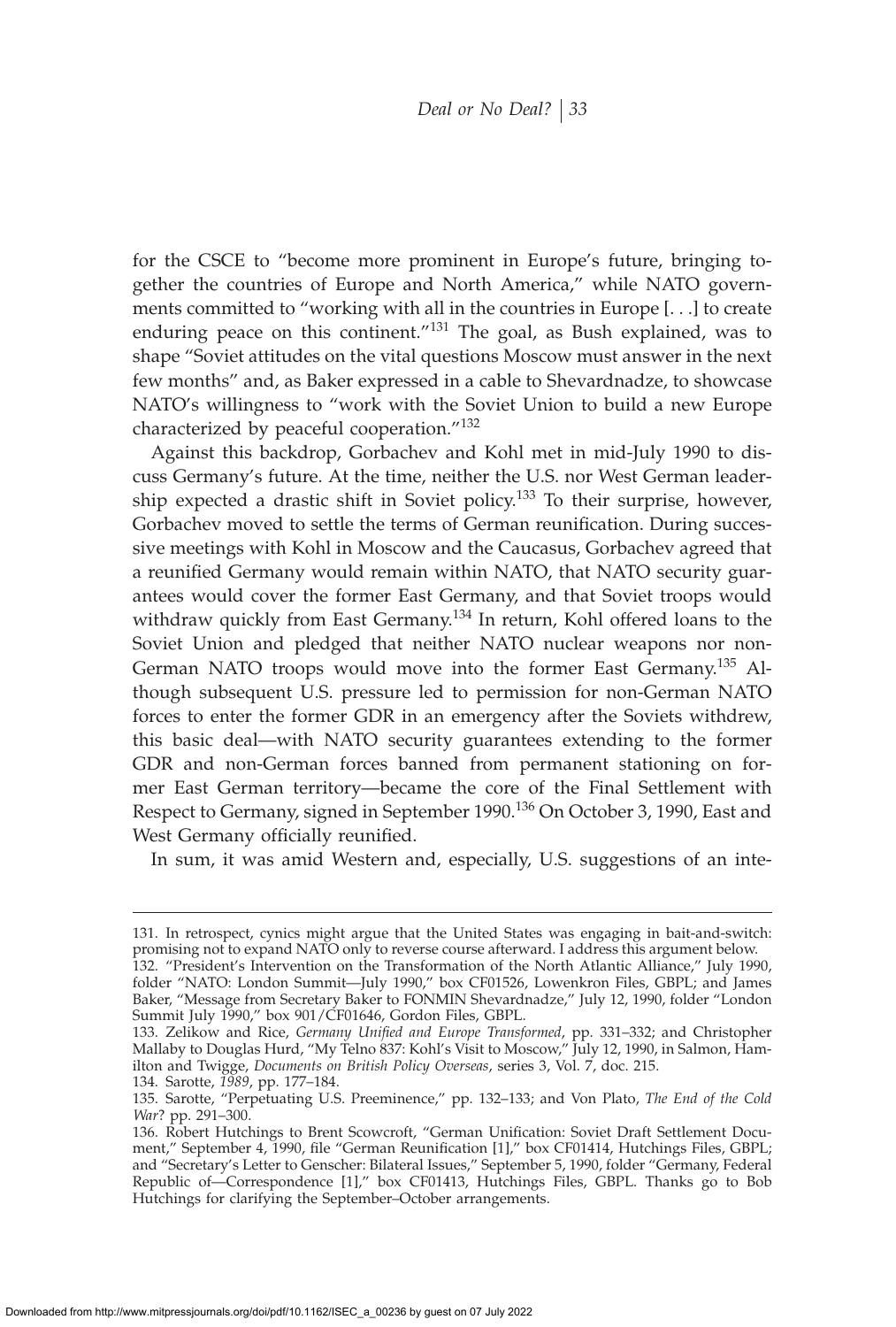grated and mutually acceptable post–Cold War Europe that Gorbachev consented to German reunification within NATO. The United States did not formally commit to forgo NATO expansion, but its efforts throughout 1990 to engage the Soviet Union implied the existence of a non-expansion deal; as Gorbachev subsequently noted, assurances against NATO expansion were part of the "spirit" of the 1990 debates.<sup>137</sup> Ultimately, if Europe was to be linked by a new set of security institutions while NATO was militarily constrained and had an increasingly political focus, then formal non-expansion guarantees were superfluous. The structure of the deal would suffice: promises of new institutions, a transformed NATO, and an alliance with a circumscribed role in the former GDR suggested that NATO expansion was off the table.

# *Caveat Emptor: Private Signs of U.S. Ambitions*

There is growing evidence that the United States was insincere when offering the Soviet Union informal assurances against NATO expansion. As Sarotte first observed, declassified materials from U.S. archives suggest that U.S. policymakers used the diplomacy of German reunification to strengthen the United States' position in Europe after the Cold War.<sup>138</sup> Yet, whereas Sarotte implies that the effort to expand the United States' presence in Europe began only in late February or March 1990, a review of the James Baker Papers, materials in the National Security Archive, and documents released by the George Bush Library since the late 2000s suggest that the impetus for an expanded U.S. footprint—especially into Eastern Europe—began closer to the  $t$ urn of 1989–90 $139$ 

#### the false promise of accommodation

The United States' effort to maximize its influence reflected the Bush administration's general strategy for what it thought the United States should do in response to the collapse of Soviet power; it did not reflect a fully articulated plan of action.<sup>140</sup> Nevertheless, U.S. policies were structured to block Soviet influence over German reunification while still giving the appearance of accommodating Soviet concerns. Under these circumstances, Soviet troops would be gone from Central and Eastern Europe, Soviet influence would be reduced,

<sup>137.</sup> Kórshunov, "Mikhail Gorbachev."

<sup>138.</sup> Sarotte, "Perpetuating U.S. Preeminence," pp. 118, 135.

<sup>139.</sup> Ibid., p. 118; and Sarotte, "Not One Inch Eastward?" p. 137.

<sup>140.</sup> Shifrinson, "Falling Giants," chap. 3.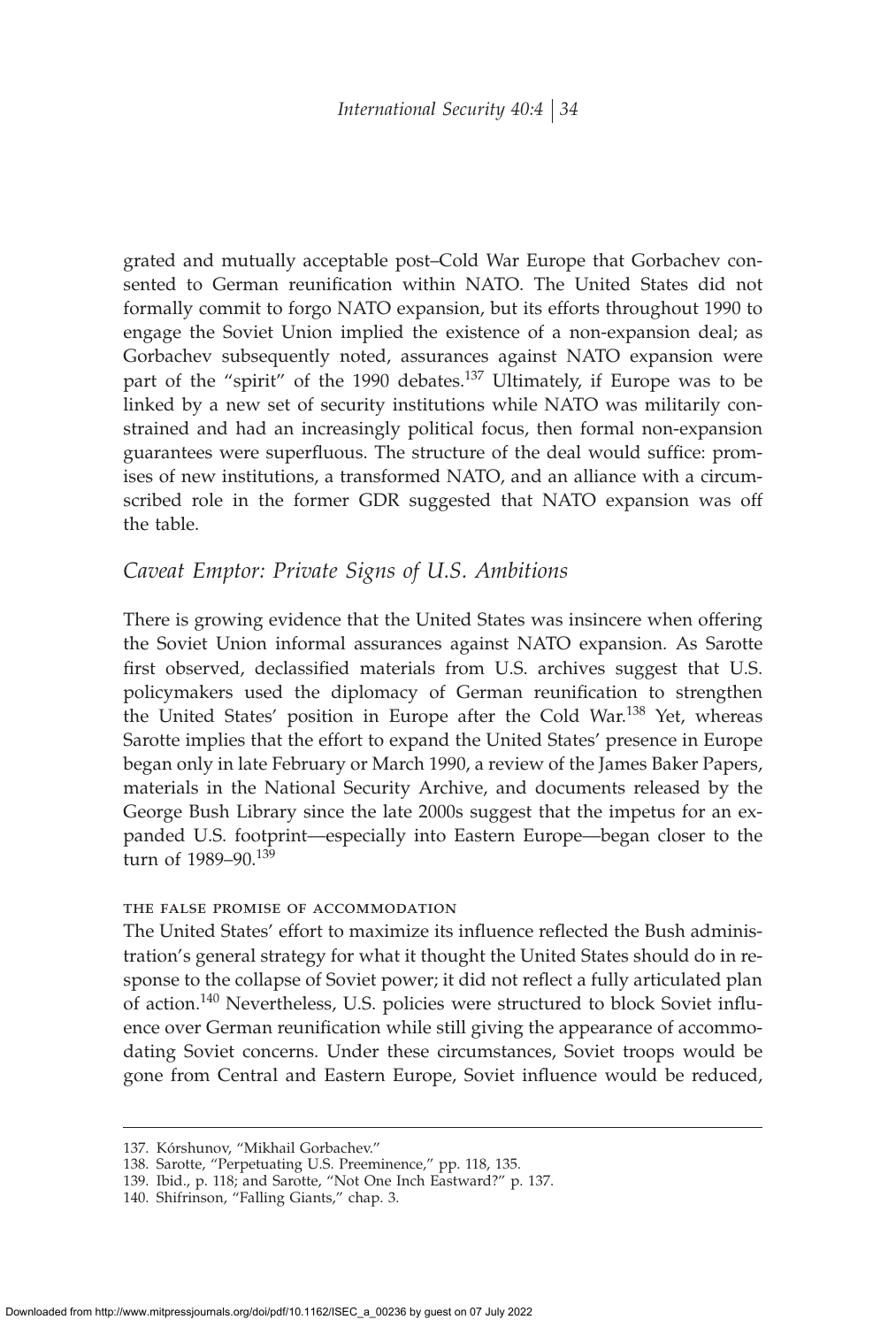and the Soviet Union would be in no position to challenge U.S. policies. The United States could then decide whether to support NATO enlargement while enjoying outsize influence within NATO itself.<sup>141</sup> Put simply, U.S. policymakers intended that the results of German reunification would give the United States a free hand by consolidating a reunified Germany—the great prize of Cold War Europe—within NATO, and blocking any deal that would foreclose American options in Europe's new strategic landscape. As Bush observed when meeting the West German leadership at Camp David on February 24–25, 1990, "[T]he Soviets are not in a position to dictate Germany's relationship with NATO. What worries me is talk that Germany must not stay in NATO. To hell with that! We prevailed and they didn't. We can't let the Soviets clutch victory from the jaws of defeat."<sup>142</sup>

Contrary to what U.S. officials told their Soviet interlocutors, the Bush administration privately looked to use the collapse of Soviet power in Central-Eastern Europe to enhance U.S. preeminence on the continent.<sup>143</sup> This policy, moreover, appeared to make strategic sense at a time when no one expected the Soviet Union to disintegrate and U.S. planners had to prepare for a world in which the Soviet Union might remain the largest military threat in Europe.<sup>144</sup> Even before meeting the West German leadership at Camp David in late February 1990, Baker was ebullient over the prospect of reunifying Germany within NATO, noting in the margins of a briefing paper that, relative to the concessions the United States and West Germany would have to offer, "you haven't seen a leveraged buyout until you've seen this one!" $145$  The key to this end, as the paper elaborated, was structuring the diplomatic process to create the appearance of U.S. attentiveness to Soviet interests, but actually avoiding a Soviet "veto" and giving Gorbachev "little real control" over the terms of German reunification.<sup>146</sup> The objective was to ensure Soviet acquiescence to a reunified Germany within NATO and thus maintain U.S. involve-

145. [no author listed; appears to be Robert Zoellick], "Two Plus Four."

<sup>141.</sup> By 1992, senior U.S. officials were publicly discussing the merits of NATO enlargement. See James M. Goldgeier, *Not Whether but When: The U.S. Decision to Enlarge NATO* (Washington, D.C.: Brookings Institutions Press, 1999), p. 18.

<sup>142.</sup> Quoted in Bush and Scowcroft, *A World Transformed*, p. 253.

<sup>143.</sup> Prior to 1990, the United States was interested in maximizing power at the Soviet Union's expense but feared the dangers of trying to overturn the European status quo, leading it to pursue a more cautious strategy. See Shifrinson, "Falling Giants," chap. 3; and Joshua R. Itzkowitz Shifrinson, "The Malta Summit and U.S.-Soviet Relations: Testing the Waters amidst Stormy Seas," Cold War International History Project e-Dossier No. 40 (Washington, D.C.: Woodrow Wilson Center for International Scholars, July 2013), https://www.wilsoncenter.org/publication/the-maltasummit-and-us-soviet-relations-testing-the-waters-amidst-stormy-seas.

<sup>144.</sup> Scowcroft, "Points to Be Made for Meetings with FRG Chancellor Helmut Kohl."

<sup>146.</sup> Ibid. See also Rice, "Preparing for the German Peace Conference."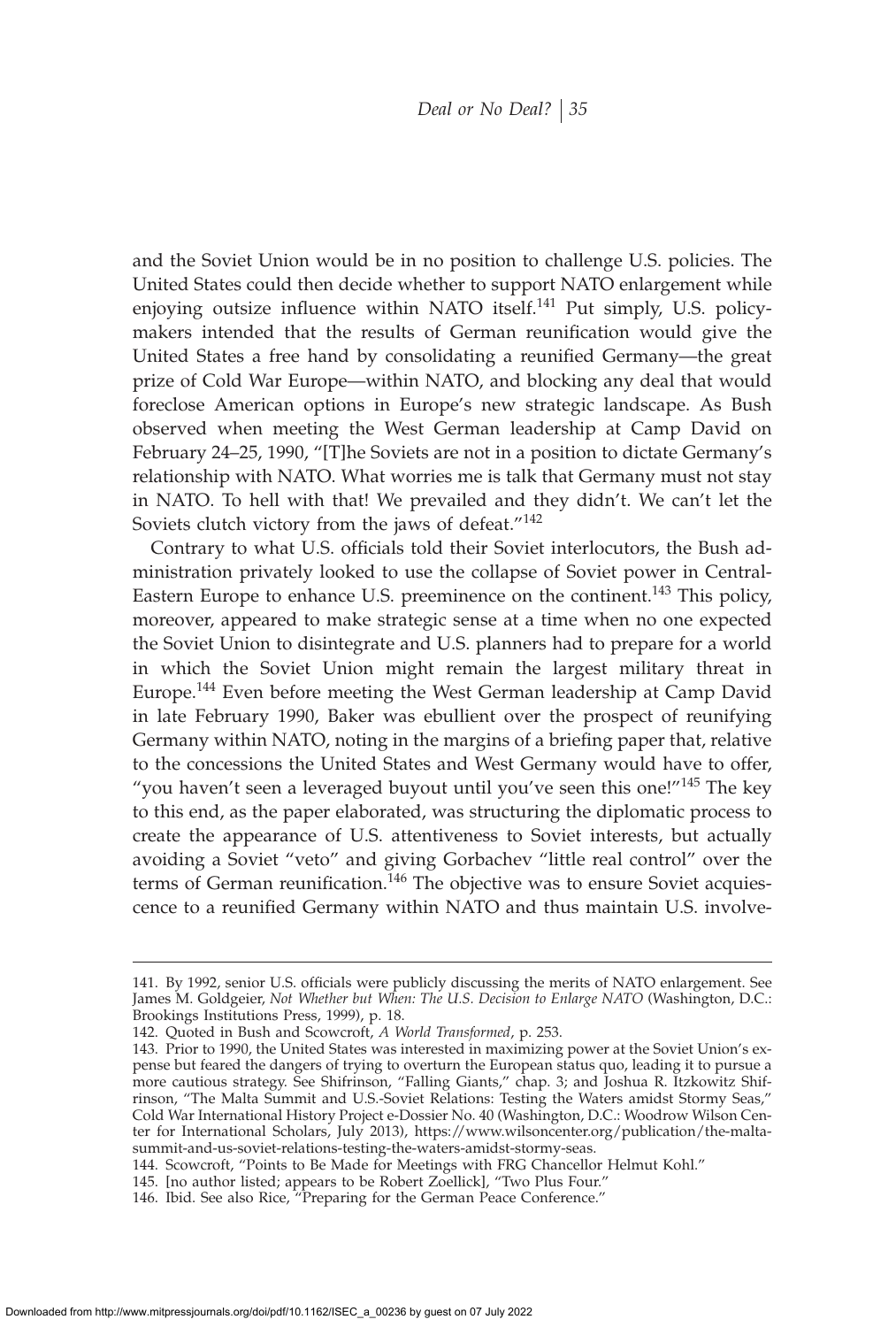ment in Europe through the alliance.<sup>147</sup> Similarly, Scowcroft wrote to Bush before the May–June 1990 Washington Summit that the United States needed to underline to Gorbachev the "critical link" between "a forthcoming Soviet foreign policy—particularly regarding Germany—and further improvements in U.S.-Soviet relations."<sup>148</sup> The senior-most U.S. leaders, in other words, were focused on garnering the strategic advantages of moving a reunified Germany into a U.S.-dominated alliance, and were even willing to threaten the overall state of U.S.-Soviet relations in support of this objective.

Reflecting this thinking, a State Department official could quip in March 1990 that the Two-Plus-Four negotiations represented a "two by four," because they offered "a lever to insert a unified Germany in NATO whether the Soviets like it or not." Assuming that the United States began reaching out to other former Soviet clients in Eastern Europe while Soviet military retrenchment continued, the United States could then see "the outlines of the new Europe, with Germany inside NATO [. . .] and a revived 'active buffer' between the Germans and the Russians."<sup>149</sup> The United States was therefore not going to accommodate the Soviet Union so much as take advantage of the opportunity to position itself for achieving maximum leverage in post–Cold War Europe. Already in late December 1989, Scowcroft was advising Bush that the United States was at a "strategic crossroads" and would either "find a way to keep up with the intensifying pace of diplomatic interaction" in Europe or find itself excluded from continental politics. Central to resolving this dilemma was ensuring that a reunified Germany maintained its ties to NATO while moving into Eastern Europe's "power vacuum" to facilitate "a much more robust and a constructive U.S. role in the center of Europe."<sup>150</sup> NSC staffers Robert Hutchings and Robert Blackwill elaborated on this perspective in mid-January 1990, writing to Scowcroft that German reunification and an expanded U.S. presence in Europe were mutually reinforcing.

The United States needs to stand between Germany and Russia in central Europe. If and as our military presence recedes, we will need to find ways of replacing it with a much greater political, diplomatic, cultural, and commercial presence.

A strong U.S. presence in Eastern Europe will also be an important means of

March 12, 1990, folder 14, box 176, Baker Papers, SMML.

150. Scowcroft, "U.S. Diplomacy for the New Europe."

<sup>147.</sup> Interagency paper on Two-Plus-Four enclosed with Robert Blackwill to Brent Scowcroft, "State Department Papers on the Two Plus Four Talks," February 23, 1990, folder "German Reunification 11/89–6/90 [1]," box CF00182, Blackwill Files, GBPL; Rice, "Preparing for the German Peace Conference"; and Scowcroft, "Meetings with German Chancellor Helmut Kohl." 148. Brent Scowcroft to the President, "Your Meeting with Gorbachev," n.d. [content indicates it was developed for the Washington Summit], folder "POTUS Mtg w/Gorbachev May–June 1990 [1 of 2]," box CF01308, Burns Files, GBPL. Thanks to Flavia Gaspbarri for this document. 149. Harvey Sicherman to Robert Zoellick and Dennis Ross, "Our European Strategy: Next Steps,"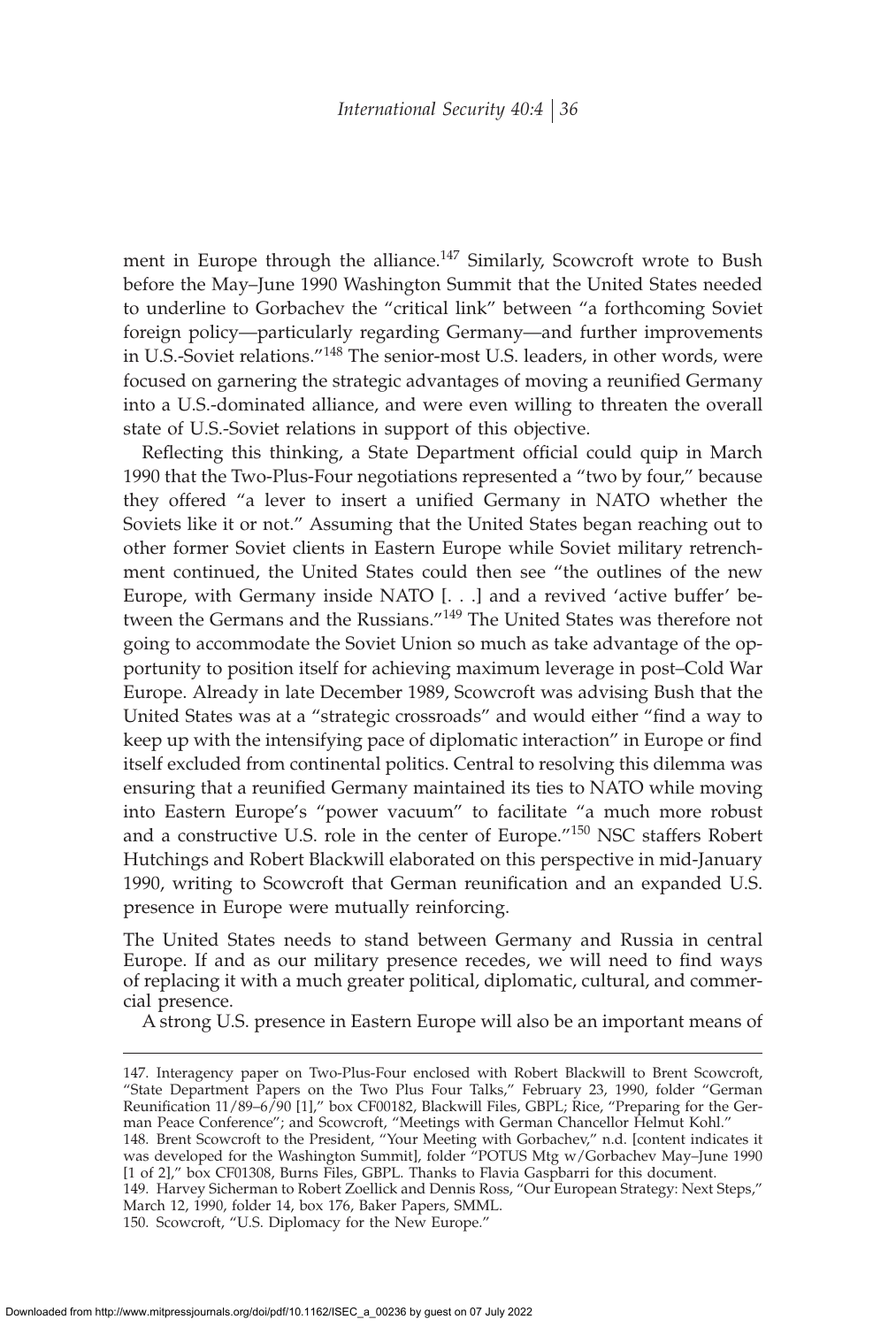shaping the process, now seemingly irreversible, of German reunification. By increasing our own influence in Eastern Europe, we can better manage an eastward drift in FRG [Federal Republic of Germany] policy and better position ourselves to affect the future of a reunified Germany.

Finally, Eastern Europe is a key to strengthening our future position in Europe as a whole. Our ability to maintain a strong political consensus in the Alliance and to develop a partnership with the EC [European Community] will depend importantly on our playing a major role in Eastern Europe.<sup>151</sup>

#### reinforcing nato and debating enlargement

Against this backdrop, calls from East European leaders starting in the winter of 1990 for a NATO presence in the region intersected with the United States' interest in deepening its involvement in post–Cold War Europe. In a late February 1990 meeting in Budapest, for example, Deputy Secretary of State Lawrence Eagleburger heard from Hungary's foreign minister "that a new NATO could provide a political umbrella for Central Europe"; similar calls from Poland followed shortly thereafter.<sup>152</sup> By mid-March, the United States' interest in Eastern Europe and Eastern Europe's interest in NATO started to overlap, as the United States began thinking of NATO as the vehicle through which it might "organize" Eastern Europe.<sup>153</sup> In July, Baker himself acknowledged the possibility of NATO's eastward expansion, arguing that a revamped CSCE would provide a "'half-way house' for governments who want out of the Warsaw Pact  $[...]$  but can't join NATO and EC (yet)."<sup>154</sup> Given that U.S. policymakers were simultaneously promising to emphasize NATO's political nature so as to render NATO acceptable to the Soviet Union, Baker's comment suggests the dual nature of U.S. strategy.<sup>155</sup>

Other U.S. positions support this assessment of the administration's twopronged approach. For example, even as Bush and Baker suggested in the spring of 1990 that the CSCE would provide a way of overcoming Cold War divisions,<sup>156</sup> State Department officials maintained in June that "CSCE must

156. "Memcon from 6/22/90 mtg w/USSR FM Shevardnadze, Berlin, FRG"; and Baker, "JAB

<sup>151.</sup> Robert Hutchings to Brent Scowcroft, "U.S. Policy in Eastern Europe in 1990," January 10, 1990, folder "Soviet Power Collapse in Eastern Europe (December 1989–January 1990)," box 91125, Scowcroft Files, GBPL.

<sup>152.</sup> Lawrence Eagleburger, "Impressions from Hungary, Poland, Austria, and Yugoslavia," March 1, 1990, folder "Soviet Power Collapse in Eastern Europe (February–March 1990)," box 91125, Scowcroft Files, GBPL; Sarotte, *1989*, p. 140; and Asmus, *Opening NATO's Door*, p. 13.

<sup>153.</sup> Sicherman, "Our European Strategy"; and Sarotte, "Perpetuating U.S. Preeminence," pp. 118–119.

<sup>154.</sup> James Baker, "JAB Notes from 7/4–5/90 G-24 Ministerial Mtg., Brussels, Belgium & 7/5–6/ 90 Economic Summit, London, UK: CSCE," July 1990, folder 3, box 109, Baker Papers, SMML.

<sup>155.</sup> Also informative is Baker's press conference on June 4, 1990, in which he refused to disavow the possibility that NATO would become an "all European" security institution. See James Baker, "Press Briefing by James Baker Enroute ANDREWS AFB to Shannon, Ireland," June 4, 1990, box 163, folder 16, Baker Papers, SMML.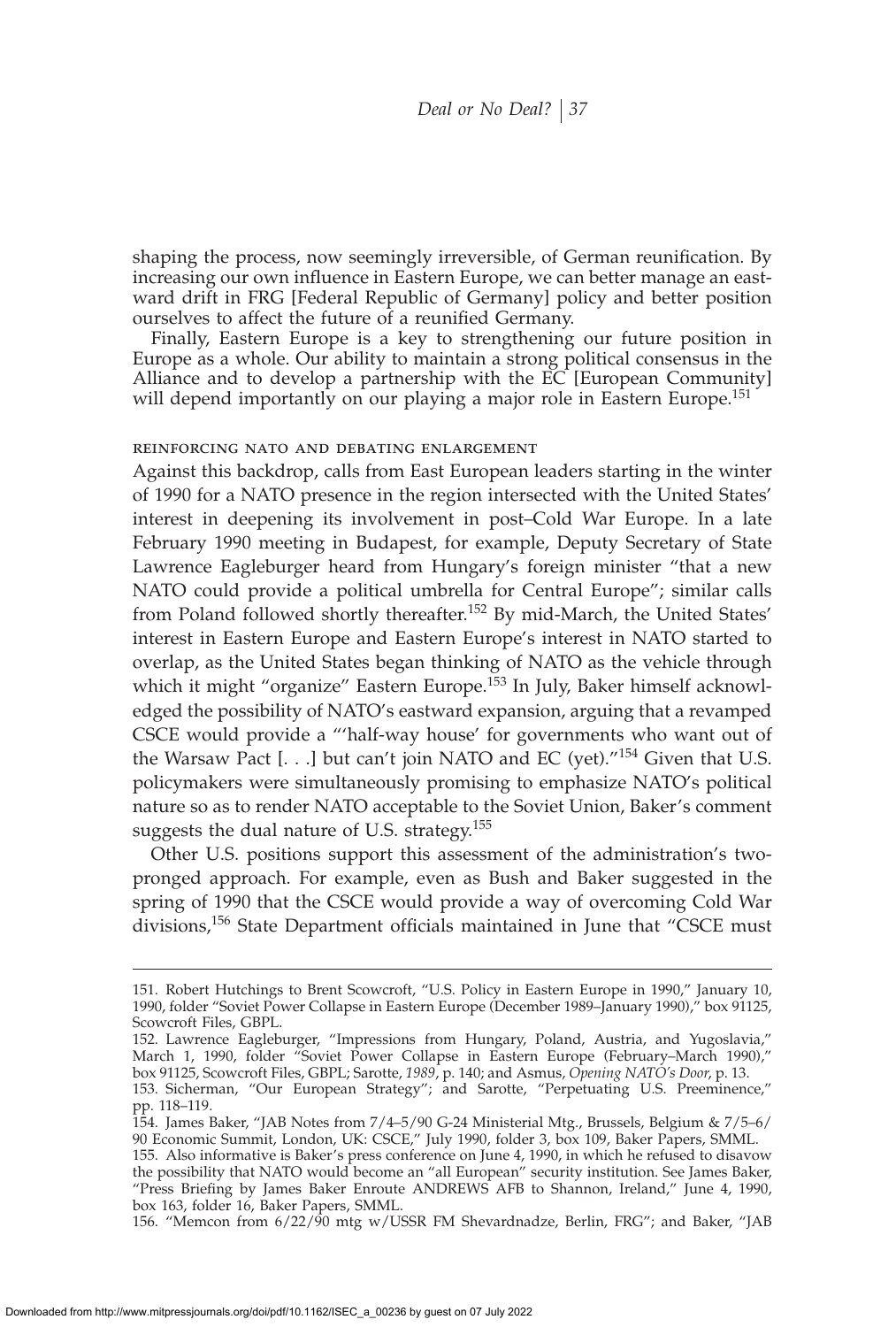*complement* NATO, not replace it."<sup>157</sup> Likewise, Baker privately cautioned Bush, Scowcroft, and other senior policymakers in July that the "real risk to NATO is CSCE";<sup>158</sup> U.S. support for transforming CSCE into a powerful institution was correspondingly lukewarm.<sup>159</sup> By the time Germany officially reunified in October 1990, U.S. efforts to reinforce NATO dominance and limit the CSCE's influence had crystallized. On October 5, an interagency review concluded that "the key U.S. interest is to ensure that NATO remains the central pillar of Europe's security architecture."<sup>160</sup> And on October 9, senior NSC officials argued that NATO needed to be strengthened to prevent European attention from shifting to the CSCE while ensuring that NATO remained the "central institution in providing for Europe's defense" and managing "East-West security policy."<sup>161</sup>

Meanwhile, NATO's eastward expansion increasingly became part of discussions of U.S. options in Europe. By late October 1990, officials from the NSC, State Department, intelligence community, and Defense Department were asking: "Should the United States and NATO now signal to the new democracies of Eastern Europe NATO's readiness to contemplate their future membership?"<sup>162</sup> Although U.S. policymakers at the time decided against expanding NATO, the State Department Policy Planning Staff and the Office of the Secretary of Defense still sought to keep NATO's "door ajar and not give the East Europeans the impression that NATO is forever a closed club."<sup>163</sup> Even those opposed to NATO expansion at that moment acknowledged that U.S. policy might change, and they agreed to reserve all American options "as

Notes from 7/4–5/90 G-24 Ministerial Mtg., Brussels, Belgium & 7/5–6/90 Economic Summit, London, UK: CSCE."

<sup>157. [</sup>No author], "NATO Summit: CSCE Proposals," June 28, 1990, file "NATO Summit-Kennebunkport—July 1990," box CF01646, Gordon Files, GBPL (emphasis in the original).

<sup>158. &</sup>quot;Notes from Jim Cicconi re: 7/3/90 pre–NATO Summit briefing at Kennebunkport."

<sup>159.</sup> In contrast, Baker told Soviet officials that the CSCE "can serve as a pan-European security structure without supplanting NATO." Hence, whereas U.S. strategists intended CSCE to be a second-tier organization, presentation of the U.S. position suggested that NATO and CSCE would be complements. See "Memcon from 6/22/90 mtg w/USSR FM Shevardnadze, Berlin, FRG."

<sup>160. [</sup>No author], "Enhancing NATO's Political Role in Support of Security," October 5, 1990, folder "NATO—Strategy [6]," box CF00293, Wilson Files, GBPL.

<sup>161.</sup> Philip Zelikow and Adrian Basora to Brent Scowcroft, "Objectives for Our Strategic Dialogue with the French," October 9, 1990, folder "File 148 NATO Strategy Review #2 [1]," box CF01468, Zelikow Files, GBPL; and David Gompert to Brent Scowcroft, "Thoughts on the Future of the Alliance," October 9, 1990, folder "File 148 NATO Strategy Review #2 [1]," box CF01468, Zelikow Files, GBPL.

<sup>162.</sup> David Gompert to Reginald Bartholomew et al., "Agenda for the Meeting of the European Strategy Steering Group on Monday, October 29, 3:00–5:00 PM," October 26, 1990, folder "File 148 NATO Strategy Review #2 [3]," box CF01468, Zelikow Files, GBPL.

<sup>163.</sup> Philip Zelikow to Robert Gates, "Your Meeting of the European Strategy Steering Group, on Monday, October 29, from 3:00 to 5:00 pm," October 26, 1990, folder "NATO—Strategy [4]," box CF00293, Wilson Files, GBPL.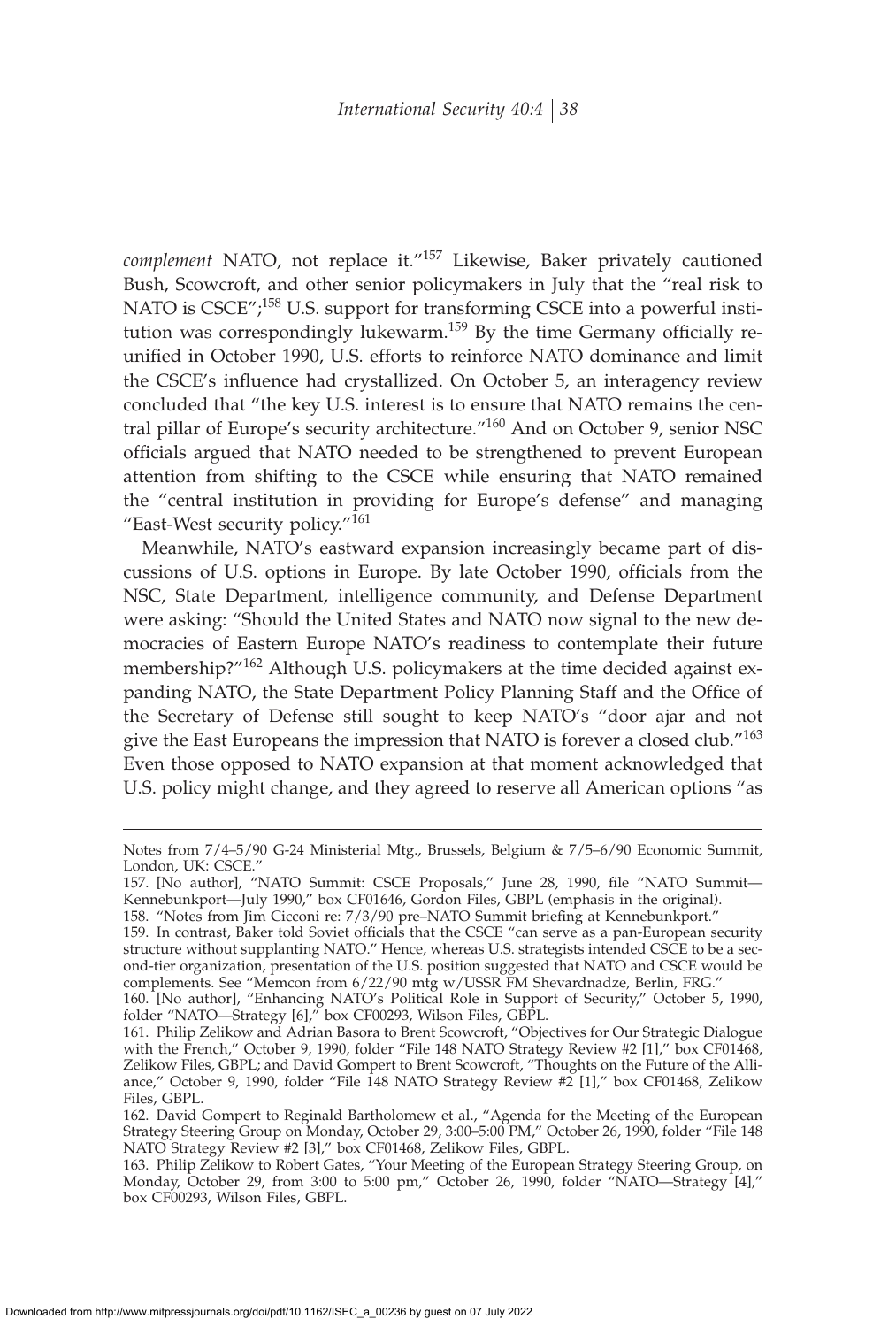the political situation in Europe evolves."<sup>164</sup> Considering that the officials most interested in exploring NATO expansion were among the closest advisers to decisionmakers such as Secretary of State Baker and Secretary of Defense Dick Cheney, these discussions are particularly revealing:<sup>165</sup> not only was NATO expansion under consideration, but policymakers with access to the highest levels of U.S. strategic decisionmakers were seeking to examine the issue further. Thus, whereas U.S.-Soviet bargaining throughout 1990 was meant to convince the Soviets that the United States would not expand NATO en route to creating a cooperative Europe, the October 1990 discussions show that the United States was already loosening the non-expansion pledge by holding NATO expansion hostage to (1) Soviet behavior, and (2) debates within the U.S. government over U.S. interests. Distinct from what the United States told the Soviet Union, non-expansion was not sacrosanct; under certain circumstances, the United States would consider enlarging NATO.

#### u.s. dominance and the diplomacy of 1990

To be clear, there is no evidence that the United States was actively planning to expand NATO into Eastern Europe in 1990, and it is debatable whether policymakers in Washington would have reinforced the preeminence of the United States at unlimited cost to U.S.-Soviet relations.<sup>166</sup> Still, the available evidence suggests a sharp disjuncture between what the United States told the Soviet Union and what U.S. policymakers privately intended. For Soviet and other external audiences, U.S. policymakers depicted a world in which the United States would forgo NATO expansion and craft a mutually acceptable European order. Privately, however, U.S. policymakers sought to expand the United States' presence in Central-Eastern Europe; they discounted the importance of the cooperative and pan-European security structures presented to the Soviet Union; and they opposed arrangements that would foreclose future U.S. op-

<sup>164.</sup> Ibid.

<sup>165.</sup> Ibid. The report notes that "OSD [Office of the Secretary of Defense] and State's Policy Planning Staff (and possibly Zoellick)" were in favor of keeping NATO's door "ajar," whereas career State Department officials and NSC members were opposed. For the importance of OSD officials, the Policy Planning Staff, and Zoellick to United States policy at the time, see Zelikow and Rice, *Germany Unified and Europe Transformed*, p. 23; and "Richard Cheney interview, March 16–17, 2000, Dallas, Texas" (Charlottesville: George H.W. Bush Oral History Project, Miller Center, University of Virginia), pp. 40, 76–80, http://web1.millercenter.org/poh/transcripts/ohp\_2000\_0316 \_cheney.pdf.

<sup>166.</sup> Even as the United States helped reunify Germany and prepared for possible NATO expansion, U.S. leaders were concerned with Gorbachev's political survival. If forced to choose between helping Gorbachev stay in office or reinforcing U.S. preeminence, it is debatable which option the United States would have pursued. For an appreciation of the dilemma, see Brent Scowcroft to the President, "Turmoil in the Soviet Union and U.S. Policy" August 18, 1990, folder "USSR Collapse: U.S.-Soviet Relations thru 1991 (August 1990)," box 91118, Scowcroft Files, GBPL.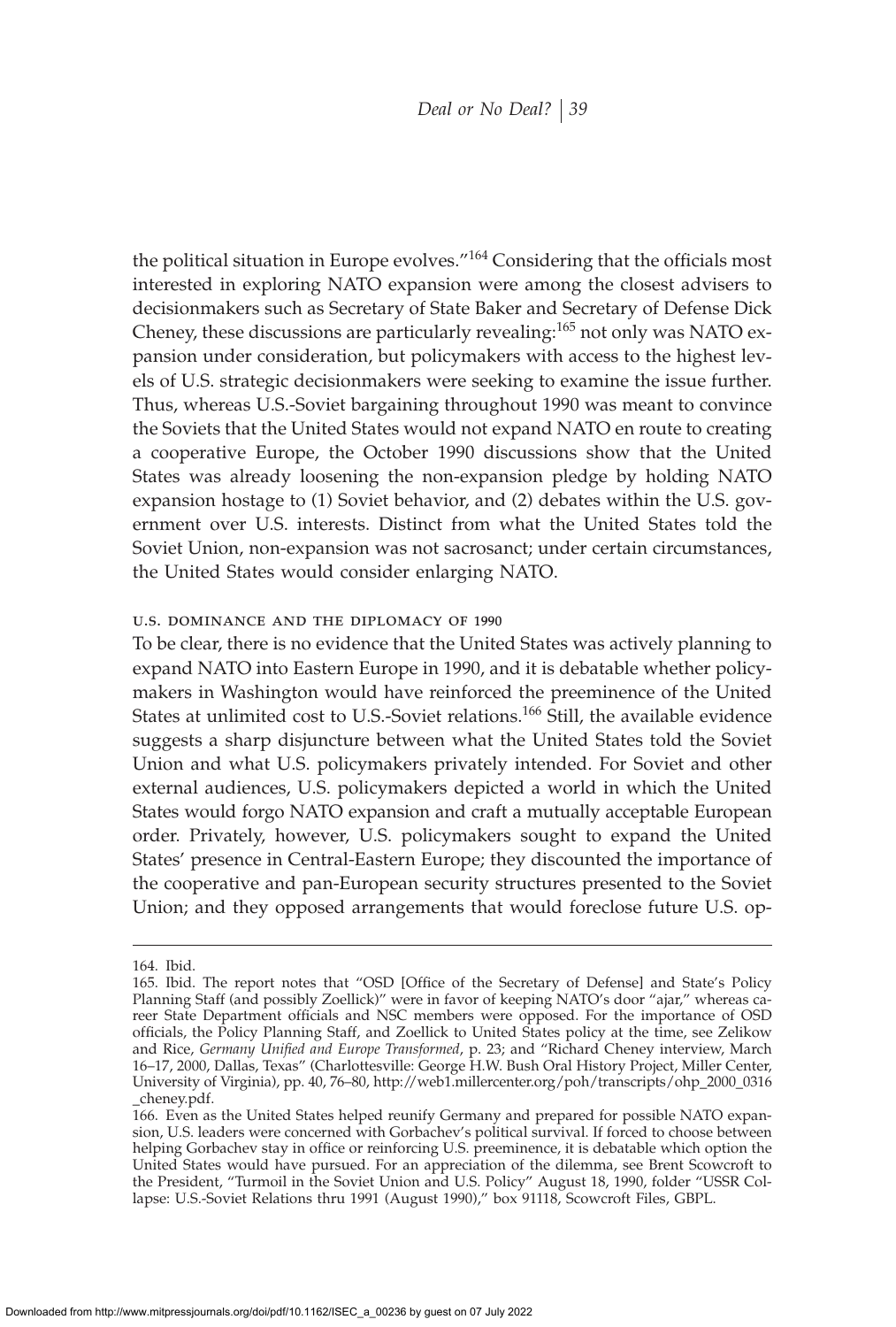tions in Europe. As part of this effort, the United States was also actively considering expanding NATO despite assurances to the contrary.

Overall, and as State Department Counselor Robert Zoellick described in June 1990, U.S. policy was designed to "give an impression of movement" on European security and to offer Gorbachev "some things to make him more comfortable w[ith] the process" of German reunification.<sup>167</sup> Meaningfully limiting NATO's future, however, was not the real goal. Rhetoric and substance diverged as the United States suggested that it would respond to Soviet concerns, yet took practical steps to reinforce U.S. dominance in Europe. Appropriately, Bush had previewed this dual approach early on, telling Kohl at Camp David: "We are going to win the game, but we must be clever while we are doing it."<sup>168</sup> Even as diplomatic talks with the Soviet Union proceeded, the United States was moving to circumvent many of the promises made during the 1990 negotiations.

# *A Broken Promise*

Contrary to the claims of many policymakers and analysts, there is significant evidence that Russian assertions of a "broken promise" regarding NATO expansion have merit.<sup>169</sup> Applying insights from international relations theory to both new and preexisting evidence on the 1990 negotiations suggests that Russian leaders are essentially correct: NATO expansion violated the quid pro quo at the heart of the diplomacy that culminated in German reunification within NATO.<sup>170</sup> There was no written agreement precluding NATO expansion, but non-expansion guarantees were still advanced in 1990, only to be overturned.

Scholars and policymakers versed in realist theory and the practice of realpolitik might argue that U.S. policy is unsurprising. Ultimately, international politics take place in a competitive realm in which diplomatic deals are often most durable when backed by the threat of force.<sup>171</sup> The Cold War itself showcased this issue. For forty-five years, the United States and the Soviet

<sup>167. &</sup>quot;Notes from Jim Cicconi re: 7/3/90 pre-NATO Summit briefing at Kennebunkport."

<sup>168.</sup> Memcon, "Meeting with Helmut Kohl, Chancellor of the Federal Republic of Germany." 169. See, inter alia, Baker quoted in Gordon, "Anatomy of a Misunderstanding"; Zelikow, "NATO Expansion Wasn't Ruled Out"; Pifer, "Did NATO Promise Not to Enlarge?"; NATO, "Russia's Accusations"; Kramer, "The Myth of a No-NATO-Enlargement Pledge to Russia"; Sarotte, "A Broken Promise?"; and Sarotte, "Not One Inch Eastward?"

<sup>170.</sup> Ironically, this matches more with what analysts without access to declassified materials occasionally claimed in the 1990s than with what later studies argue. See MccGwire, "NATO Expansion," p. 26.

<sup>171.</sup> Geoffrey Blainey, *The Causes of War*, 3rd ed. (Basingstoke, U.K.: Macmillan, 1988).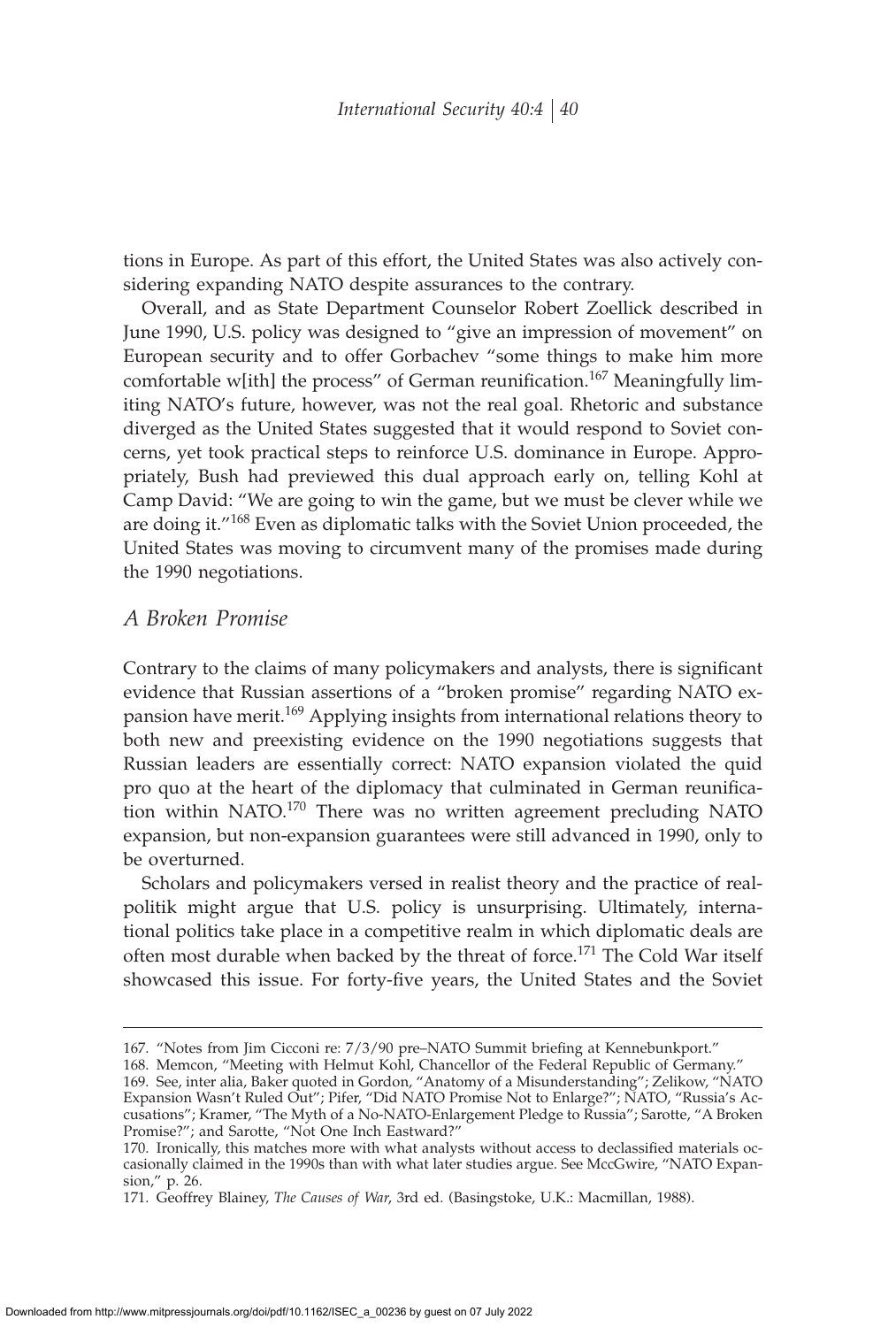Union sought to expand at the other's expense, constrained largely by the punishment each could inflict on the other.<sup>172</sup> Faced with the decline of Soviet power in 1989–90, Soviet policymakers could have expected the United States to seek a Soviet retreat on terms that would give the United States a free hand in Europe. Such a victory would not only allow the United States to shape the region to suit U.S. objectives, but would enable U.S. policymakers to accommodate or disregard Soviet concerns as American interests dictated. This changed distribution of power meant that if the United States decided to expand NATO, the Soviet Union would have great difficulty preventing it. $173$ 

At the same time, however, Western scholars and policymakers should not be surprised that contemporary Russian leaders resent the United States' post– Cold War efforts and are willing to prevent further NATO expansion—by force, if necessary. Just as the United States' relatively strong position in the 1990s and 2000s allowed U.S. officials to sidestep the assurances given the Soviet Union in 1990, Russia currently has more options than it did in the past to oppose Western efforts in Ukraine and other areas to which NATO is considering expanding.<sup>174</sup> More important, just because a state has the capacity to revise a prior arrangement does not make it advantageous to do so. Not only can states often improve their security by cooperating with one another rather than competing, but violating diplomatic arrangements today can make states compete more intensely in the future.<sup>175</sup> Hence, even if some Russian revisionism was inevitable as Russia began its slow recovery after the 1991 collapse of the Soviet Union, the broken non-expansion arrangement likely makes Russia compete harder, while reducing the likelihood that Russian leaders will trust Western diplomatic initiatives.

## *Conclusion*

This article has made two main claims. First, during the diplomacy surrounding German reunification in 1990, the United States repeatedly offered the Soviet Union informal assurances against NATO's future expansion into Eastern Europe. In addition to explicit discussion of a NATO non-expansion

173. There is some evidence that Gorbachev eventually realized what had happened. He told Kohl in September 1990 that he felt "like he had fallen into a trap." See Sarotte, *1989*, p. 191. 174. Mearsheimer, "Why the Ukraine Crisis Is the West's Fault"; and Lawrence Freedman, "Ukraine and the Art of Crisis Management," *Survival*, Vol. 56, No. 3 (May 2014), pp. 7–42. 175. Charles L. Glaser, "Realists as Optimists: Cooperation as Self-Help," *International Security*, Vol. 19, No. 3 (Winter 1994/95), pp. 50–90; and Robert F. Trager, "Long-Term Consequences of Aggressive Diplomacy: European Relations after Austrian Crimean War Threats," *Security Studies*, Vol. 21, No. 2 (May 2012), pp. 232–265.

<sup>172.</sup> Trachtenberg, *A Constructed Peace*.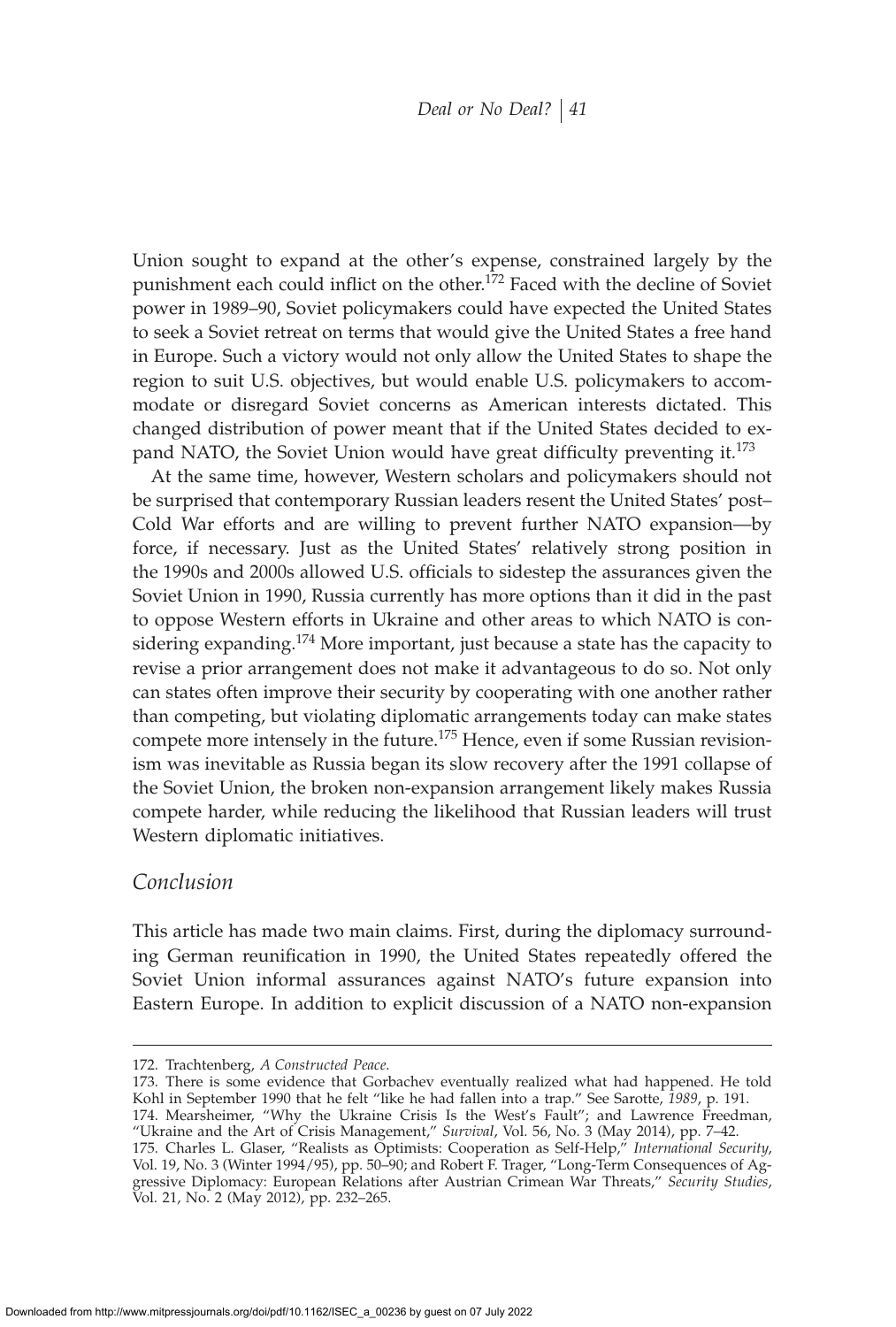pledge in February 1990, assurances against NATO enlargement were epitomized and encapsulated in later offers to give East Germany special military status in NATO, to construct and integrate the Soviet Union into new European security institutions, and to generally recognize Soviet interests in Eastern Europe. Because prior studies (1) focus heavily on developments in February 1990 alone, and (2) equate an international promise with the formal deals reached between states, they miss the central role that an informal NATO non-expansion pledge played throughout the 1990 diplomacy around German reunification.

Second, the United States privately entertained greater ambitions for dominating post–Cold War Europe than many former policymakers and scholars have detailed. Around the turn of 1989–90, U.S. policymakers began to actively explore ways of projecting U.S. power and influence into Eastern Europe, and soon focused on NATO as the vehicle to achieve this end. Thus, U.S. policymakers worked to ensure that the diplomatic deals around German reunification substantively kept open U.S. and NATO options in post-Cold War Europe. The result was a bifurcated strategy, as the United States presented assurances to the Soviet Union that were meant to look powerful, while the United States maneuvered to dominate post–Cold War Europe.

Understanding the dual nature of U.S. policy in 1990 and the resulting Russian antipathy has implications for history, theory, and policy. First, the revised history of the diplomacy of German reunification highlights the need for further research into U.S.-Soviet diplomacy at the end of the Cold War. Numerous analysts consider the diplomacy of German reunification indicative of broader U.S.-Soviet cooperation at Cold War's end.<sup>176</sup> This study shows, however, that the cooperation narrative has empirical problems: even as the United States pledged to address Soviet security concerns, it staked out self-interested positions for post–Cold War Europe. Key elements of the Cold War settlement—the fate of Germany and NATO—were thus subject to significantly more competition and maximization of U.S. power than is often appreciated.

Second, the case calls for additional research into the sources of international cooperation and competition. As noted, U.S.-Soviet relations at the end of the Cold War are often held up by international relations theorists as a leading example of great power cooperation despite past mistrust. Scholars have attributed burgeoning U.S.-Soviet cooperation to several sources, including Soviet efforts at reassuring the United States by engaging in costly arms reduc-

<sup>176.</sup> Ikenberry, *After Victory*, chap. 7; Bennett, "Trust Bursting Out All Over"; and Robert Zoellick, "Two Plus Four: The Lessons of German Unification," National Interest, Fall 2000, p. 19.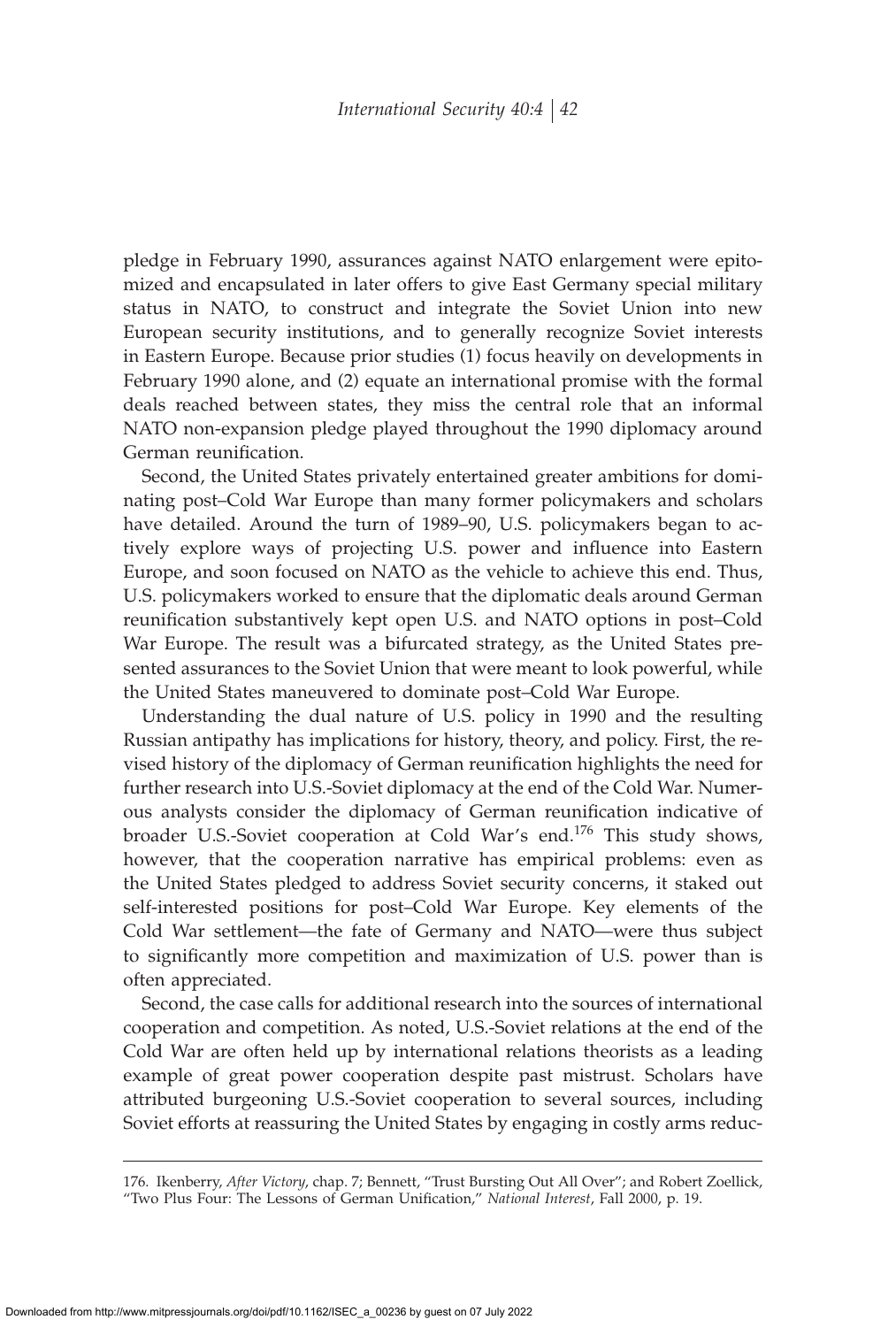tions;<sup>177</sup> growing economic incentives to reduce U.S.-Soviet competition;<sup>178</sup> diminished U.S. threat perceptions vis-à-vis the Soviet Union owing to Soviet domestic reforms;<sup>179</sup> and the restraining effect of Western institutions on U.S. foreign policy.<sup>180</sup> On the core issue of German reunification and NATO's future, however, the case shows that the United States exploited Soviet weaknesses despite presenting a cooperative façade. As a result, it suggests that international cooperation may be difficult to obtain, even when a host of theories predict that cooperation should occur. Given the difficulties these theories face in this keystone case, future work is necessary to reexamine whether and why cooperation is possible in world politics.

Finally, this article highlights the need to reconsider U.S.-Russian relations in the post–Cold War era. There are numerous reasons to condemn Russian behavior in Georgia and Ukraine, as well as against states in Eastern Europe, but Russia's leaders may be telling the truth when they claim that Russian actions are driven by mistrust. This possibility has largely been obscured by discussion of whether an explicit, codified deal constrained NATO's future. Because absence of a deal is not evidence that a deal was absent, NATO's eastward march may have left Russia feeling isolated by upending the informal arrangement of 1990. Ironically, the State Department recognized this risk as early as October 1990, arguing against NATO expansion on the grounds that "we are not in a position to guarantee the security of these countries [. . .] and do not wish in any case to organize an anti-Soviet coalition whose frontier is the Soviet border. Such a coalition would be perceived very negatively by the Soviets and could lead to a reversal of current positive trends in Eastern Europe and the USSR."<sup>181</sup>

As a result, calls to deter Russia by reinforcing NATO's eastern presence and leaving NATO's door open to states including Georgia and Ukraine are likely to deepen Russian insecurity.<sup>182</sup> In contrast, efforts to reassure Russia may produce a more stable U.S.-Russian relationship. Of course, Russia's deep sense of

<sup>177.</sup> Kydd, *Trust and Mistrust in International Relations*, chap. 8.

<sup>178.</sup> Dale C. Copeland, "Trade Expectations and the Outbreak of Peace: Détente 1970–1974 and the End of the Cold War 1985–1991," *Security Studies*, Vol. 9, Nos. 1–2 (Autumn/Winter 1999), esp. pp. 46–56.

<sup>179.</sup> Mark L. Haas, "The United States and the End of the Cold War: Reactions to Shifts in Soviet Power, Policies, or Domestic Politics?" *International Organization*, Vol. 51, No. 1 (Winter 2007), pp. 145–179.

<sup>180.</sup> Ikenberry, *After Victory*, chap. 7.

<sup>181.</sup> State Department, "NATO's Future Political Track of the Strategy Review: Questions to Ask Ourselves," October 22, 1990, box CF00293, folder "NATO—Strategy [5]," Wilson Files, GBPL.

<sup>182.</sup> Eric Schmitt and Steven Lee Myers, "U.S. Is Poised to Put Heavy Weapons in Eastern Europe," *New York Times*, June 13, 2015; "Ukraine Sets Sights on Joining NATO," Associated Press, April 9, 2015; and "Bolstering a Vulnerable Russian Neighbor: Georgia Is Making a Case for NATO Membership," editorial, *New York Times*, September 11, 2014.